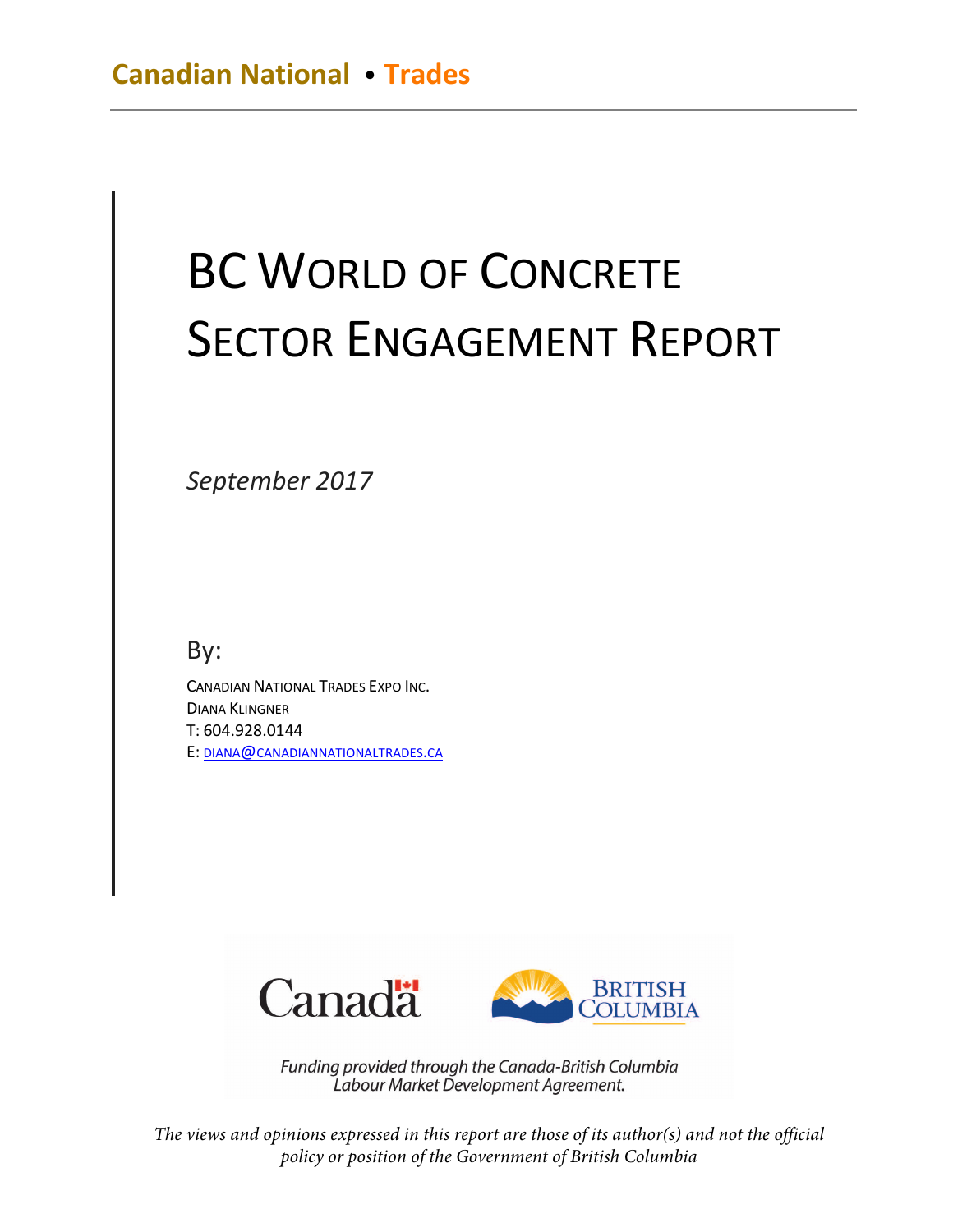| <b>Table of Contents</b> |  |
|--------------------------|--|
|                          |  |
|                          |  |
|                          |  |
|                          |  |
|                          |  |
|                          |  |
|                          |  |
|                          |  |
|                          |  |
|                          |  |
|                          |  |
|                          |  |
|                          |  |

# <span id="page-1-0"></span>1.0 Introduction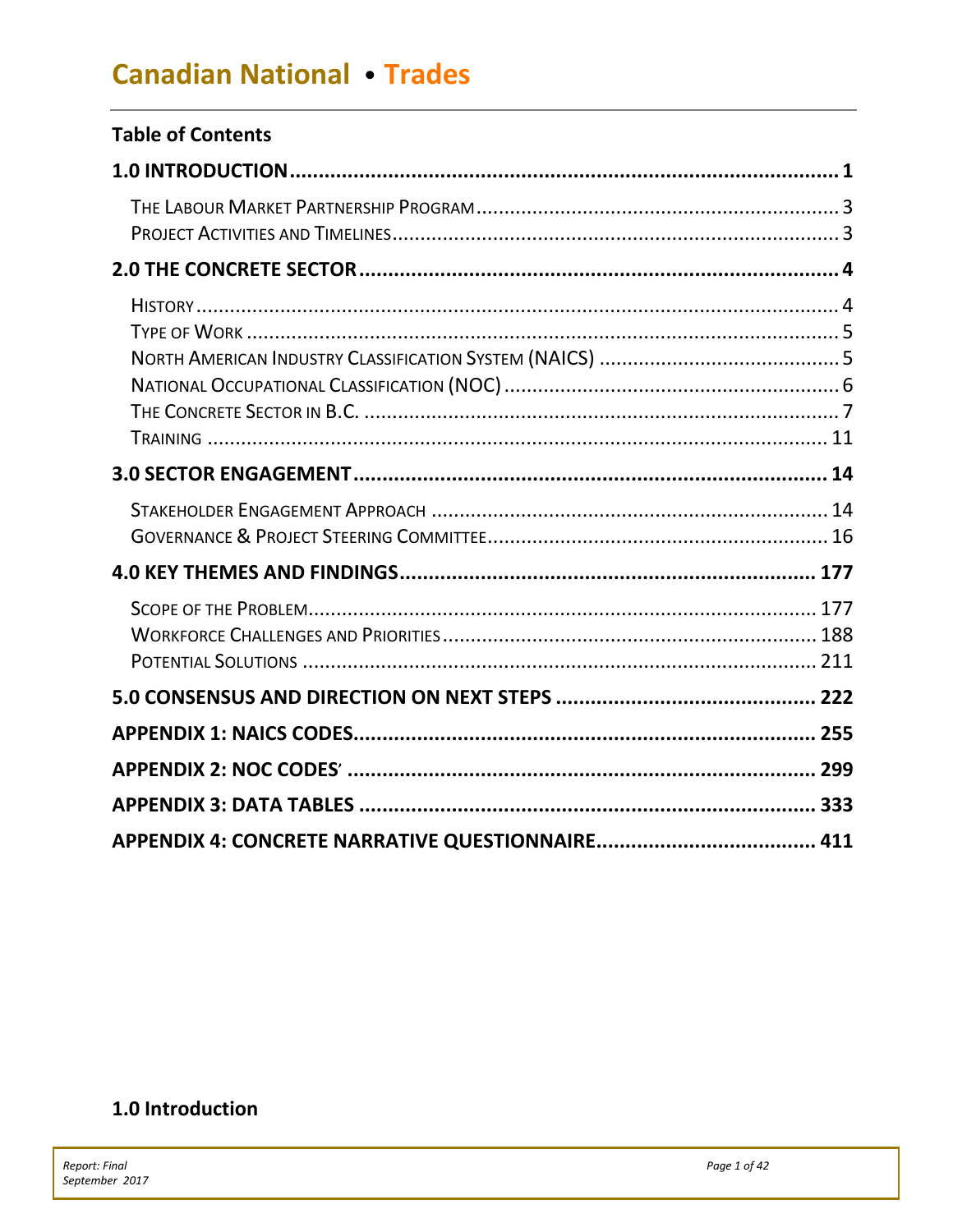"Concrete waits for no one".

This phrase affects key aspects of life and business in the concrete world. Once it is poured, concrete begins to dry and concrete finishers work with this reality. The 'on the tools' trades don't have the time to mince words as the concrete is drying. This is a trade grounded in action.

A combination of water, aggregate, and cement $^1\,$  $^1\,$  $^1\,$  powder, concrete is the building material of choice for structures, because of its strength. It is present in most modern-day construction builds across residential, commercial, industrial, institutional, infrastructure and specialized projects. It is a principle material used to build foundations, support walls, bridges, tunnels, sidewalks, driveways, dams, houses, and high rises. Concrete finishers "place, finish and protect concrete surfaces". They also "texture, chip, grind and cure finished concrete work and are responsible for the repair and restoration" work when concrete is damaged.<sup>[2](#page-2-1)</sup>

The concrete finisher trade has an enormous impact on the BC economy relative to the size of the its workforce. Data from the 2011 National Household Survey suggests there are only approximately 1,600 concrete finishers and up to 4,500 concrete contractors in BC. Yet concrete is vital to the success of virtualy all construction projects. In 2016, the B.C. Construction Association estimated that the sector contributes 8.1% to B.C.'s GDP and that the value of proposed construction projects in B.C. was  $$329B.<sup>3</sup>$  $$329B.<sup>3</sup>$  $$329B.<sup>3</sup>$  The B.C. 2025 Labour Market Outlook report<sup>[4](#page-2-3)</sup> indicates that by 2025, B.C.'s construction sector workforce is forecast to expand by a further 15,200 due to economic growth, and more importantly, will require an additional 57,800 replacement workers due to retirements and other exits. In 2016, most (92%) of BC construction companies emplyoed fewer than 20 employees. 94% of employers planned to hire new employees. [5](#page-2-4)

Close to fifty-percent (50%) of concrete contractors and finishers are set to retire in the next 8 years. These workers earn on average 2.5x the median wage rate in B.C. The aging workforce and expected retirements creates urgency for recruitment and training in concrete given the vital role played by experienced tradespersons in training the new generation or workers through knowledge sharing. There is a finite window of opportunity during which knowledge transfer can occur in a way that maintains the workforce required in this province to support projects such as hydro, LNG, pipelines, institutional builds, infrastructure, residential, commercial, and warehousing. These projects all require the concrete trade. The importance of concrete in construction means that there is little time to waste in the face of identified labour market issues.

<span id="page-2-0"></span><sup>&</sup>lt;sup>1</sup> Cement and concrete might be synonymous as household terms, but are by nature different: cement, an ultra-fine grey powder, and water, bind sand and rocks, known as aggregate, into a fluid mass known as concrete. Concrete is the signature material in industry-standard construction types such as commercial, residential, industrial, infrastructure, and institutional. According to the Cement Association of Canada (CAC), annual global production of concrete is estimated at 5 billion cubic yards, or 1.25 billion tons.<br><sup>2</sup> <u>[Source: Concrete Finisher / Red Seal](http://www.red-seal.ca/trades/c.4ncr.2t.2_f.3n.3sh-eng.html)</u>

<span id="page-2-3"></span><span id="page-2-2"></span><span id="page-2-1"></span><sup>&</sup>lt;sup>3</sup> [Source: BC Construction Association,](https://www.bccassn.com/resources/stat-pack-&-surveys/) BC Construction Stat Pack Fall 2016<br><sup>4</sup> [Source: BC 2025 Labour Market Outlook](https://www.workbc.ca/getmedia/00de3b15-0551-4f70-9e6b-23ffb6c9cb86/LabourMarketOutlook.pdf.aspx)

<span id="page-2-4"></span><sup>&</sup>lt;sup>5</sup> [Source: BC Construction Association,](https://www.bccassn.com/resources/stat-pack-&-surveys/) BC Construction Stat Pack January 2016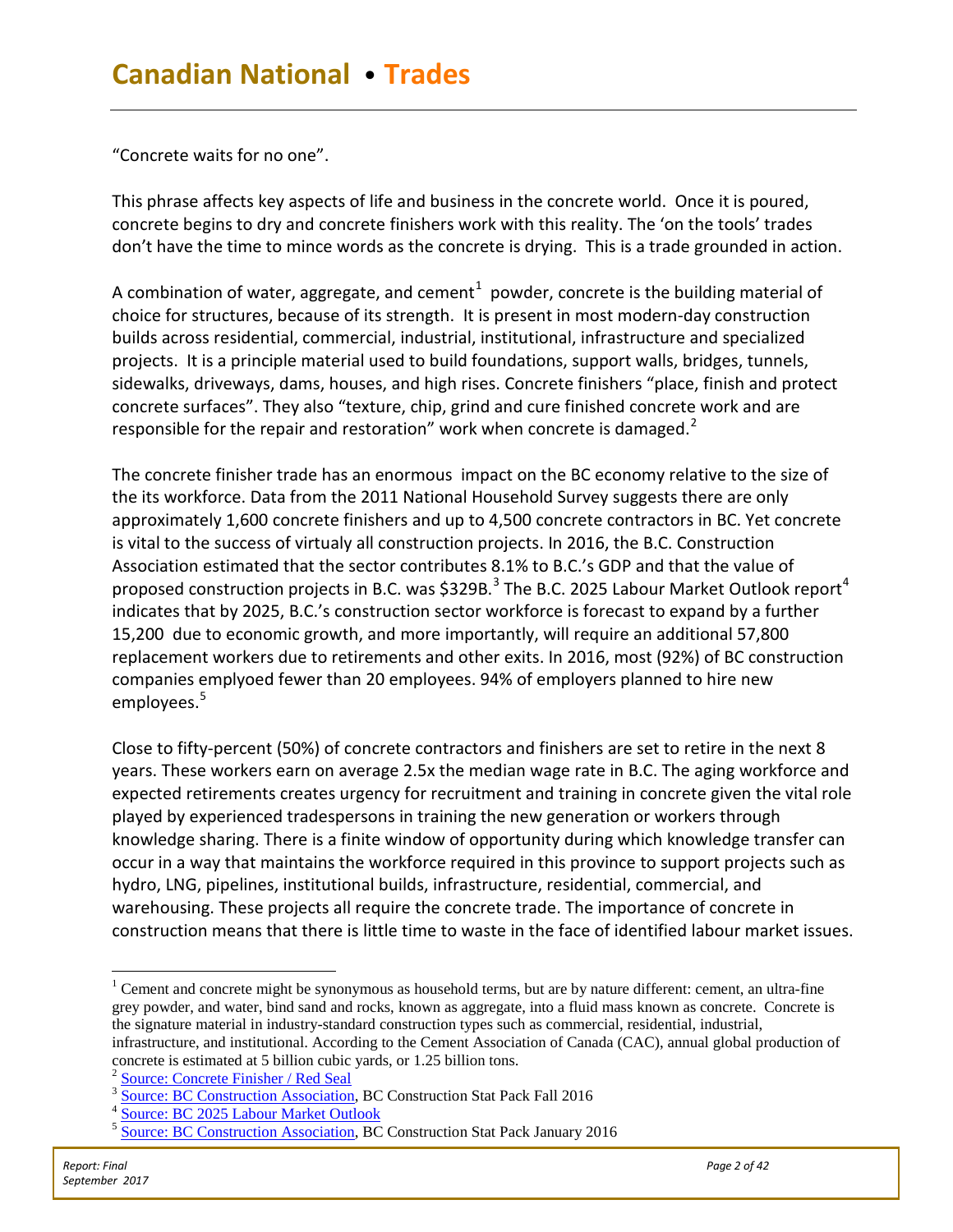If economic growth and retirements are not met with a wave of new entrants who are attracted, trained, and retained in the sector, the economic impact could be significant. Concrete waits for no one.

# <span id="page-3-0"></span>**The Labour Market Partnership Program**

This document is the final report of Phase 1 of a five-phase Sector Labour Market Partnership (LMP). The LMP Program is an application-based funding program that helps industry and employers understand and respond to changing labour market demands and workforce development challenges. The Program provides funding for partnership-led projects that address broad sector and regional labour market issues in B.C., including current or anticipated imbalances between supply (workers) and demand (jobs), or a lack of appropriate skills and experience.<sup>[6](#page-3-2)</sup>

The five LMP project phases are:

- Phase 1: Sector Engagement *(this report);*
- Phase 2: Labour Market Information Research;
- Phase 3: Strategy Development;
- Phase 4: Implementation; and
- Phase 5: Evaluation.

This Sector LMP was lead by Canadian National Trades (an organization focused on enhancing industry collaboration and promoting work in the trades), in collaboration with leaders in the sector. The objectives of this Phase 1 (Schedule A – Section 2.03) project were to:

- Clearly define the key labour market issues facing the concrete sector;
- Begin consideration of potential solutions; and
- Establish a leadership and governance structure for subsequent LMP project phases.

# <span id="page-3-1"></span>**Project Activities and Timelines**

The core of this project was the engagement of the concrete sector which was conducted over a two-month period. To ensure full representation of the sector, preliminary steps included the building of an initial contact database of concrete companies and key suppliers since there was no such consolidated information. To achieve the project objectives, we proceeded through four project steps, the results of which are described in the subsequent sections of this report.

# **Step 1 – The Concrete Sector** *(report Section 2)*

Mapping the concrete sector to National Occupation Classification codes and North American Industry Classification System codes, and undertaking a preliminary review of the existing economic information on the sector.

<span id="page-3-2"></span> <sup>6</sup> [Source: WorkBC Labour Market Partnerships](https://www.workbc.ca/Employer-Resources/Funding-and-Programs/Sector-Labour-Market-Partnerships.aspx)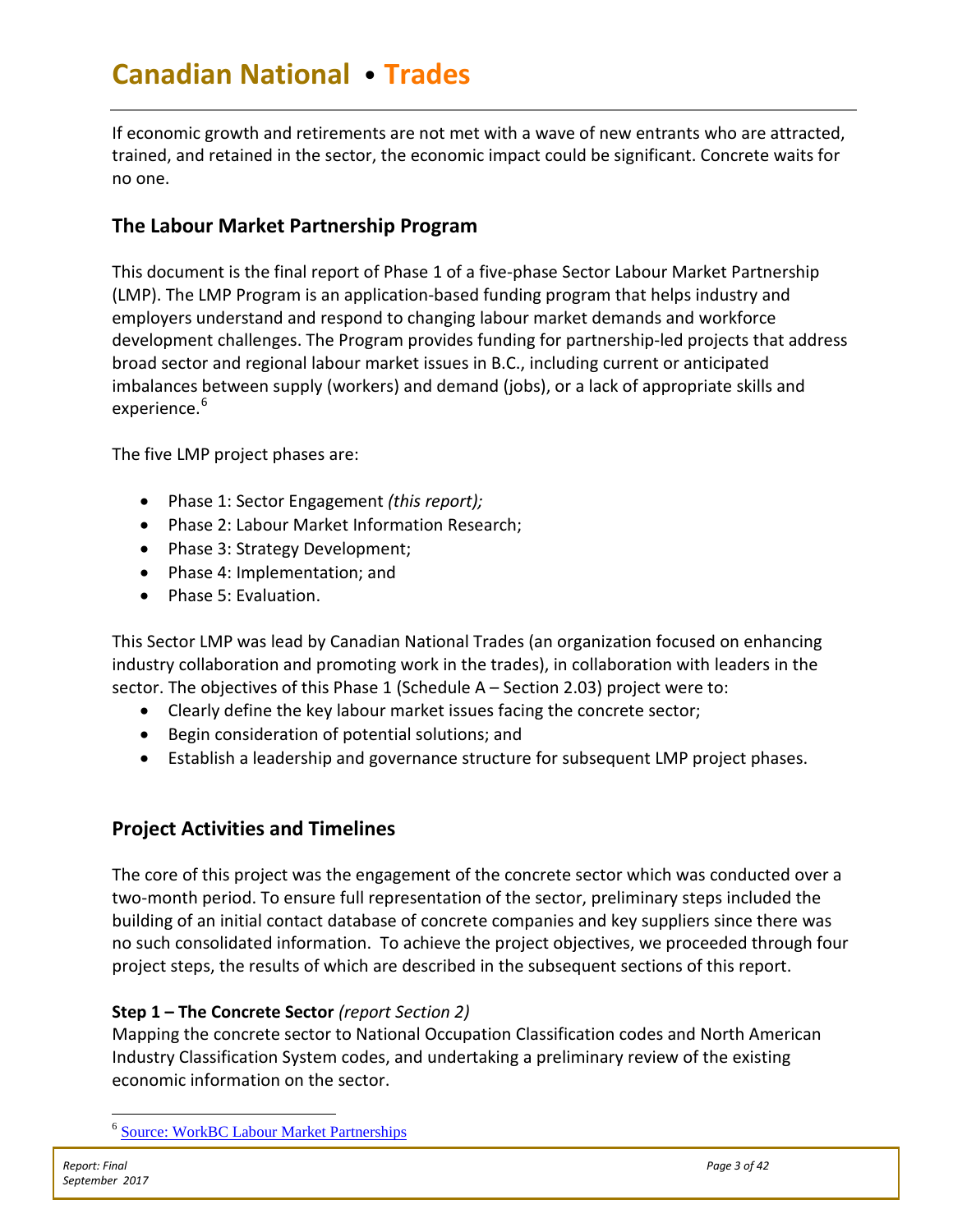### **Step 2 – Sector Engagement** *(report Section 3)*

Creating a project steering committee, building a contact database, and interviewing stakeholders.

### **Step 3 – Key Themes and Findings** *(report Section 4)*

Organizing the findings from the sector engagement into a narrative discussion about the scope of the labour market problem, key labour market issues, and potential solutions.

### **Step 4 – Consensus and Direction on Next Steps** *(report Section 5)*

Outlining the next steps to address the sector's labour market issues, focusing on the scope of Phase 2 labour market information research.

# <span id="page-4-0"></span>**2.0 The Concrete Sector**

# <span id="page-4-1"></span>**History**

For millennia builders sought a material that binds stones into a solid, formed mass. Cement was used by Nabataea traders in Syria and Northern Jordan as far back as 6,500 BC. By 700 BC cement use expanded with the use of hydraulic lime extracted from limestone that is heated in kilns to replace clay for use as mortar for the construction of walls, concrete floors, and underground waterproof cisterns. The Egyptians used lime and gypsum mortar as the binding agent for the Pyramids. Cement was used by the Greeks and Romans to construct the Coliseum, and the huge Basilica of Constantine.

In 1824, Joseph Aspdin, a bricklayer, and mason in Leeds, England, took out a patent on a hydraulic cement that he called Portland Cement because its colour resembled the stone quarried on the Isle of Portland off the British coast. Aspdin's method involved the careful proportioning of limestone and clay, pulverizing them, and burning the mixture into clinker, which was then ground into finished cement.<sup>[7](#page-4-2)</sup>

Today, concrete products come in a wide variety of forms and applications, and new formulas and uses are discovered every year. Advances make concrete more versatile and adaptable, extend its range of use, and improve other properties such as strength, electrical conductivity, and pollution control. $8$  BC has first-hand experience with these advancements with projects using "pervious concrete." This type of concrete has high permeability and allows rain water to permeate<sup>[9](#page-4-4)</sup>

 <sup>7</sup> [Source: Portland Cement Association](http://www.rumford.com/articlemortar.html)

<span id="page-4-3"></span><span id="page-4-2"></span><sup>&</sup>lt;sup>8</sup> Research continues into the application of cement and concrete for specialized uses. There are now cork-cement composites, previous concrete, mudcrete for road bases and land reclamation, glass concrete for aesthetics, rubberized concrete, polymer concrete, geopolymer green concrete, limecrete, strong and light hempcrete with good insulating properties, papercrete, and smog-eating concrete.

<span id="page-4-4"></span>Source: Gupta (2013). "Monitoring in situ performance of pervious concrete in British Columbia—A pilot study". [Elsevier.](http://www.sciencedirect.com/science/article/pii/S2214509513000028)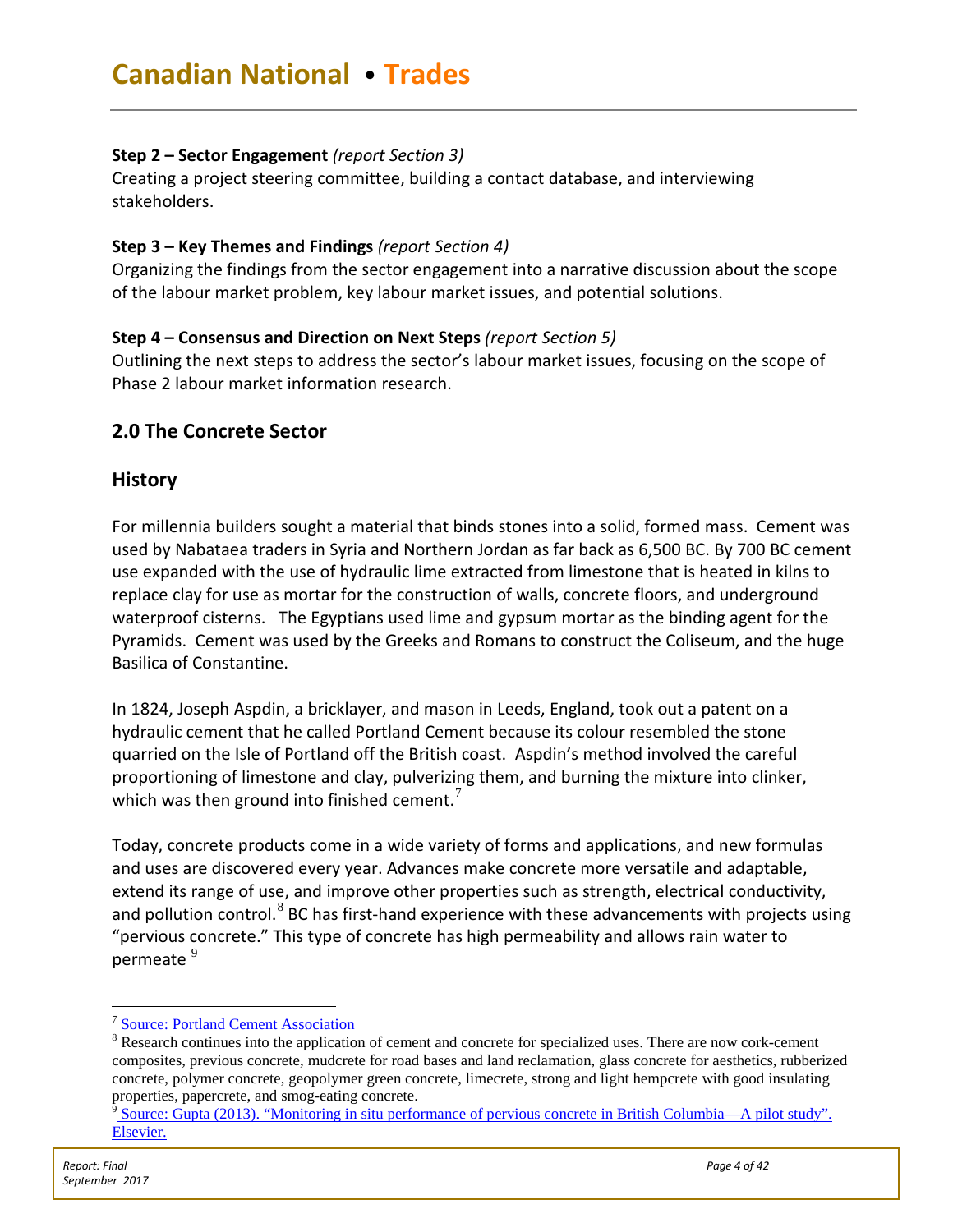# <span id="page-5-0"></span>**Type of Work**

As explained in the concrete finisher National Occupation Analysis, "concrete finishers place, finish and protect concrete surfaces. They work on a variety of vertical and horizontal surfaces and structures such as concrete floors, walls, sidewalks, stairs, driveways, curbs and gutters, stairs, dams, bridges, and tunnels. They also texture, chip, grind and cure finished concrete work and are responsible for the repair and restoration of damaged concrete. They apply various finishes to concrete surfaces such as architectural, exposed, acid-stained, patterned, stamped, broomed overlays and smooth finishes. They install expansion joints, edge concrete surfaces, and install fixtures such as anchor bolts, steel plates, and door sills. They also apply membranes and other waterproofing products to concrete. Concrete finishers must possess a sound knowledge of the properties of various types of concrete and how mixes, proportions, and additives affect concrete strength, setting and curing times, finish and durability. Materials that concrete finishers work with include concrete, grouts, site-cured plastics, exotics, epoxies, polyurethanes, and acrylic."<sup>[10](#page-5-2)</sup> It is also important to note that the work concrete finishers do is inter-dependent with work others do putting in the reinforcing bars (rebar) and the preparatory formwork.

Concrete is a unique trade in that the quality of the finished product is largely dependent on the weather. Rain, heat, and humidity are some of the factors that affect how concrete dries and the result. The result is irreversible so the need to 'get it right' is a paramount concern, making the knowledge transfer and understanding from seasoned tradespersons to new entrants so essential. The permanent nature of concrete and its vital role in the construction sector translates into concrete finishers having a significant amount of personal pride in their work.

# <span id="page-5-1"></span>**North American Industry Classification System (NAICS)**

Industry and employment data is often organized based on the North American Industry Classification System (NAICS) and National Occupational Classification (NOC) system. The North American Industry Classification System (NAICS) is an industry classification system developed by the statistical agencies of Canada, Mexico, and the United States. Created against the background of the North American Free Trade Agreement, it is designed to provide common definitions of the industrial structure of the three countries and a common statistical framework to facilitate the analysis of the three economies.

NAICS codes have a tiered structure with "2-digit" NAICS being higher aggregations of "3-digit" and subsequent NAICS tiers. The relevant codes for concrete are 23 (Construction), and 31 – 33 (Manufacturing). The focus for this concrete sector LMP is on NAICS 238 (Specialty Trade Contractors), but it should be noted that aspects of the concrete industry are also represented by 236 (Construction Buildings), 237 (Heavy and civil engineering construction) through specialty trade contractors working on projects, as well as 327 (non-metallic mineral product manufacturing). NAICS 327 is focused on the manufacturing of the end use products rather than

<span id="page-5-2"></span> <sup>10</sup> [Source: Concrete Finisher / Red Seal NOA](http://www.red-seal.ca/trades/concretefinisher/2006n.4.1_.4v.2rv.3.2w-eng.html?=undefined&wbdisable=true)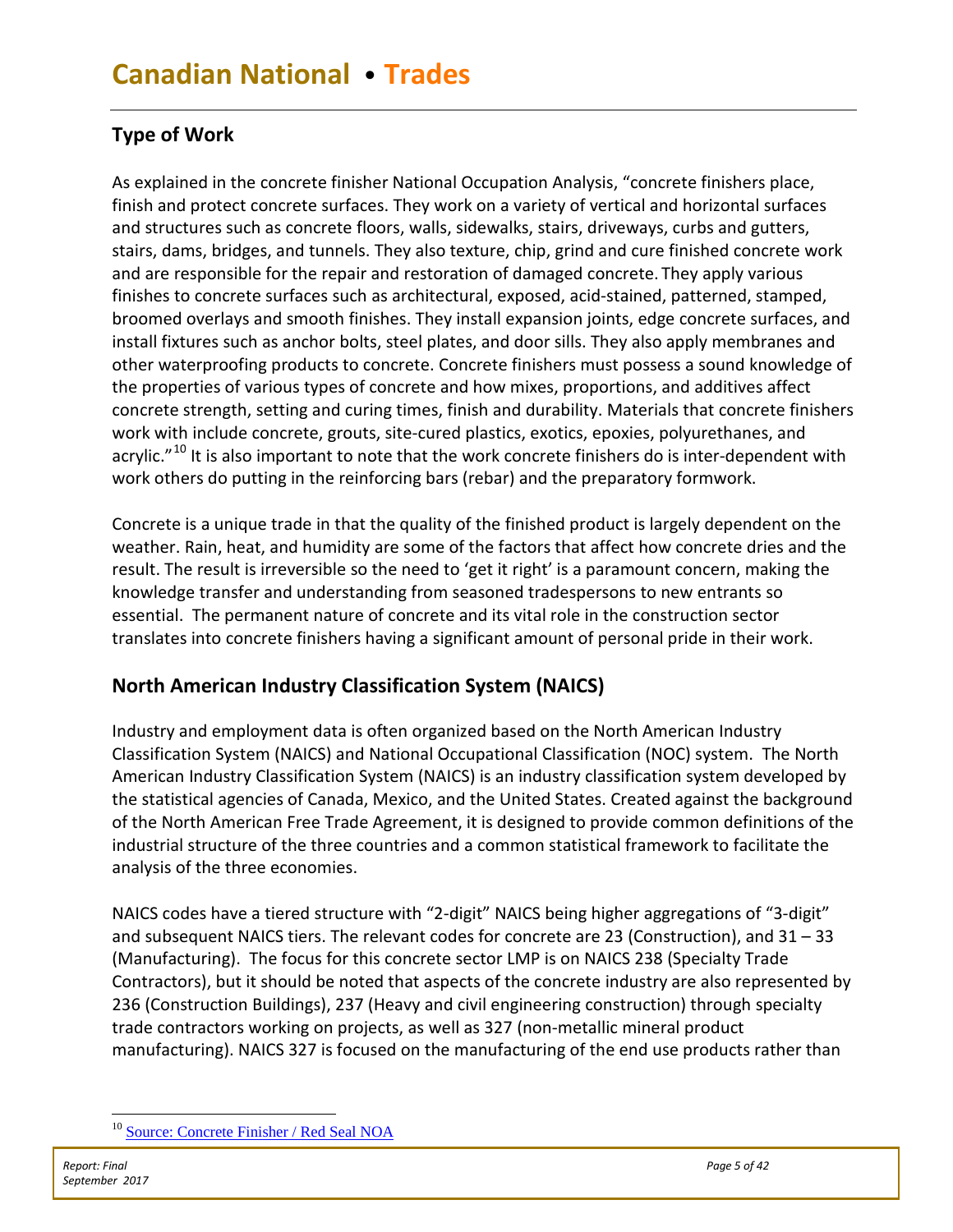the use of those products in the construction sector, and is not in scope for this LMP. The inscope relevant NAICS codes are presented below. Please refer to Appendix 1 for full descriptions.

| 23 – Construction $^{\rm 11}$                                     |
|-------------------------------------------------------------------|
| 236 Construction of buildings                                     |
| 2361 Residential building construction                            |
| 2362 Non-residential building construction                        |
| 237 Heavy and civil engineering construction                      |
| 2371 Utility system construction                                  |
| 2372 Land subdivision                                             |
| 2373 Highway, street and bridge construction                      |
| 2379 Other heavy and civil engineering construction               |
| 238 Specialty Trade Contractors                                   |
| 2381 Foundation, Structure, and building Contractors              |
| <b>23811</b> Poured concrete foundation and structure contractors |
| 238110 Poured concrete foundation and structure contractors       |
| 23812 Structural steel and precast concrete contractors           |
| 238120 Structural steel and precast concrete contractors          |
| 23814 Masonry contractors                                         |
| 238140 Masonry contractors                                        |
|                                                                   |

# <span id="page-6-0"></span>**National Occupational Classification (NOC)**

The National Occupational Classification (NOC) is the nationally accepted reference on occupations in Canada. It organizes over 40,000 job titles into 500 occupational groups. The NOC 2011 version was developed jointly by Statistics Canada and Human Resources and Skills Development Canada to support analysis of aggregated occupational data by NOC skill level.<sup>[12,](#page-6-2)[13](#page-6-3)</sup>

The NOC code relevant for concrete is ['7'](http://noc.esdc.gc.ca/English/NOC/Occupations.aspx?val=7&val65=7282) (Trades, transport and equipment operators and related occupations). The specific focus will be on two 4-digit NOCs: 7205 (Contractors and supervisors, other construction trades), and 7282 (Concrete Finishers). Note that NOC 7205 encompasses a broader set of trades than only concrete, a point which will be explored in Phase 2. NOC 7611 (Construction Trades Helpers and Labourers) and NOC 7236 (Ironworkers) will also be relevant to the Phase 2 study as they include workers performing tasks related to concrete pouring and finishing, such as building concrete forms and positioning and securing reinforcing steel bars. Meanwhile, NOC 9414 is focused on employment in the manufacture of concrete and is not in scope for this sector LMP. Please refer to Appendix 2 for full descriptions of the NOCs.

# **[7](http://noc.esdc.gc.ca/English/NOC/Occupations.aspx?val=7&val65=7282) – Trades, transport and equipment operators and related occupations**[14](#page-6-4)

**72** Industrial, electrical and construction trades

<span id="page-6-1"></span> $\frac{^{11}NAICS 23 (2017)}{^{12}$  Source: NOC Codes

<span id="page-6-4"></span><span id="page-6-3"></span><span id="page-6-2"></span><sup>&</sup>lt;sup>13</sup> [Source: NOC \(2011\)](http://noc.esdc.gc.ca/English/NOC/AboutNOC.aspx?val65=7282)<br><sup>14</sup> [Source: NOC 7 \(2016\)](http://www23.statcan.gc.ca/imdb/p3VD.pl?Function=getVD&TVD=314243&CVD=314244&CPV=7&CST=01012016&CLV=1&MLV=4)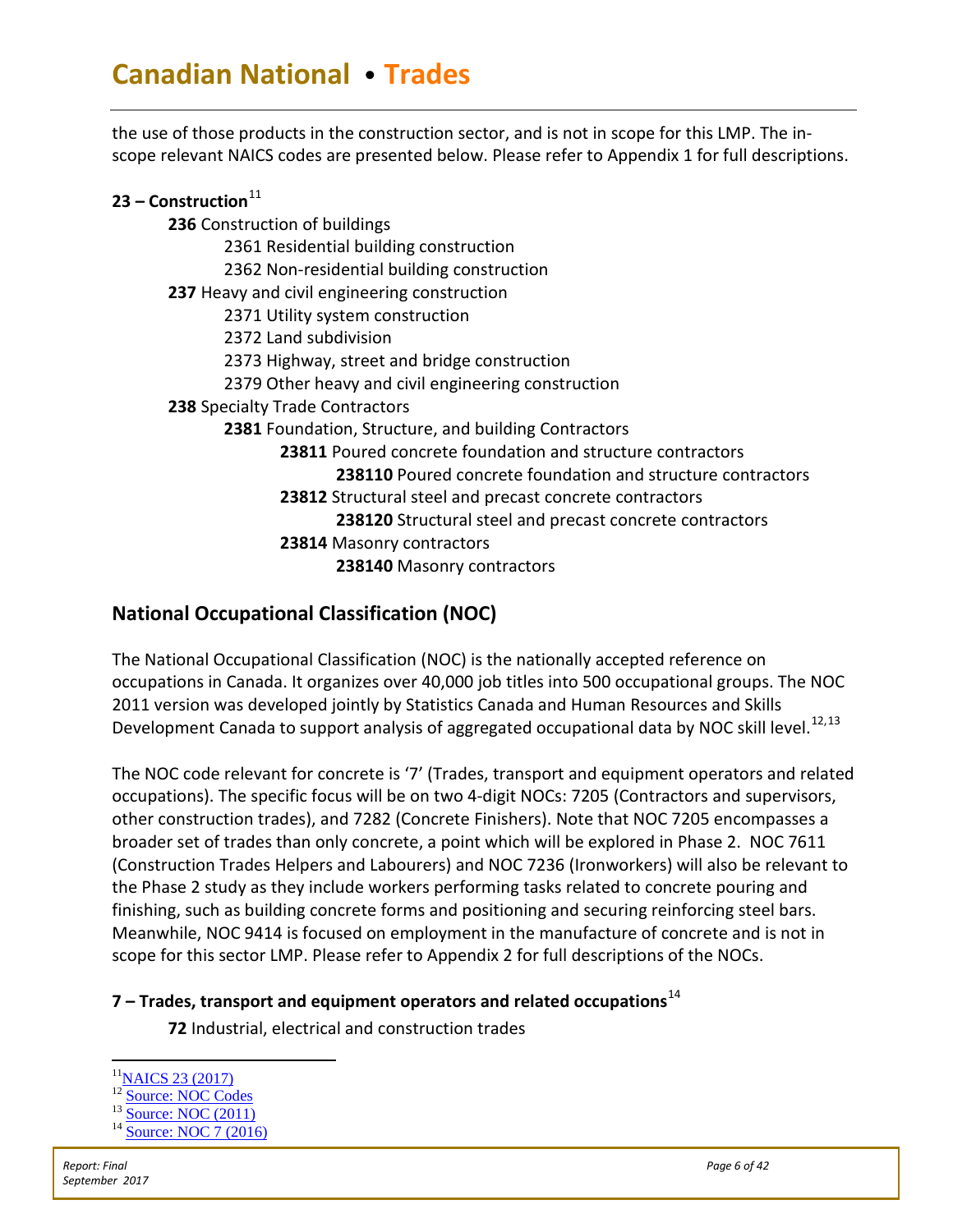**720** Contractors and supervisors, other construction trades, installers, repairers and servicers

**7205** Contractors/supervisors, other construction trades, installers, repairers/servicers

**[728](http://noc.esdc.gc.ca/English/NOC/Occupations.aspx?val=7&val65=7282)** Masonry and plastering trades

**7282** [Concrete finishers](http://noc.esdc.gc.ca/English/NOC/Profile.aspx?val=7&val1=7282&val65=7282)

# <span id="page-7-0"></span>**The Concrete Sector in B.C.**

Using the NAICS and NOC codes, we reviewed existing information from the Statistics Canada National Household Survey, Labour Force Survey, and the B.C. 2025 Labour Market Outlook to present an overview of the construction sector labour market in British Columbia, and the concrete sector in particular.

B.C.'s 2025 Labour Market Outlook<sup>[15](#page-7-1)</sup> estimates that there are over 200,000 people employed in the construction sector and estimates that there will be 57,800 job openings as a result of replacing existing workers (including those exiting because of death or retirements), and 15,200 jobs openings due to economic expansion through to 2025.

# **Table 1 – Labour Market Outlook for the Construction Sector**

|                 |               | 2016 EMPLOYMENT       | <b>EMPLOYMENT GROWTH</b><br>(AVERAGE ANNUAL %) |           |                                  | <b>JOB OPENINGS</b> |                    |
|-----------------|---------------|-----------------------|------------------------------------------------|-----------|----------------------------------|---------------------|--------------------|
| <b>INDUSTRY</b> | <b>NUMBER</b> | <b>SHARE OF TOTAL</b> | 2016-2020                                      | 2020-2025 | <b>TOTAL</b><br><b>EXPANSION</b> |                     | <b>REPLACEMENT</b> |
| Construction    | 207,400       | 8.9%                  | .7%                                            | .4%       | 73,000                           | 15,200              | 57,800             |

Figure 1 shows that the unemployment rate in the construction sector in B.C. has declined in recent years.<sup>[16](#page-7-2)</sup>

<span id="page-7-2"></span><span id="page-7-1"></span><sup>&</sup>lt;sup>15</sup> [Source: BC 2025 Labour Market Outlook](https://www.workbc.ca/getmedia/00de3b15-0551-4f70-9e6b-23ffb6c9cb86/LabourMarketOutlook.pdf.aspx) <sup>16</sup> [Source: Labour Force Survey](http://www5.statcan.gc.ca/cansim/a47)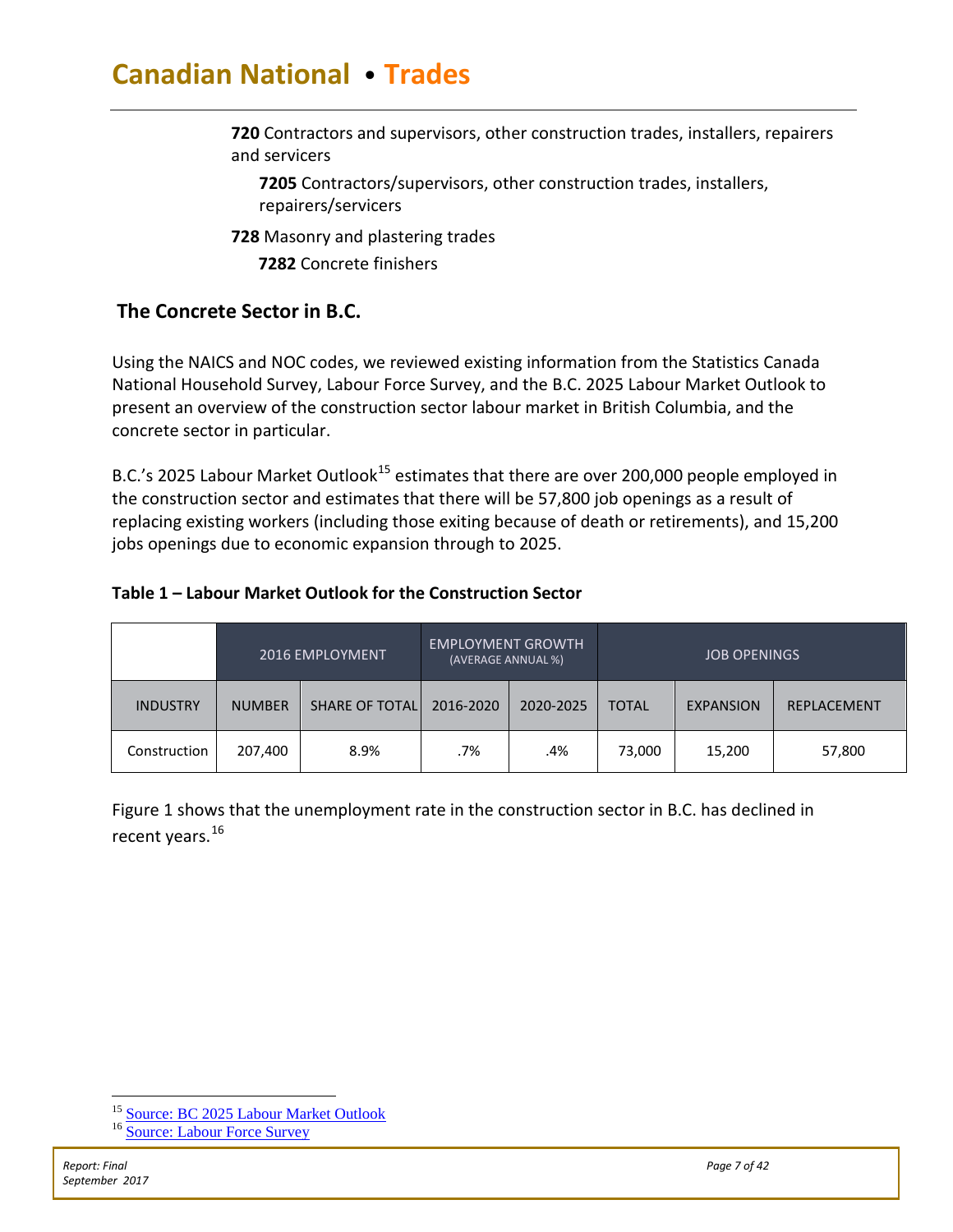

**Figure 1 - Employment in the B.C. Construction Sector** 

Table 2 presents information from the 2011 National Household Survey showing that

- **There are approximately 4,540 contractors and supervisors (NOC 7205), and 1,545** concrete finishers (NOC 7282) in B.C.
- 50% of Contractors and supervisors (NOC 7205), and 70% of Concrete Finishers (NOC 7282) in B.C. are employees rather than self-employed. At 30%, B.C. is the province with the highest number of self-employed concrete finishers in Canada. The next highest are Alberta and Saskatchewan with 21% and 20% respectively.<sup>[17](#page-8-0)</sup>

|                |                                                                                                       | Total     | Employee  | Self-<br>employed <sup>[3]</sup> | Self-<br>employed | Unpaid<br>family<br>worker |
|----------------|-------------------------------------------------------------------------------------------------------|-----------|-----------|----------------------------------|-------------------|----------------------------|
| Total          | <b>Occupation - National Occupational</b><br>Classification (NOC) 2011                                | 2,171,470 | 1,873,695 | 297,775                          | 291,755           | 6,020                      |
|                |                                                                                                       |           |           |                                  |                   |                            |
| $\overline{7}$ | Trades, transport and equipment operators<br>and related occupations                                  | 309,785   | 256,755   | 53,035                           | 52,490            | 540                        |
| 72             | Industrial, electrical and construction trades                                                        | 117,680   | 87,830    | 29,850                           | 29,630            | 220                        |
| 720            | Contractors and supervisors, industrial,<br>electrical and construction trades and related<br>workers | 10,980    | 7.145     | 3,825                            | 3,810             | 30                         |
| 7205           | Contractors and supervisors, other<br>construction trades, installers, repairers and<br>servicers     | 4,540     | 2,320     | 2,220                            | 2,205             | $\Omega$                   |
| 728            | Masonry and plastering trades                                                                         | 9,940     | 6,085     | 3,860                            | 3,815             | 50                         |
| 7282           | Concrete finishers                                                                                    | 1,545     | 1,075     | 470                              | 465               |                            |

**Table 2 – Employment in British Columbia by Occupation (All sexes, all ages)**

<span id="page-8-0"></span><sup>&</sup>lt;sup>17</sup> [Source: National Household Survey 2011](http://www12.statcan.gc.ca/nhs-enm/2011/dp-pd/dt-td/Rp-eng.cfm?TABID=2&LANG=E&A=R&APATH=3&DETAIL=0&DIM=0&FL=A&FREE=0&GC=48&GL=-1&GID=1118305&GK=1&GRP=0&O=D&PID=105897&PRID=0&PTYPE=105277&S=0&SHOWALL=1&SUB=0&Temporal=2013&THEME=96&VID=0&VNAMEE=&VNAMEF=&D1=0&D2=0&D3=0&D4=0&D5=0&D6=0)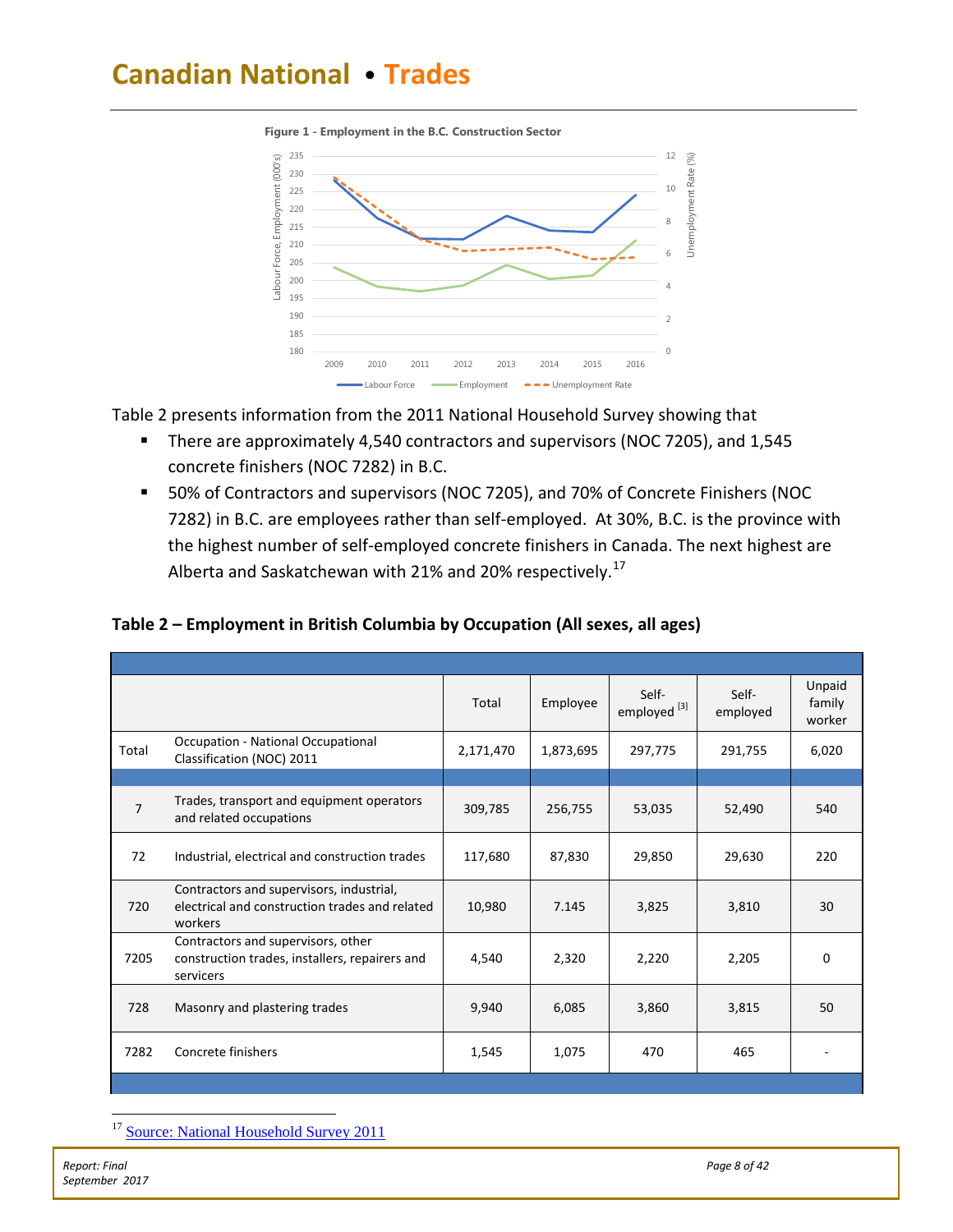Source: Statistics Canada - 2011 National Household Survey. Catalogue Number 99-012-X2011033.

[3] Includes self-employed with an incorporated business and self-employed with an unincorporated business. Also included among the self-employed are unpaid family workers.

Table 3 presents information from the Ministry showing that across the two 4-digit NOC codes identified above, there are 2,720 job openings projected for the concrete sector through to 2025, all of which are estimated to have a median wage rate close to \$30 per hour (2.5 x the median wage rate in BC). Combining data in Tables 2 and 3, these job openings represent 45% of the current employment in the sector. $^{18}$  $^{18}$  $^{18}$ 

### **Table 3 – Labour Market Outlook for the Concrete Sector**

| Occupation                                                                                                      | <b>JOB OPENINGS</b><br>TO 2025 | <b>MEDIAN WAGE</b><br><b>RATE</b> | <b>WAGE RATE LOW</b> | <b>WAGE RATE HIGH</b> |
|-----------------------------------------------------------------------------------------------------------------|--------------------------------|-----------------------------------|----------------------|-----------------------|
| Contractors and supervisors,<br>other construction trades,<br>installers, repairers and servicers<br>(NOC 7205) | 2,200                          | \$30.00                           | \$19.00              | \$38.46               |
| Concrete Finishers (NOC 7282)                                                                                   | 520                            | \$27.00                           | \$19.00              | \$35.00               |

Table 4 presents demographic data from the National Household Survey based on the two inscope 4-digit NOC codes identified above which illustrates the demographic challenge facing the concrete sector over the projection horizon:

- Over 50% of Concrete Finishers (NOC 2782) are 35 or older. As this data is 10 years old, it is possible the percentage has increased since this data was collected *(data by NAICS in Appendix 3 leads to the same conclusion);*
- Between 0% and 10% of employees are female in the sector *(refer to Table 4 and Appendix 3 NAICS data)*

<span id="page-9-0"></span><sup>&</sup>lt;sup>18</sup> Total Job Openings  $(2,200 + 520)$  / Total Employment  $(4,540+1,545) = 45\%$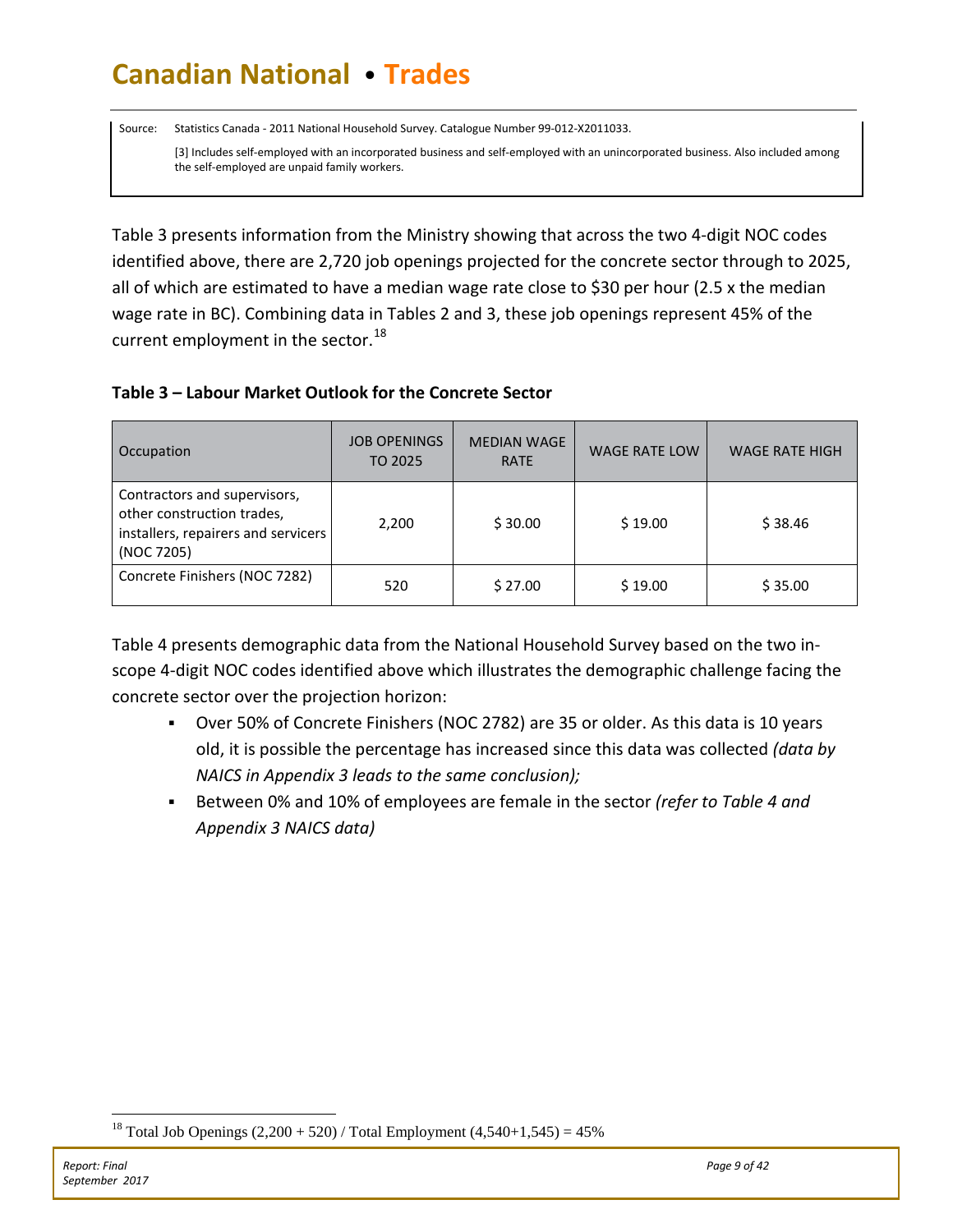| <b>National Occupational Classification (NOC) 2011</b>                                            |                           |  |  |  |  |  |  |
|---------------------------------------------------------------------------------------------------|---------------------------|--|--|--|--|--|--|
| % of Total Employees in B.C.                                                                      |                           |  |  |  |  |  |  |
|                                                                                                   | 7282 - Concrete Finishers |  |  |  |  |  |  |
| All male, Ages: 20 - 24 years                                                                     | 10.0%                     |  |  |  |  |  |  |
| All male, Ages: 25 - 34 years                                                                     | 30.1%                     |  |  |  |  |  |  |
| All male, Ages: 35 - 44 years                                                                     | 19.1%                     |  |  |  |  |  |  |
| All male, Ages: 45 - 54 years                                                                     | 28.5%                     |  |  |  |  |  |  |
| All male, Ages: 55 - 64 years                                                                     | 8.1%                      |  |  |  |  |  |  |
| All male, Ages: 65 - 74 years                                                                     | 2.6%                      |  |  |  |  |  |  |
| All Females, All Ages                                                                             | 0.0%                      |  |  |  |  |  |  |
|                                                                                                   |                           |  |  |  |  |  |  |
| Source: Statistics Canada - 2011 National Household Survey. Catalogue Number 99-012-<br>X2011033. |                           |  |  |  |  |  |  |

**Table 4 – Distribution of BC Employees by Age and Sex (NOC) 2011**

Additional data on the concrete sector in Canada and B.C. is included for reference in Appendix 3.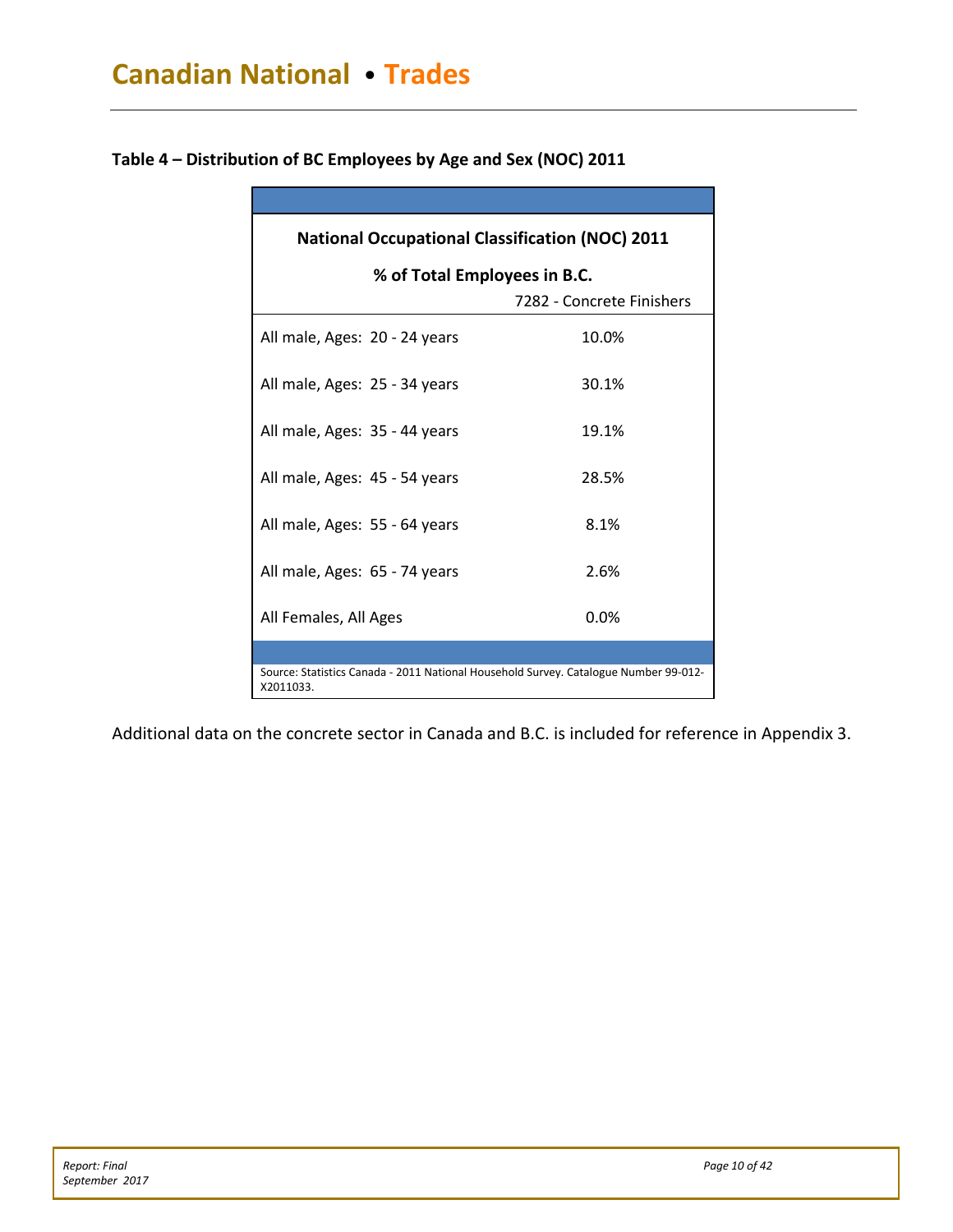# <span id="page-11-0"></span>**Training**

In regular structural concrete, the strength<sup>[19](#page-11-1)</sup> of the concrete is largely determined by the waterto-cement ratio. The lower the water content the stronger the concrete. The mix will have less aggregate<sup>[20](#page-11-2)</sup> when especially strong concrete is required. The strength of concrete is also affected by environmental conditions, specifically temperature and moisture during the curing process. The industry uses chemical additives to assist the curing process and the specialized knowledge gained by tradespeople working with concrete in various weather conditions is vital in understanding the optimal conditions of pouring, placing and finishing concrete. As a result, it is vital that this knowledge is directly passed on from experienced tradespersons to new entrants as part of the training to prepare the next generation of concrete finishers.

### **Informal Training**

There is no single entry-path into the concrete sector. A schematic of the ways the current workforce found themselves working in the trade would resemble a web rather than a ramp or other linear representation. This is partly because the concrete sector is currently dominated by an informal approach to training whereby individuals are recruited through social networks and receive on-the-job training. Red-seal tickets are not as common in concrete as for other trades. Employees typically start learning to place concrete and progress naturally to finishing tasks as they gain experience, developing both hard skills (e.g. tool use) and sof skills (e.g. communication), necessary to advance in the trade.

### **Formal Training**

The National Occupational Analysis (NOA)<sup>[21](#page-11-3)</sup> is a key document for each Red Seal trade. Each NOA sets the standard for a Red Seal trade, is the basis for [Red Seal examinations,](http://www.red-seal.ca/resources/exams@-eng.jsp) and the basis for provincial and territorial apprenticeship training programs. In short, the NOA outlines everything that a tradesperson needs to know about their trade. This includes:

- **trade activities (tasks and sub-tasks);**
- **skills and knowledge requirements;**
- **essential skills;**
- safety information;
- **trends affecting the trade;**
- **technical terms;**
- names of tools and equipment; and
- acronyms.

<span id="page-11-1"></span> $19$  Concrete strength is measured in pounds per square inch or kilograms per square centimeter of force This is the force that is needed to crush a cement sample of a certain age or hardness.

<span id="page-11-2"></span><sup>&</sup>lt;sup>20</sup> Aggregate is added with water to the cement mixture which gives it volume, stability, resistance to wear and erosion. Common aggregates include sand, crushed or broken stone, gravel, broken blast furnace slag, boiler ashes (clinkers), burned shale, and burned clay.

<span id="page-11-3"></span><sup>&</sup>lt;sup>21</sup> [Source: Occupational Standards / Red Seal](http://www.red-seal.ca/resources/n.4.1-eng.html)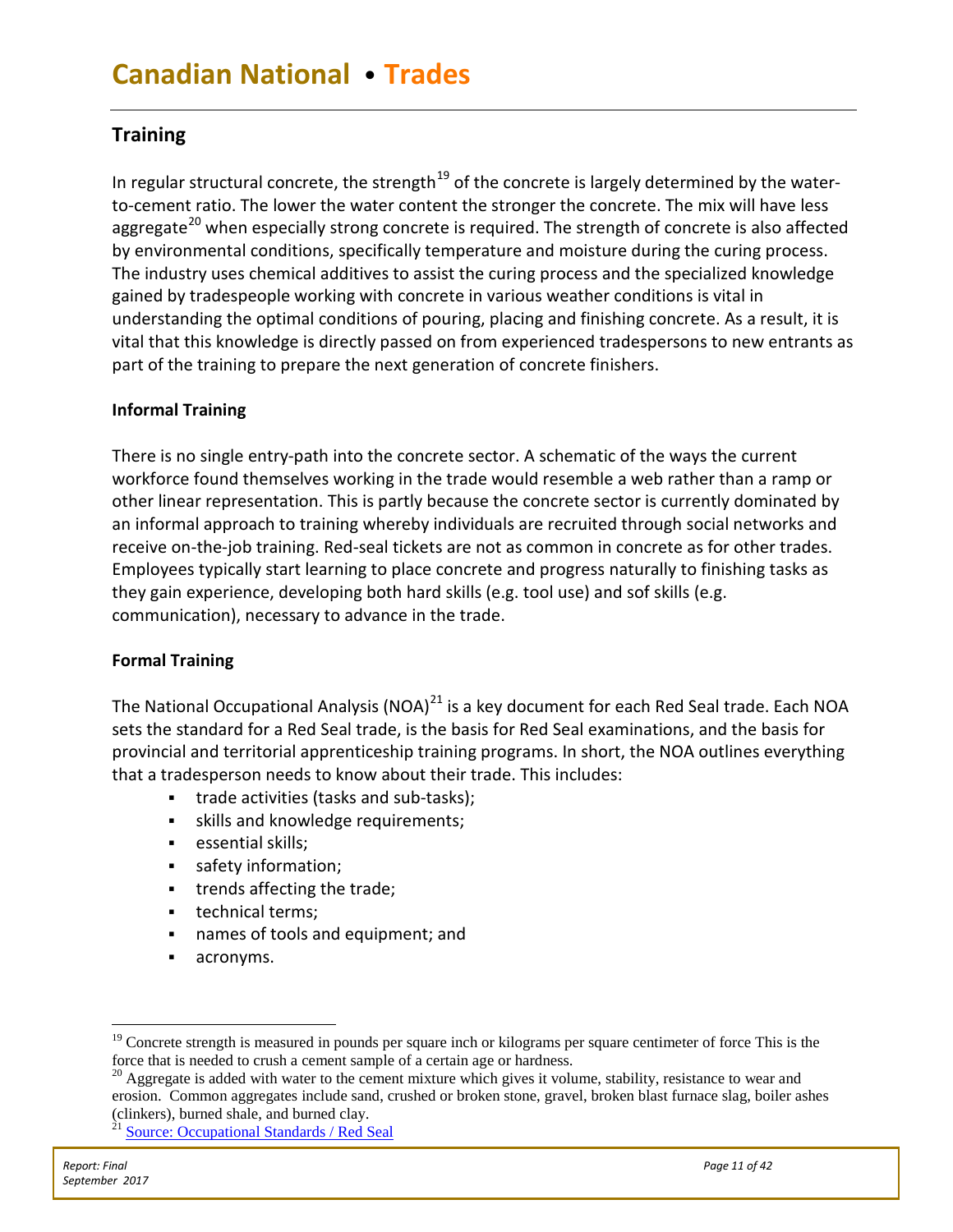The Canadian Council of Directors of Apprenticeship (CCDA) recognizes this Occupational Analysis as the national standard for the occupation of Concrete Finisher.<sup>22</sup> The Red Seal program for Concrete Finisher (Cement Mason) and Certificate of Qualification with Red Seal endorsement is offered by Operative Plasterers' and Cement Masons' Local Union 919, through the Trowel Trades Training Association.<sup>[23](#page-12-1)</sup>

### **Red Seal Concrete Finisher Designation:**

**NOC:** 7282

**Designation Year:** 1993

**Designated Red Seal in** AB, BC, MB, NB, NL, NS, ON, PE, QC

**Trade title:** Concrete Finisher, in AB, MB, NB, NL, NS, PE

**Other titles used in provinces/territories:** Cement Finisher (QC), Cement Mason (BC), Cement

(Concrete) Finisher (ON)

### **2017/2018 Training Schedule:** [24](#page-12-2)

All classes run from 8:00 am to 4:00 pm

Concrete Finisher Level 1 runs from Feb 6, 2017 - Mar. 3, 2017

Cement Mason Level 1 runs from Oct. 30, 2017- Nov. 24, 2017

Concrete Finisher Level 3 runs from Feb 26, 2018 - March 23, 2018

Cement Mason Level 2 runs from Jan 8, 2018 - Feb 2/2018

Concrete Finisher Apprenticeship program standards are administered by the Industry Training Authority.<sup>[25](#page-12-3)</sup>

<span id="page-12-1"></span><span id="page-12-0"></span> $22$  The analysis covers tasks performed by concrete finishers whose occupational title has been identified by some provinces and territories of Canada as Cement Finisher and Cement Mason<br><sup>23</sup> [Trowel Trades Training Association](http://www.ttta.ca/Cement_mason_classes.html)<br><sup>24</sup> [Source: Concrete Finisher / Red Seal](http://www.red-seal.ca/trades/c.4ncr.2t.2_f.3n.3sh-eng.html)<br><sup>25</sup> [Source: Industry Training Authority Program Standards](http://www.itabc.ca/program/concrete-finisher-cement-mason)

<span id="page-12-3"></span><span id="page-12-2"></span>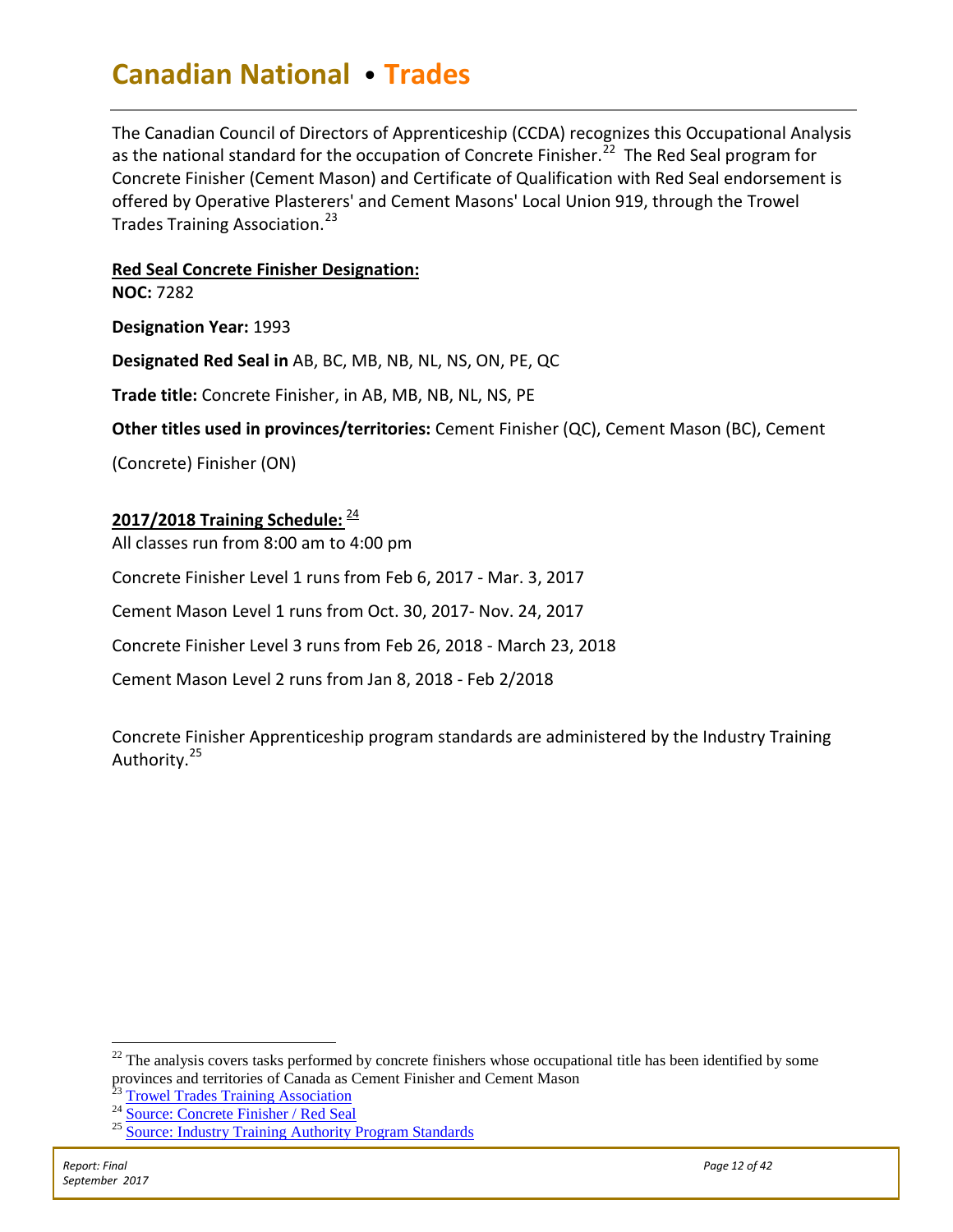**Figure 2: Concrete Finisher Program Profile**



**Figure 3: Concrete Finisher Red Seal Interprovincial Exam**

<span id="page-13-0"></span>

| <b>ANADA</b>                                   | <b>Concrete Finisher - 2006</b><br>Inter-provincial examinations - Tasks and related number of questions<br>Number of questions on each exam - 110 |          |                                      |
|------------------------------------------------|----------------------------------------------------------------------------------------------------------------------------------------------------|----------|--------------------------------------|
| Block                                          | <b>Task</b>                                                                                                                                        |          | <b>Number of</b><br><b>Questions</b> |
| <b>A- Occupational Skills</b>                  |                                                                                                                                                    |          | 22                                   |
|                                                | Task 1 - Use tools and equipment                                                                                                                   |          |                                      |
|                                                | Task 2 - Organize work                                                                                                                             |          |                                      |
|                                                | Task 3 - Prepares site                                                                                                                             | 5        |                                      |
|                                                | Task 4 - Uses formwork                                                                                                                             | 3        |                                      |
| B - Concrete Placement                         | Task 5 - Places concrete                                                                                                                           |          | 23                                   |
|                                                | Task 6 - Levels concrete                                                                                                                           | 10<br>13 |                                      |
| C - Concrete Finishing                         |                                                                                                                                                    |          | 30                                   |
|                                                | Task 7 - Floats concrete                                                                                                                           |          |                                      |
|                                                | Task 8 - Hand-tools concrete                                                                                                                       |          |                                      |
|                                                | Task 9 - Trowels concrete                                                                                                                          | 9        |                                      |
|                                                | Task 10 - Applies surface treatments to plastic concrete                                                                                           | 6        |                                      |
| D - Concrete Curing and Protection             |                                                                                                                                                    |          | 16                                   |
|                                                | Task 11 - Cures concrete                                                                                                                           | 9        |                                      |
|                                                | Task 12 - Protects concrete                                                                                                                        |          |                                      |
| E - Concrete Modification, Repair and Grouting |                                                                                                                                                    |          | 19                                   |
|                                                | Task 13 - Repairs concrete                                                                                                                         | 6        |                                      |
|                                                | Task 14 - Cuts and cores cured concrete                                                                                                            |          |                                      |
|                                                | Task 15 - Applies surface treatments to hardened concrete                                                                                          |          |                                      |
|                                                | Task 16 - Grouts                                                                                                                                   | 6        |                                      |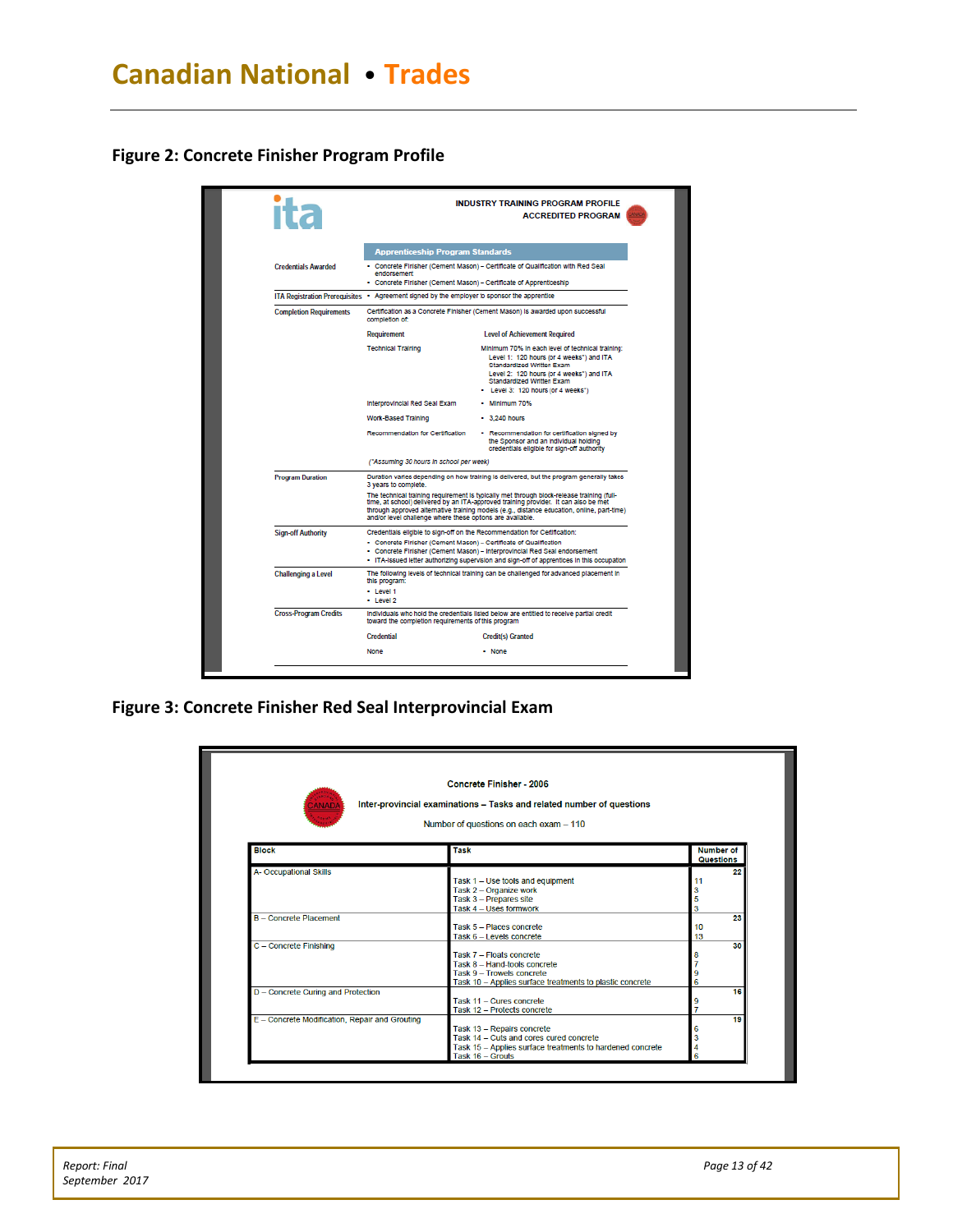# **3.0 Sector Engagement**

# <span id="page-14-0"></span>**Stakeholder Engagement Approach**

Our primary goal in this Phase 1 Sector Labour Market Partnership project was to bring together stakeholders and principals from across the concrete sector. We need to understand the challenges they are facing to recruit, train, and retain highly skilled workers to continue to support the construction industry in B.C. Through better insights and understanding from industry leaders themselves we will have the building blocks to move forward in supporting, growing, and sustaining this vital part of the B.C. economy. The key stakeholders and principals we brought together included:

- 1. Commercial Contractors, large and small;
- 2. Residential Contractors, large and small;
- 3. Industrial Contractors (large projects, infrastructure);
- 4. Concrete Suppliers;
- 5. Specialty contractors (stamp, colour, decorative, underwater);
- 6. Labour union; and
- 7. Tradesmen and tradeswomen.

The success of this engagement phase was very much dependent on the ability to communicate with sector stakeholders. The observation that "concrete waits for no one" translates into a professional communication style that is efficient, direct, in the moment, and unfiltered. The 'on the tools' trades literally don't have the time to mince words as the concrete is drying. They say what they mean and mean what they say. They don't have time to waste and their patience level for idle talk is low. Our understanding of this predominant communication style was central to the design of our stakeholder outreach strategy. While online interactions have replaced telephone and face to face interactions in many respects across many sectors, this is not the case with the concrete sector and its tradespeople.

A significant majority of the companies engaged were owner-operated, meaning that communications were with practicing tradespeople and not human resource or communication department representatives. This group is not well-suited to structured meetings with defined timelines and power point presentations nor through online initiatives such as emails and web based surveys. This is in part driven by the unpredictability of work schedules in the sector. Companies usually cannot tell you until the day before, or even day of, how a job will unfold, leaving planning to the 'best guess' of the skilled tradesperson. When a job is underway, all efforts are focused upon it. Communication and activities unrelated to the job are not an option.

To address these realities, we used a combination of phone calls and face to face meetings held throughout the province (Kelowna, Nanaimo, Victoria, Metro Vancouver, Prince George, Williams Lake, and Smithers). Meetings were held at convenient locations (including job sites in some cases) for company representatives, and times were arranged in most cases on the day they were to occur. Meetings were efficient and based on clear, direct questions. The resulting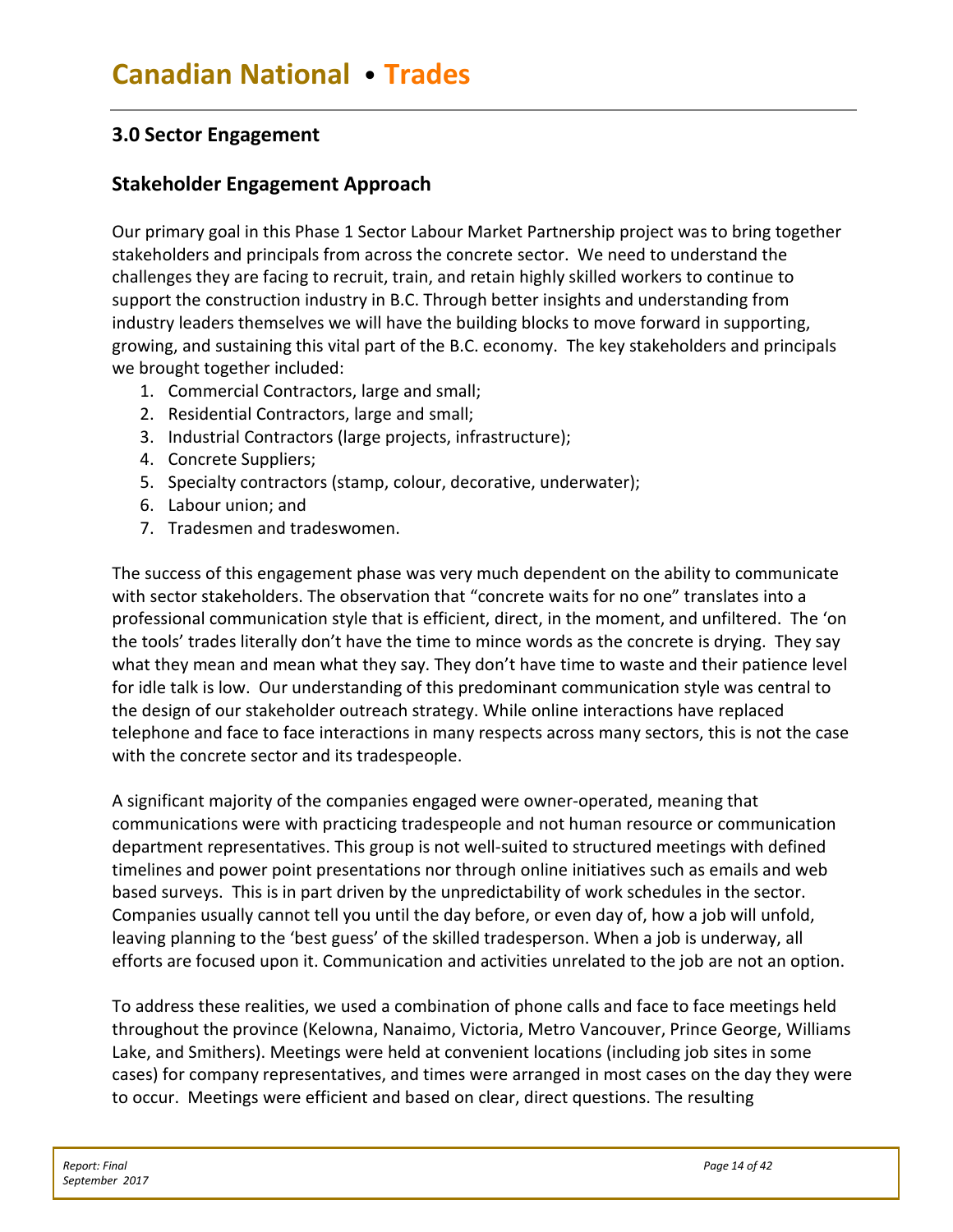conversations resulted in the formation of a well-rounded Steering Committee, and produced a solid understanding of the sector labour market challenges.

# <span id="page-15-0"></span>**Governance & Project Steering Committee**

The project established a leadership structure to steward this initiative through potential subsequent LMP phases that includes representatives from across B.C.'s development regions. Regional representation was important because each region faces challenges unique to its area, including weather and labour market conditions. Many companies work across regions and project types (residential, specialty, commercial, industrial, and infrastructure). The engagement process was inclusive of a range of companies covering curb and gutter, placing and finishing, decorative, pre-cast, ready-mix, underwater, and suppliers.

### Regions:

- 1. Vancouver Island/Coast
- 2. Mainland Southwest
- 3. Thompson Okanagan
- 4. Cariboo
- 5. Nechako

### **Table 5: Project Steering Committee**

| #                                     | <b>Companies</b>                          | <b>Contact</b>        |  |  |  |  |
|---------------------------------------|-------------------------------------------|-----------------------|--|--|--|--|
|                                       | Region: Thompson Okanagan - Kelowna       |                       |  |  |  |  |
| 1                                     | <b>Silver Springs Concrete Services</b>   | Connie Krissler       |  |  |  |  |
| $\overline{2}$                        | <b>QCT Concrete</b>                       | Dave Mclane           |  |  |  |  |
| 3                                     | <b>Pire Bros Contracting</b>              | Joe Pires             |  |  |  |  |
| Region: Thompson Okanagan - Peachland |                                           |                       |  |  |  |  |
| 4                                     | <b>KRB Construction</b>                   | Andrew Gee            |  |  |  |  |
|                                       | Region: Vancouver Island/Coast - Nanaimo  |                       |  |  |  |  |
| 5                                     | Intrusion Prepakt Ltd.                    | David Ritchie         |  |  |  |  |
| 6                                     | Nanaimo Decorative                        | Dean Borrelli         |  |  |  |  |
| 7                                     | <b>Bedrock Redi-Mix</b>                   | <b>Terry Hughes</b>   |  |  |  |  |
| 8                                     | ABC Concrete (Lehigh Hanson)              | Doug Lum              |  |  |  |  |
|                                       | Region: Vancouver Island/Coast - Victoria |                       |  |  |  |  |
| 9                                     | A.C.T Concrete Placing & Finishing        | <b>Terry Robinson</b> |  |  |  |  |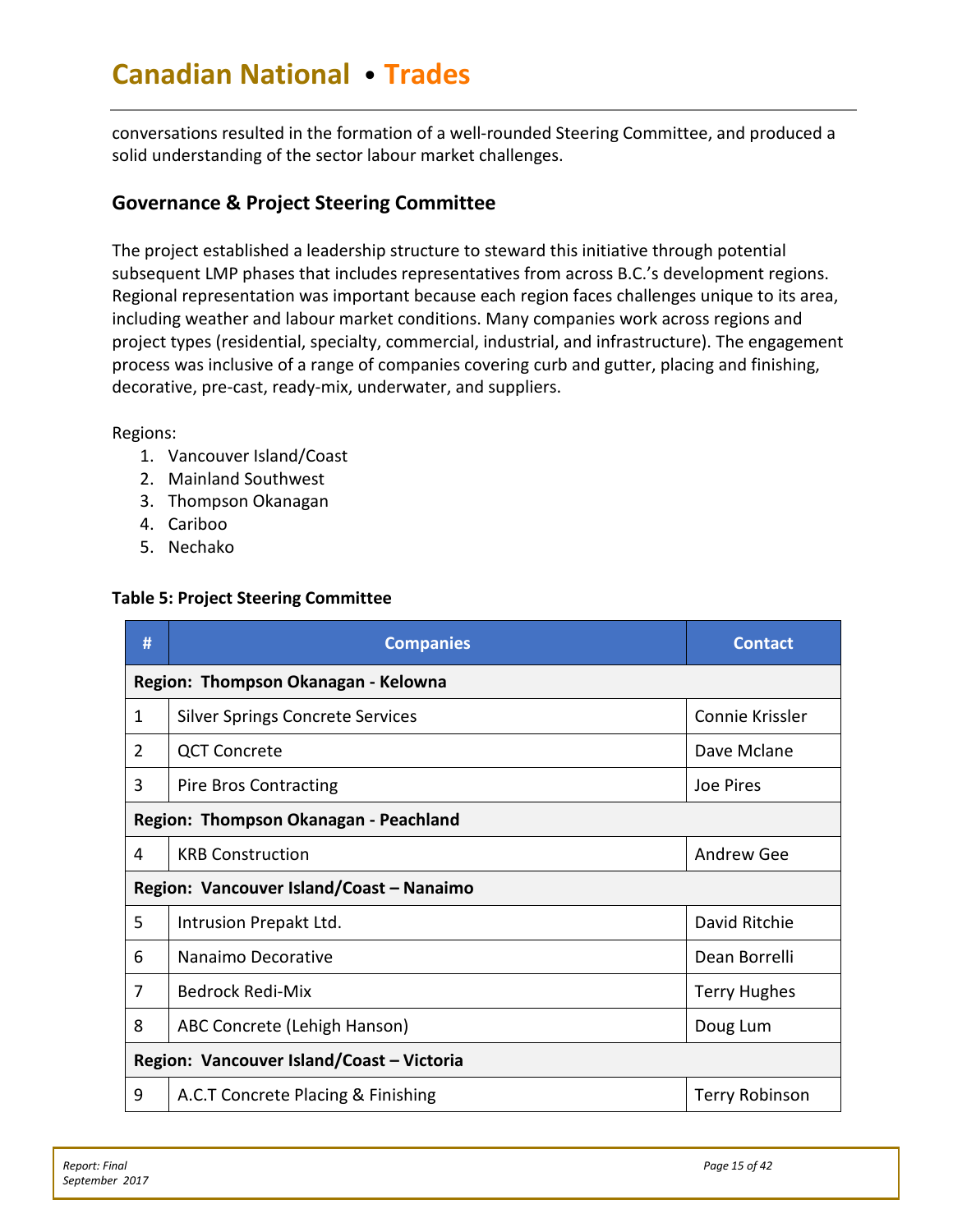| 10                              | ICL                                          | <b>Todd Skelton</b>  |  |  |  |  |  |  |
|---------------------------------|----------------------------------------------|----------------------|--|--|--|--|--|--|
| 11                              | <b>Vicon Enterprises</b>                     | <b>Mark Firer</b>    |  |  |  |  |  |  |
| 12                              | <b>Vicon Enterprises</b>                     | Wayne Cox            |  |  |  |  |  |  |
|                                 | Region: Cariboo - Williams Lake              |                      |  |  |  |  |  |  |
| 13                              | Grosso                                       | <b>Chris Lutters</b> |  |  |  |  |  |  |
| 14                              | United Concrete & Gravel                     | Paul Zacharias       |  |  |  |  |  |  |
| Region: Cariboo - Prince George |                                              |                      |  |  |  |  |  |  |
| 15                              | <b>Rolling Mix Concrete</b>                  | John Paolucci        |  |  |  |  |  |  |
|                                 | Region: Nechako - Smithers                   |                      |  |  |  |  |  |  |
| 16                              | <b>Boreal Pacific Enterprises</b>            | <b>Tim Holmes</b>    |  |  |  |  |  |  |
| 17                              | <b>West Fraser Concrete</b>                  | <b>Hank Meerdink</b> |  |  |  |  |  |  |
|                                 | Region: Mainland Southwest - Metro Vancouver |                      |  |  |  |  |  |  |
| 18                              | Captain Concrete                             | Darrell Rempel       |  |  |  |  |  |  |
| 19                              | <b>Canadian National Trade</b>               | Diana Klingner       |  |  |  |  |  |  |
| 20                              | <b>Herfort Concrete</b>                      | Leo Herfort          |  |  |  |  |  |  |
| 21                              | <b>Kednic Concrete</b>                       | Nic Chutskoff        |  |  |  |  |  |  |
| 22                              | <b>White Water Concrete</b>                  | Kyle Smith           |  |  |  |  |  |  |
| 23                              | Cement Mason Journeyman                      | Karl Jardine         |  |  |  |  |  |  |

# **Stakeholder Outreach**

The concrete sector is not represented by an association that actively maintains contact information for companies. Consequently, our starting point was to construct an initial database of contacts using online research, including through on-line directories such as the yellow pages. This resulted in an initial database of approximately 150 companies. Phones calls were then made and those that were able and willing to contribute were asked the questions outlined in Appendix 4. Of the 150 organizations in the database, 65 were successfully reached via phone and participated.<sup>[26](#page-16-1)</sup> 20 face-to-face regional meetings were held in May and June 2017. Regional meetings were conducted in Victoria, Nanaimo, Metro Vancouver, Kelowna, Peachland, Williams Lake, Prince George, and Smithers and represented 5 of the 8 regions in B.C.

<span id="page-16-1"></span><span id="page-16-0"></span><sup>&</sup>lt;sup>26</sup> At least 2 phone messages were left to try to contact the remaining 90 stakeholders. Stakeholder engagement revealed that if this sector is not reached directly (answer the phone when you call) they are unlikely to be reached.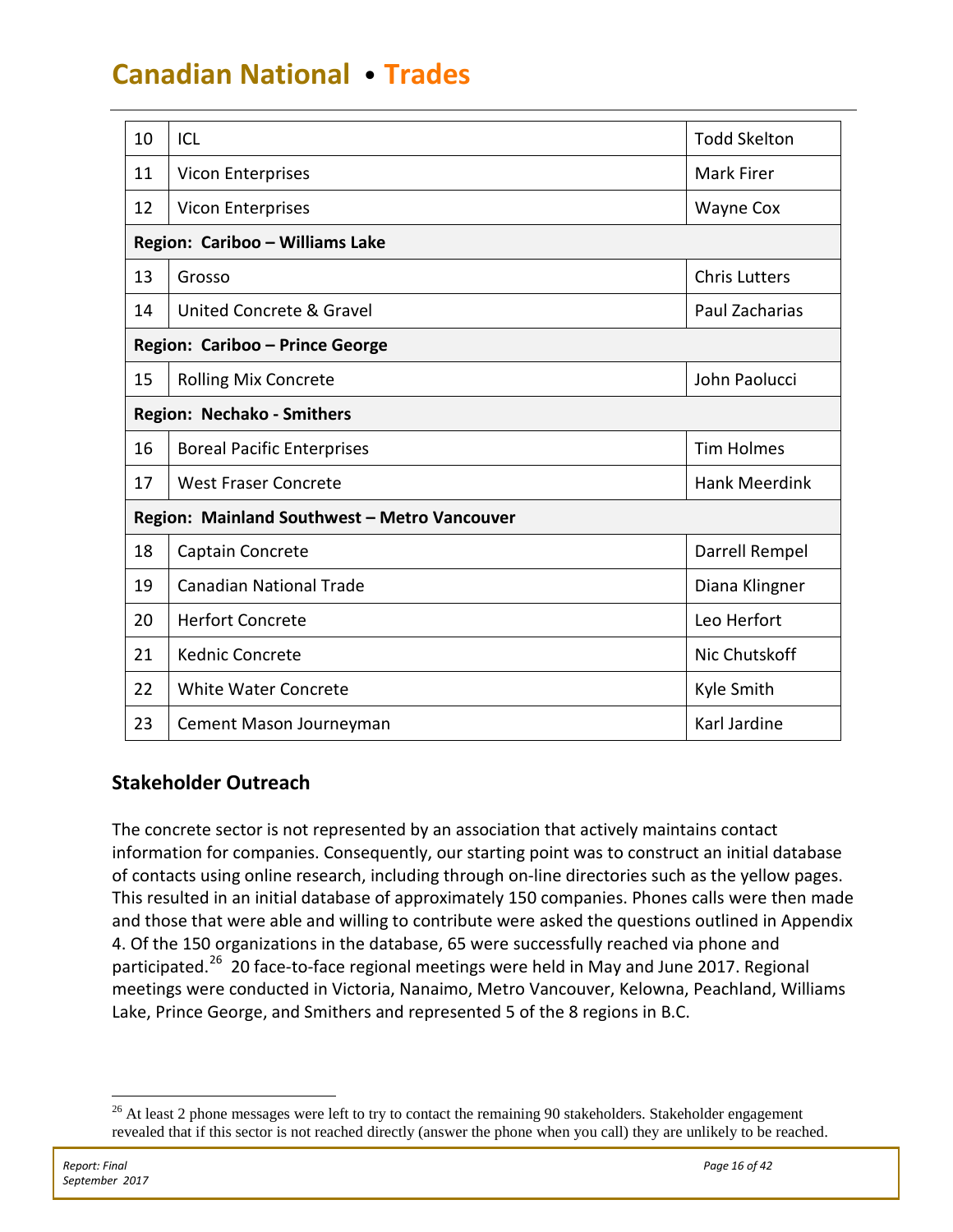# **4.0 Key Themes and Findings**

# <span id="page-17-0"></span>**Scope of the Problem**

Demand for skilled concrete workers in B.C. is likely to persist. The concrete finisher trade consists of a small number of workers, but those workers have an enormous impact on the construction sector. Most construction projects from a new sidewalk to a downtown high rise require concrete finishers. In today's building climate that shows little evidence of slowing<sup>27</sup>, projections suggest there are likely to be a significant number of job openings relative to the existing concrete sector labour force (job openings could represent 45% of current employment as outlined in section 2 above) by 2025.  $^{28}$  $^{28}$  $^{28}$  The existing data is supported by the conversations we had during our stakeholder engagement. The sector has work, but most employers interviewed report being unable to find individuals to fill vacant positions. The concern is that the gap between the demand and the number of skilled workers in B.C. will continue to grow.

The skilled concrete worker is becoming sufficiently scarce that they can now negotiate their own pay and terms of employment. It is very much a seller's market. Conversations and concrete demos at the Trade Expo event revealed that there are individuals who would be well suited to work in the concrete sector. The work is described with pride and satisfaction by most participants interviewed as part of our stakeholder engagement activities. One reason given is the satisfaction that comes with the creation of permanent structures in our everyday landscape. People's satisfaction is also expressed by low rates of attrition - once individuals find their footing in the sector, they tend to remain.

Finding and training this potential pool of supply in the next 10 years is critically important. The impending retirement of seasoned concrete tradespersons will reduce the pool of knowledge available to support the training of the next generation of tradespeople in the sector. This is especially problematic for concrete, a non-traditional trade requiring unique training conditions. Once concrete sets, it cannot be reused, making formal training outside of the context of a jobsite impractical. The importance of condition-specific knowledge (e.g. weather) in concrete work makes on-the-job training under the direction of a skilled and experienced tradesperson critical and essential.

When a potential worker is found, they tend to have little or no relevant skills or training so that the company is tasked with providing informal on-the-job training. Unfortunately, in many cases the result is short-lived employment since many individuals determine that "concrete is not for them", or they leave to start their own businesses and those with the ability to build capacity eventually compete with the original employer. There is currently no coordinated training for concrete tradespeople in B.C. beyond the ongoing efforts of the Operative Plasterers' and Cement Masons' (OPCMIA) Local Union 919 and recent efforts by Canadian National Trades Expo. Based on the consultations undertaken as part of this Phase 1 project, initial indications are that

<span id="page-17-1"></span> $^{27}$  Building permit data year to date for BC shows a 7.1% increase, continuing the upward trend in the value of building permits since 2013. [Source: Building Permits](http://www2.gov.bc.ca/gov/content/data/statistics/economy/building-permits-housing-starts-sales) <sup>28</sup> LMO data presented in Section 2.

<span id="page-17-2"></span>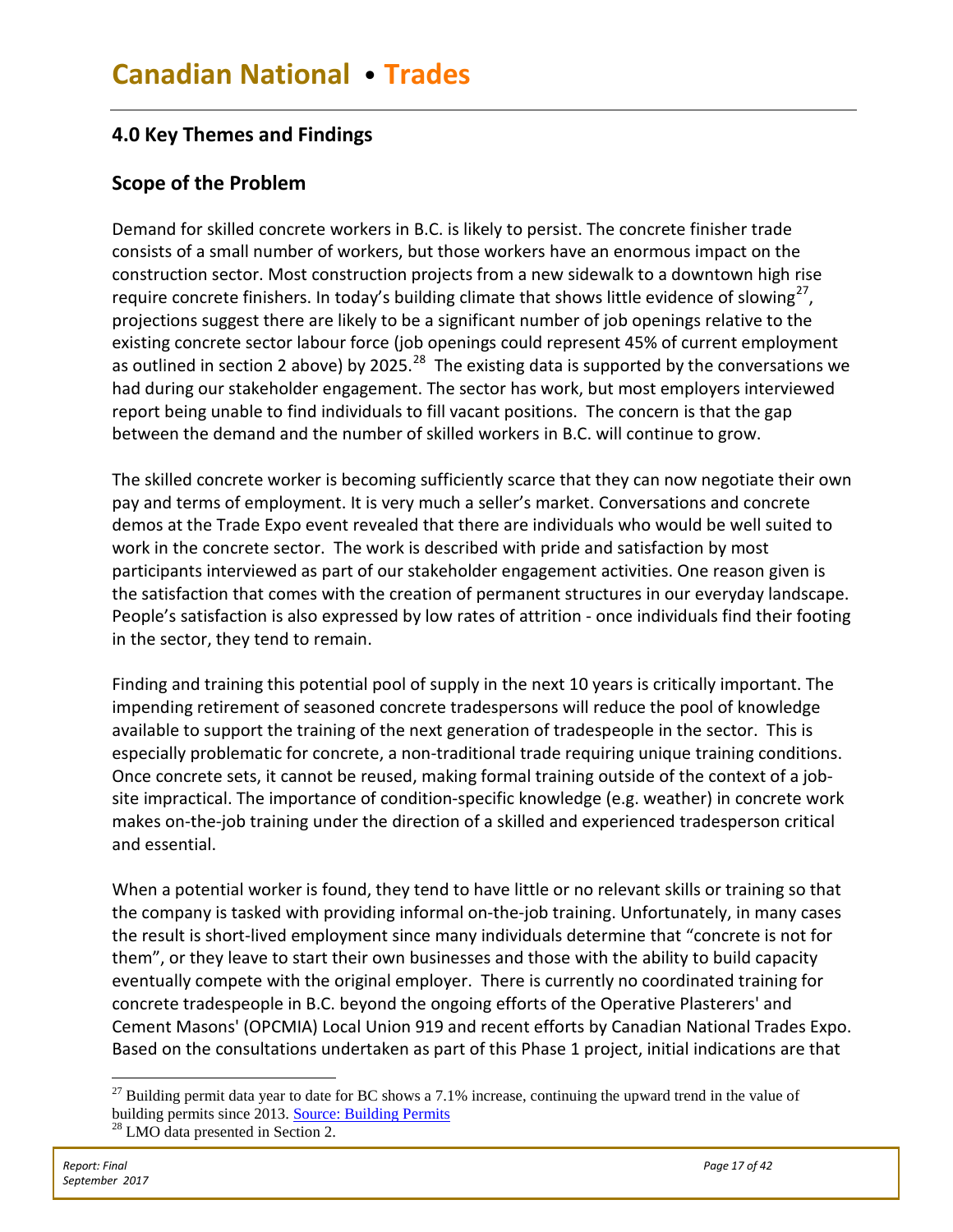the concrete sector is willing to mobilize to drive the required change to address the labour market challenges they face. The first step is to determine 'the how' since the traditional learning and support structure of other trades is not readily applied to concrete. The challenge this Labour Market Partnership will need to confront is how to best attract individuals with the potential to become highly skilled, train them without significant work-flow or profitability impacts to employers, and retain them to support the next generation worth of high quality construction in the Province of British Columbia.

# <span id="page-18-0"></span>**Workforce Challenges and Priorities**

A clear set of themes emerged out of the LMP Phase 1 stakeholder engagement process that could form the basis for a research agenda in Phase 2. This section summarizes these findings, organizing the discussion into five challenges related to the concrete sector labour market and two strengths. Several of these themes are closely related as will become clear in the discussion that follows.

Our stakeholder engagement lead to a clear consensus among project partners about the strengths and challenges of the concrete sector. Long-term employee retention is a significant strength. Once employees are hired, trained, and effective contributors to the business, they tend to stay in the sector. Relatively high wages and job satisfaction are the two main reasons.

On the other hand, recruitment is the overarching challenge for the sector. Finding new ways to source existing talent and generating new talent must be a major priority if the sector is to meet the labour market challenges outlined above. In many ways, other challenges uncovered in the research were barriers to achieving this goal. Challenging working conditions, the need for entrants to develop appropriate work habits, the cost of screening employees, the need for training and knowledge transfer, and the lack of industry organization lead naturally from one to the next, and can all be seen through the lens of the challenge of recruitment.

# *Recruitment*

Recruitment is vital to a healthy concrete sector moving forward. There is no existing coordinated recruitment effort in the sector beyond the ongoing activities of the OPCMIA 919 Union, and recent activities by Canadian National Trades. Direct employer recruitment efforts are also limited since historically many employees entered through family-owned companies or other localized networking (friends, neighbors). A common comment during our consultations was that there seems to be a generational shift whereby there is less interest by millennials in taking over the family business, making new types of recruitment a pressing need. Screening new employees can be costly for companies as they devote resources to on-the-job training of individuals who may decide to find themselves another line of work after a few months. Employers reported an inability to find existing skilled concrete employees, no matter where they placed job advertisements.

# *Working Conditions and Logistics*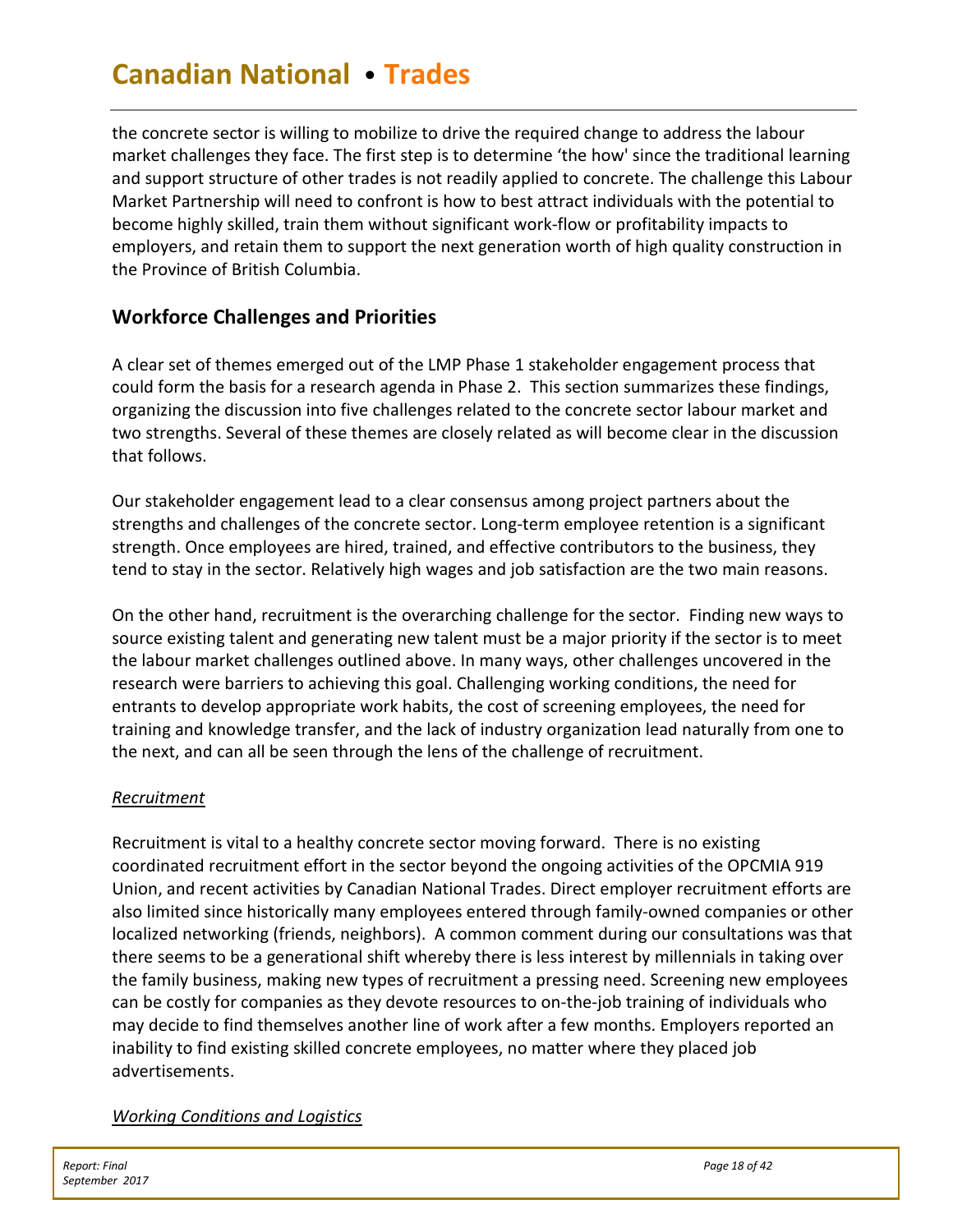Concrete's dependency on weather conditions has a significant impact on project scheduling and work hours. This is not a 9 to 5 job. Workers need to be prepared for intense periods of work and long hours, including periods where weather prevents work and time spent "babysitting concrete" (watching it dry). For example, a concrete finisher starts a job anywhere from 10:00 am to 1:00 pm and may not finish the job until after midnight depending on the weather, how the concrete dries, noise variances, job size and other factors. Concrete placers come in earlier, prior to the finishers, to place the concrete, and can start anywhere between 5:00 am to l:00 pm and finish once the job is done. Depending on the job size the placing and finishing may done by the same person. Individuals looking for a predictable work schedule are ill-suited to the job. Hours and days of work are inconsistent and often determined within 48 hours of the work day. In addition, the work locations of company projects can take employees outside of the immediate areas where they live. Ultimately, this challenge can be expressed as follows: "How do employers attract, recruit, screen, and train, in a trade where work is subject to marked short-term unpredictably"?

### *Developing Appropriate Work Habits*

Employers repeatedly discussed concerns about productivity and safety when talking about experiences with millennial employees. When it comes to concrete, habits like 'sending or viewing a quick text' take the focus off the job which can have a significant effect on the employee's ability to properly gauge project progress and on their awareness of large equipment and concrete trucks and booms near them. The potential health and safety implications are significant.

There was some disagreement among interviewees about how to address this challenge. Some of the seasoned tradespersons interviewed felt that the right young person just needs the right guidance and that they would evolve to be a great asset to the concrete trade. For this group, informal on-the-job training, with mentorship from seasoned workers is an important tool to help develop skills and better habits. Meanwhile, other respondents voiced frustration with being unable to relate and communicate with young workers, which has resulted in generalizations about an entire generation that hinder recruitment.

### *Training*

Training in concrete requires that skills be developed on-the-job so that the tradesperson learns to account for factors such as weather, changing mix designs, different water types, and truck logistics, which all affect the outcome of the product. This is true whether the project is a highrise slab, house driveway, bridge deck, or ice rink. In this context, specific knowledge and skill cannot effectively be taught in a school or warehouse or by instructors that are no longer working in the sector. Existing skilled tradespersons are central to the success of training new talent. The importance of understanding what effects various conditions have on the concrete cannot be over-emphasized, and the only way this can truly be taught is under real world conditions on the job, in the elements, with the supporting knowledge of the senior tradespersons. As a result,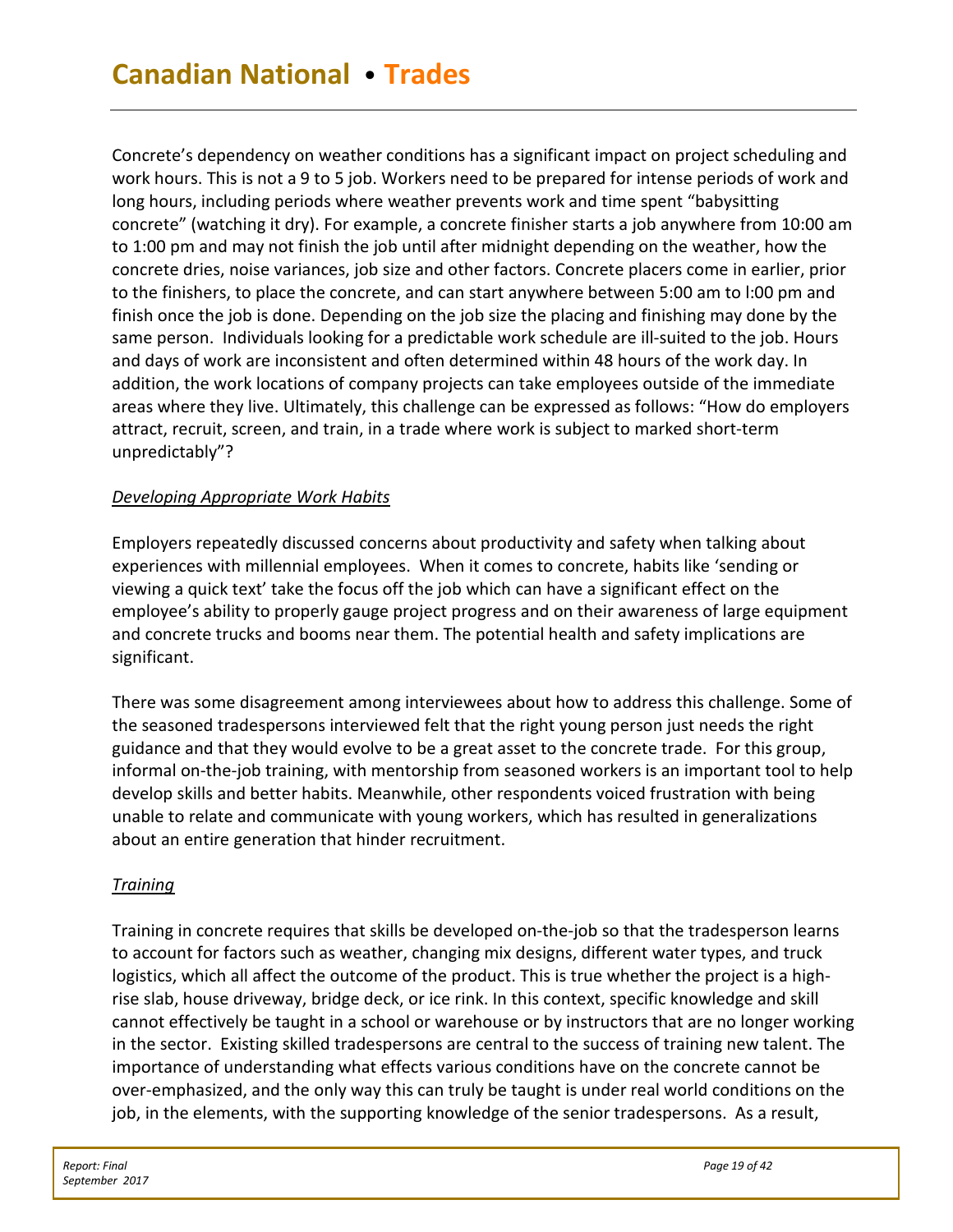companies are tasked with training and engaged companies reported dedicating significant resources to training new recruits.

Not everyone is suited to work in concrete. Beyond the unpredictability of the days and hours worked which was discussed above, a certain amount of aptitude is required. For example, workers need what is called "an eye for flat", meaning they have an aptitude or natural ability to flatten surfaces, much like an artist does when they handle and form clay or a cake decorator does when they frost cakes by hand. Employers report that many new recruits are "screened out" through the process of on-the-job training under the supervision of a skilled tradesperson which leads to the determination that they are not well suited to the trade. As discussed below, longterm retention is not a problem for the concrete sector, but there are significant challenges finding the right employees to retain.

The importance of training only increases as concrete finishing becomes more mechanized with equipment such as power screeds, power trowels, and laser levels, to name a few. Hand trowelling is still required for small jobs and to finish hard-to-reach spots in corners, edges and around obstacles such as pipes. These changes may increase the value of formal training to prepare workers for job sites. However, red seal tickets are not a requirement given the urgency in the sector generated by the wave of impending retirements. With the advancement of technology, it is important to have highly trained workers that are not only able to use new advances, but use them in a manner still grounded in the realities of what is going on with the concrete on the day it's poured. Although more sophisticated equipment has made many tasks easier, most small companies do not have the capacity to use this type of technology.

# *Lack of Industry Organization*

A final challenge that emerged through stakeholder engagement was that the sector has no single voice to promote the interests of its tradespeople and employers. There are no standard operation procedures for the industry, no formal industry work standards, and no coordinated efforts to tackle the developing recruitment challenges in the sector through promotion of the benefits of working in the concrete trade, coordinated training efforts, development of labour market information, and other potential initiatives. This Labour Market Project represents the first time that employers in the sector have banded together. It is essential that the project lead to action to overcome group fragility through a common sense of purpose.

# *Retention and Job Satisfaction*

Although initial retention as part of recruitment and screening is a challenge for the sector, established concrete workers tend to be satisfied with their jobs and take pride in their contribution to making the public's built environment. Many of the companies engaged said they had long term employees of 10, 15, 20+ years, indicating that retention of "the right worker" is not a major problem in the sector. It appears that a certain type of individual is drawn to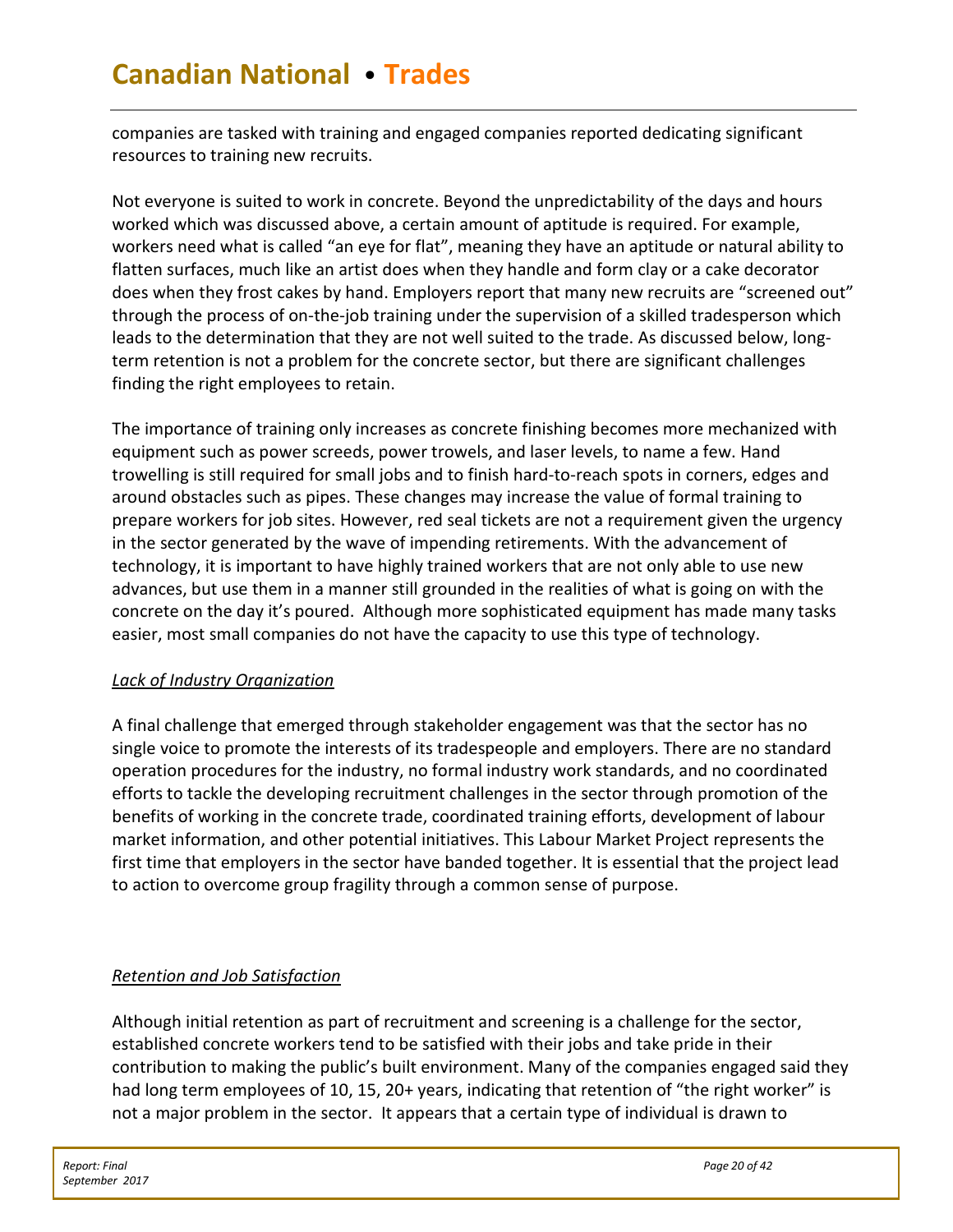concrete. Employers reported that effective concrete workers have come from the food industry, specifically those formerly pursuing careers as chefs, partly because of similarities in the pace and creativity of the work environment.

### *Compensation and Wages*

For those that stay in the concrete sector the pay is good, with starting wages between \$18 - \$25 per hour, and climbing with skill and experience for specialized workers to \$35 to \$50 per hour. Despite the unpredictability of work schedules, most employees tend to earn annual incomes ranging between \$45,000 to \$110,000.

# <span id="page-21-0"></span>**Potential Solutions**

In addition to labour market challenges in the concrete sector, our stakeholder engagement also points the way to some potential solutions that could be explored in subsequent phases of the Labour Market Partnership. Two potential types of solutions emerged.

- 1. *Establish an Industry Voice:*
	- a. *Industry Collaboration.* This Phase 1 project brought together a diverse group of 'on the tools' concrete companies to identify and quantify the major labour market challenges with an eye towards jointly developing the best solutions to address increasingly urgent human resource challenges facing the concrete sector. There are supplier (e.g. concrete manufacturing) associations at "the front end of the truck" but no formalized groups at "the back end of the truck" to support companies pouring the concrete on job sites.
	- b. *Developing regional HR supports, reflecting local weather and labour market conditions and training needs.* How the sector deals with concrete in the heat of the interior is very different from how the sector deals with concrete in the rain in the lower mainland and the cold of the Northern parts of B.C. The quantity and quality of the labour pool also varies between regions.
	- c. *Coordinated promotion of the concrete sector*. Events such as Trades Expo have showcased concrete as a trade with some success in terms of effective recruitment.
- 2. *Drawing on historically underutilized sources of labour supply:*
	- a. *Promoting the inclusion of women in the concrete sector*. New technologies mean that concrete is not as labour intensive as in the past, opening the door to more women to work in the sector.
	- b. *Immigration as a source of labour supply*. Some employers reported that immigrants are one source of labour supply (often coming from South America).
	- c. *Individuals that by traditional classifications are considered to have learning disabilities.* During stakeholder engagement, an interesting insight was the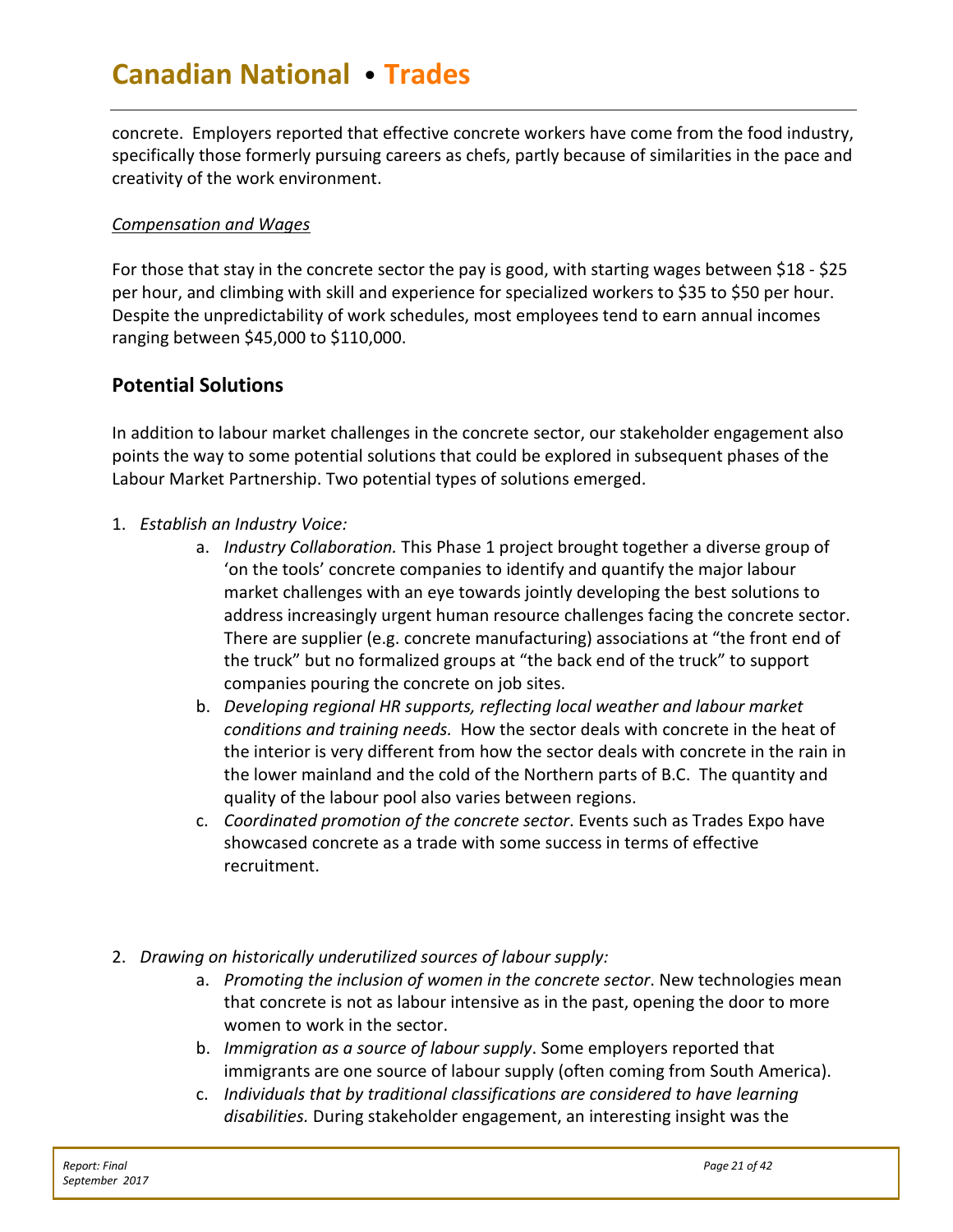potential of these individuals in the concrete sector since they are often wholistic and conceptual thinkers who can see the whole picture as opposed to individuals who tend to focus on the process in discrete steps as they come. This is an important attribute in the concrete sector.

d. *Indigenous individuals as a source of labour supply.* Preliminary conversations with individuals in northern indigenous communities suggests there may be opportunities to increase participation of this group in the concrete sector.

# <span id="page-22-0"></span>**5.0 Consensus and Direction on Next Steps**

The key themes and findings uncovered during Phase 1 lay the ground work for the more indepth labour market research planned for Phase 2. The Phase 1 stakeholder engagement made it clear that industry is willing to participate to address the labour market challenges identified in this report on the basis that their participation lead to action. The Steering Committee has agreed to support Canadian National Trades to pursue a contract to undertake a sector LMP Phase 2 labour market information research project to lay the foundation for strategy development, implementation, and evaluation in subsequent phases. We anticipate proceeding as follows:

- 1. Phase 1 Final Report submitted and approved by the Provincial Government to satisfy Phase 1 Sector LMP services and deliverables;
- 2. Application to the Province for a Phase 2 Sector LMP project;
- 3. Recruitment of a qualified firm to undertake Phase 2 through an approach agreed by the Steering Committee;
- 4. Begin Phase 2 research.

The rest of the section concludes our Phase 1 engagement report by summarizing "the scope of the Phase 2 LMI research, research priorities, key research questions, methodological approach, timelines and budget", and the steering committee's "role in leading and steering Phase 2 LMI research, including its Terms of Reference".

### **Phase 2 LMI Research Priorities & Research Themes**

Four research priorities have been identified for Phase 2 research:

- 1. *Scope/definition of the industry* types of business (number of employees, main business activities, etc.), type of occupations / work, workforce characteristics (demographics, training background, aptitudes, length of service in occupation), relationship between and within NOCs 7205 and 7282. Potential analysis of NOCs 7611 and 7236 as sources of labour for supporting formwork and rebar installation.
- 2. *Labour market conditions and outlook* Baseline employment in sector, labour market projections and factors affecting them (scenario analysis).
- 3. *Labour market issues* Validating Phase 1 and getting more detail: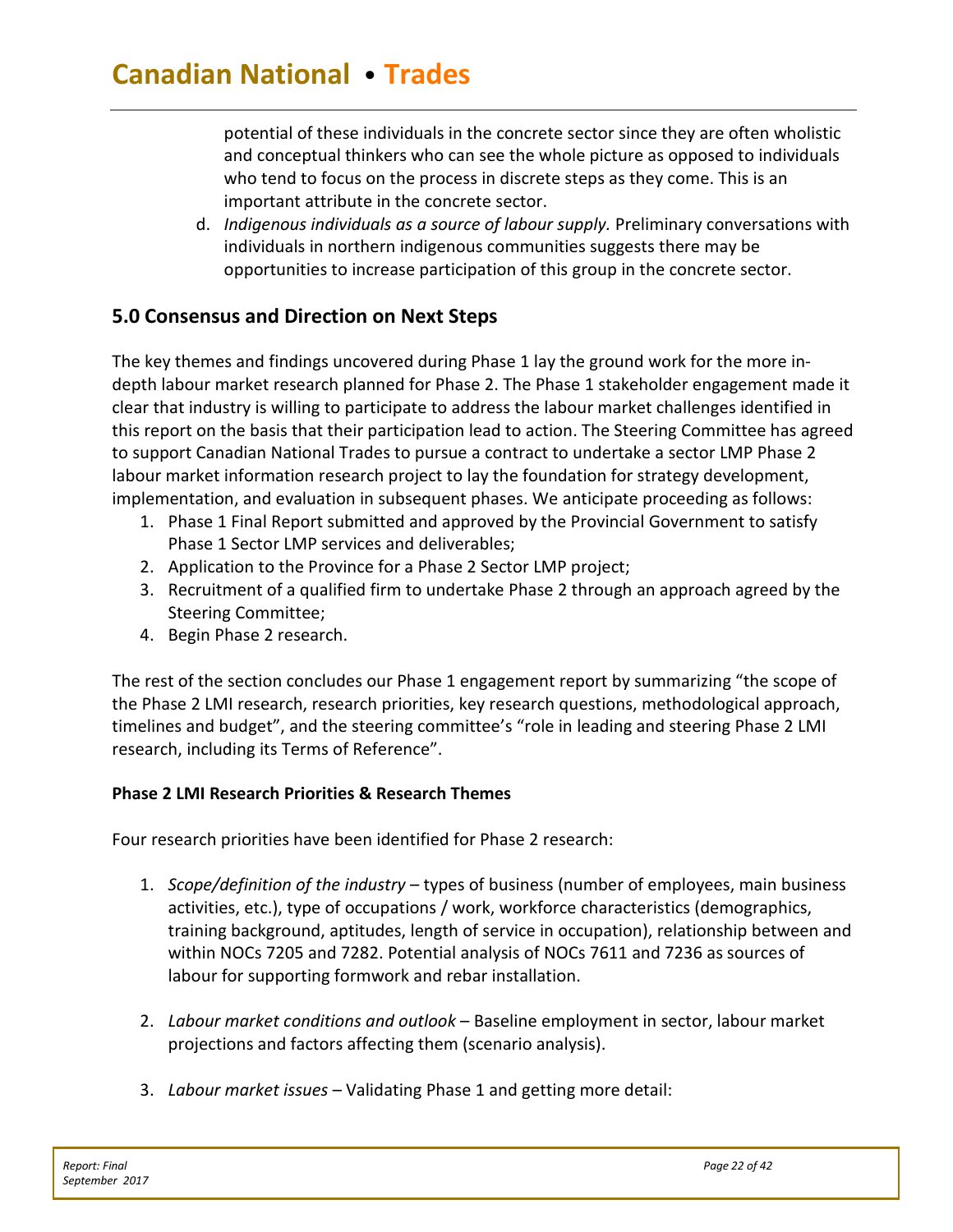- a. Supply Side Recruitment (working conditions, young worker and millennial expectations / perceptions, training, industry voice), retention (salary and job satisfaction)
- b. Demand Side Any relevant industry trends to explore (automation, new technology, growth, regulation, etc.)
- 4. *Solutions* Explore potential solutions (e.g. establishing an industry voice, accessing historically underutilized sources of supply) to support subsequent strategy development in a Phase 3 sector LMP project.

# **Steering Committee Terms of Reference**

The steering committee will have several roles in supporting Phase 2 Labour Market Research:

- **Providing project continuity through project oversight;**
- Sourcing participants for structured interviews, surveys, and case studies, either through direct participation, or through warm referrals to the project team; and
- Reviewing interim and final reports.

In addition, a smaller group of 3 - 5 steering committee members will be made available to the project team for more regular discussions and validation.

### **Methodological Approach**

We anticipate that Phase 2 research will involve several complementary research tools which will generate information to be synthesized in a holistic labour market analysis to address the research priorities outlined above. Five potential research tools are currently being considered.

*Review of Existing Labour Market Information* – The starting point for Phase 2 research will be to leverage existing work through a literature review and / or jurisdictional scan.

*Structured Interviews* – We anticipate that structure interviews will play a more important role in generating labour market information for the concrete sector than for sectors more readily reached using online tools. In the absence of a significant survey effort, we would expect to interview approximately ~30 employers, along with employees and other stakeholders (including the Union). Structured interview guides would be developed with specific questions to support these interviews.

*Surveys* – As outlined in Section 3 of this report, the concrete sector is difficult to engage using online tools. We anticipate that this will likely reduce reliance on surveys but we think they might still be considered as a complementary research tool. Employers, and past, current, and prospective employees could be potential survey participants.

*Economic Modeling –* With labour market projections as a foundation, (e.g. buildforce, Ministry LMI), an economic model could be developed to assess the potential impact of different macro-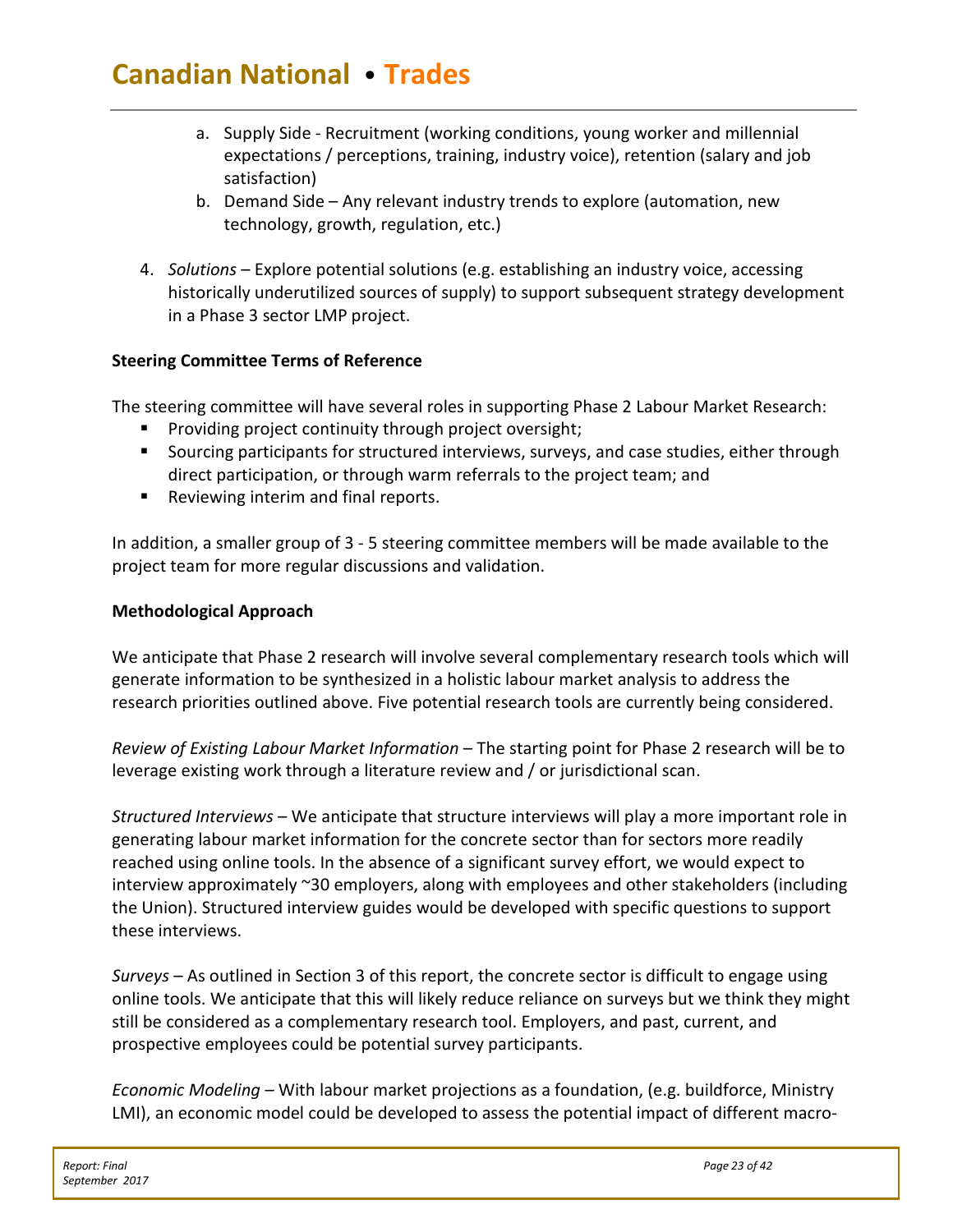economic factors (economic growth, construction sector growth, retirement rates, etc.) on the labour market outlook for the sector and quantify the potential impact of various solutions identified as part of Phase 2 primary research. The model could incorporate a variety of data sources including: Labour Market Outlooks, Buidforce, Conference Board of Canada, Statistics Canada, BC Stats, and NOC/NAICS data for comparable industries, among others.

*Case Studies* – Detailed Case Studies building on the foundation of a structured interview could be developed to identify industry best practices in recruitment, training, and retention in the concrete sector.

### **Timelines & Budget**

We anticipate that Phase 2 research will be completed over October 2017 to March 2018. A budget for the project will be determined based on discussions with the selected research firm. This timeline also coincides with the industries more traditional 'slow period', due to poor weather conditions, making individuals more accessbile.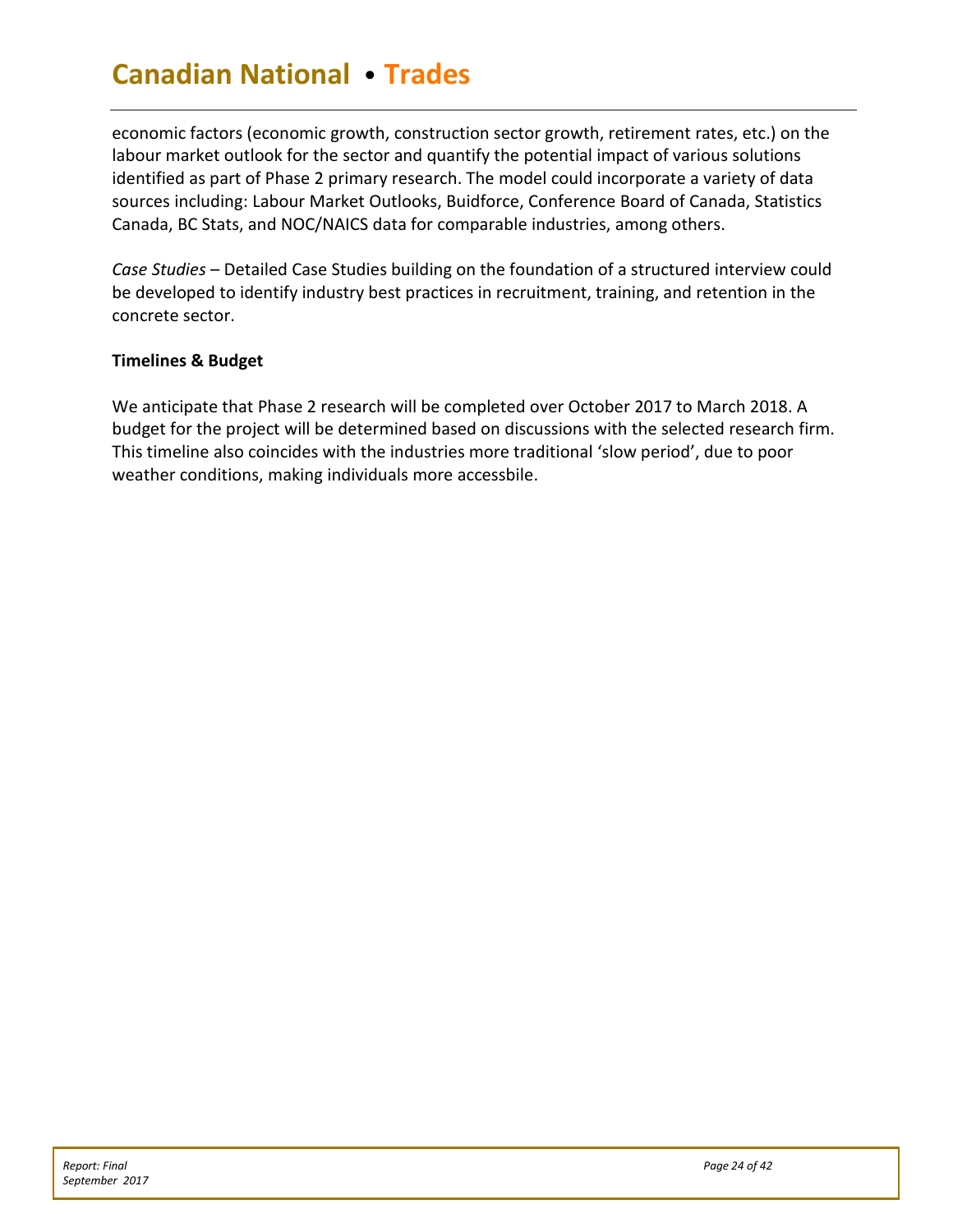# <span id="page-25-0"></span>**Appendix 1: NAICS Codes**

#### **23 - Construction**

This sector comprises establishments primarily engaged in constructing, repairing and renovating buildings and engineering works, and in subdividing and developing the land.

There are substantial differences in the types of equipment, work force skills, and other inputs required by establishments in this sector. To highlight these differences and variations in the underlying production functions, this sector is divided into three subsectors. Establishments are distinguished initially between those that undertake projects that require several different construction activities (known as trades) to be performed and establishments that specialize in one trade.

### **236 - Construction of buildings**

This subsector comprises establishments primarily engaged in the construction of buildings. Buildings are distinguished by their primary function, such as residential, commercial and industrial.

Part or all the production work for which the establishments in this subsector have responsibility may be subcontracted to other construction establishments - usually specialty trade contractors (#238).

### **237 - Heavy and civil engineering construction**

This subsector comprises establishments whose primary activity is the construction of entire engineering projects (e.g. highways and dams), and specialty trade contractors, whose primary activity is the production of a specific component for such projects. Specialty trade contractors (#238) in this subsector generally provide specialized services of a type related to heavy and civil engineering construction projects and not normally performed on buildings or building related projects.

#### **238 - Specialty trade contractors**

This subsector comprises establishments primarily engaged in trade activities generally needed in the construction of buildings and structures, such as masonry, painting, or electrical work. The work performed may include new work, additions, alterations, maintenance, and repairs. Specialty trade contractors usually work under contract to general contractors or operative builders to carry out a component of an overall project. However, they may contract directly with the owner of the property, especially in renovation and repair construction.

#### **2381 Foundation, Structure, and building Contractors**

This industry group comprises establishments primarily engaged in the specialty trades needed to complete the basic structure (i.e., foundation, frame, and shell) of buildings. The work performed may include new work, additions, alterations, maintenance, and repairs.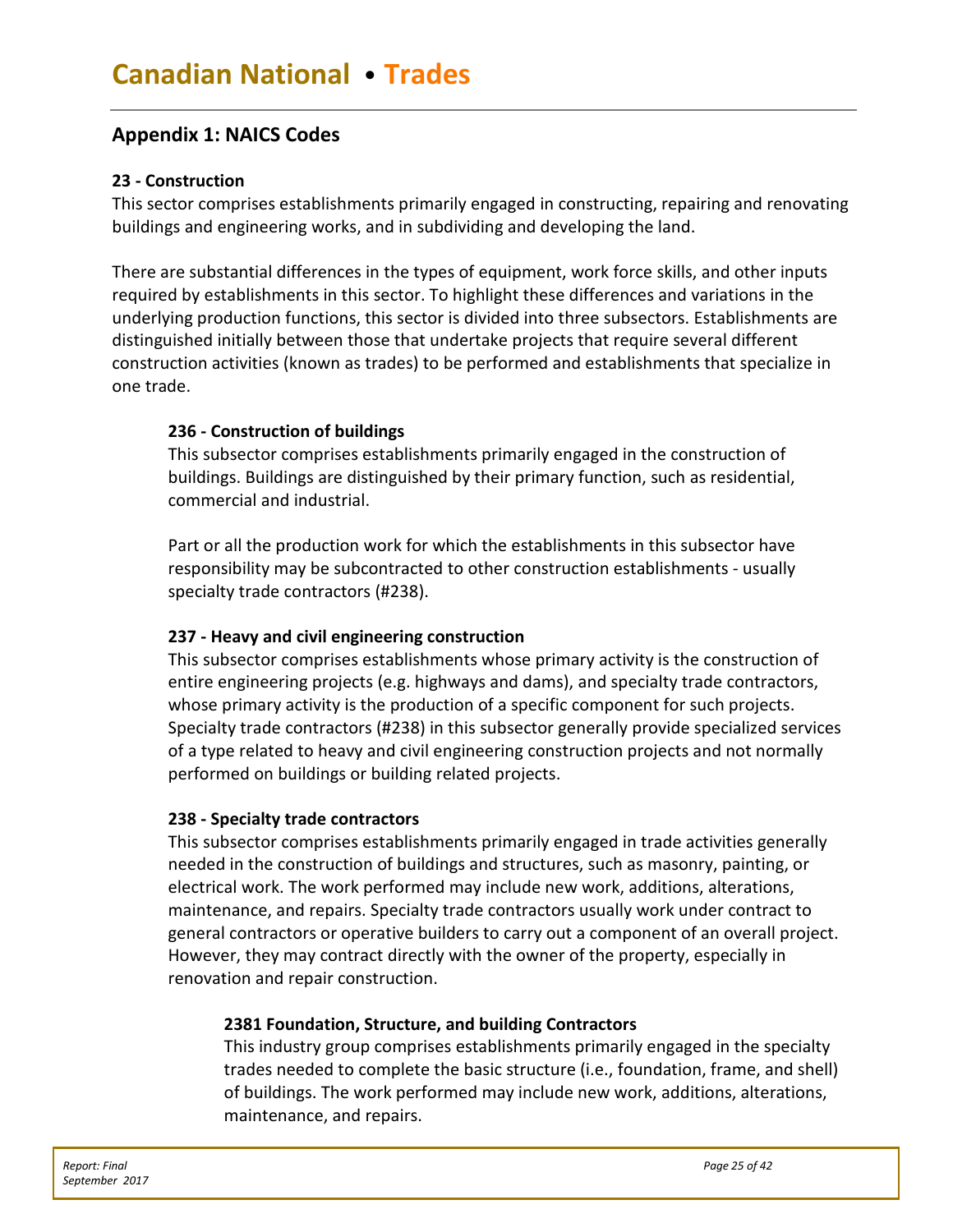### **23811 Poured concrete foundation and structure contractors**

This industry comprises establishments primarily engaged in pouring and finishing concrete foundations and structural elements. This industry also includes establishments performing grout and shotcrete work. The work performed may include new work, additions, alterations, maintenance, and repairs.

#### **238110 Poured concrete foundation and structure contractors**

This Canadian industry comprises establishments primarily engaged in pouring and finishing concrete foundations and structural elements. This industry also includes establishments performing grout and shotcrete work. The work performed may include new work, additions, alterations, maintenance, and repairs.

Illustrative example(s)

- concrete footing and foundation contractors
- concrete resurfacing
- mud-jacking contractors
- retaining walls, poured concrete, construction
- shotcrete contractors

#### **23812 Structural steel and precast concrete contractors**

This industry comprises establishments primarily engaged in: (1) erecting and assembling structural parts made from steel or precast concrete (e.g., steel beams, structural steel components, and similar products of precast concrete); and/or (2) assembling and installing other steel construction products (e.g., steel rods, bars, rebar, mesh, and cages) to reinforce poured-in-place concrete. The work performed may include new work, additions, alterations, maintenance, and repairs.

#### **238120 - Structural steel and precast concrete contractors**

This Canadian industry comprises establishments primarily engaged in: (1) erecting and assembling structural parts made from steel or precast concrete (e.g., steel beams, structural steel components, and similar products of precast concrete); and/or (2) assembling and installing other steel construction products (e.g., steel rods, bars, rebar, mesh, and cages) to reinforce poured-in-place concrete. The work performed may include new work, additions, alterations, maintenance, and repairs.

Illustrative example(s)

- **•** balconies, precast, concrete, installation
- reinforcing rods, bars, mesh, and cage, installation
- **F** reinforcing steel contractors
- structural steel erection, contractors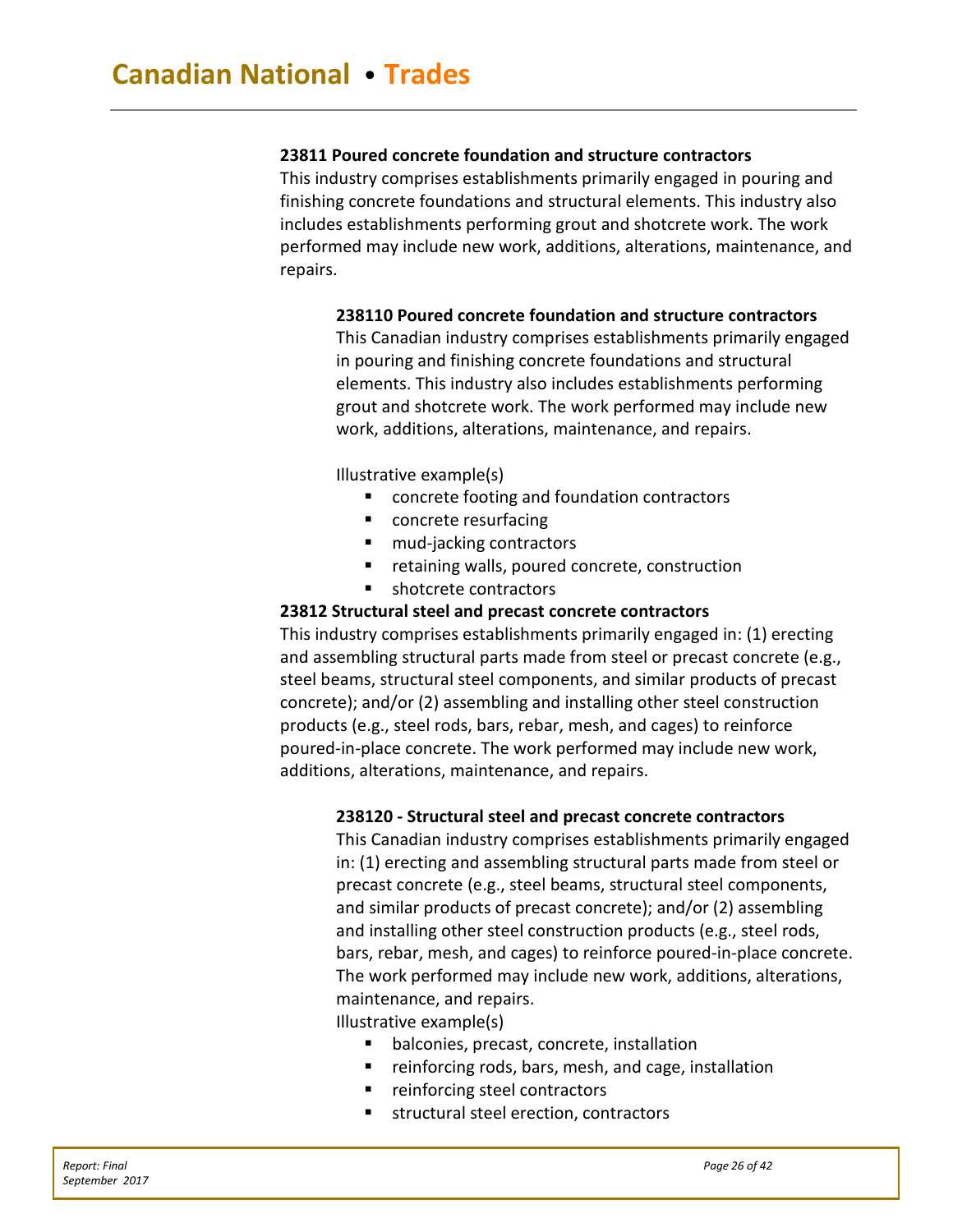#### **23814 Masonry contractors**

This industry comprises establishments primarily engaged in masonry work, stone setting, brick laying, and other stone work. The work performed may include new work, additions, alterations, maintenance, and repairs.

#### **238140 Masonry contractors**

This Canadian industry comprises establishments primarily engaged in masonry work, stone setting, brick laying, and other stone work. The work performed may include new work, additions, alterations, maintenance, and repairs.

Illustrative example(s)

- **E** bricklaying, contractors
- **Example 1** cement block laying
- **Field stone, installation**
- glass block laying
- masonry contractors
- masonry pointing, cleaning or caulking
- retaining wall construction, block, stone, or brick,

contractors

### **[31-33](http://www23.statcan.gc.ca/imdb/p3VD.pl?Function=getVD&TVD=307532&CVD=307533&CPV=31-33&CST=01012017&CLV=1&MLV=5) - Manufacturing**[29](#page-27-0)

This sector comprises establishments primarily engaged in the chemical, mechanical or physical transformation of materials or substances into new products.

### **327 - Non-metallic mineral product manufacturing**

This subsector comprises establishments primarily engaged in manufacturing non-metallic mineral products. These establishments cut, grind, shape and finish granite, marble, limestone, slate and other stone; mix non-metallic minerals with chemicals and other additives; and heat non-metallic mineral preparations to make products, such as bricks, refractories, ceramic products, cement, and glass.

#### **3273 Cement and concrete product manufacturing**

This industry group comprises establishments primarily engaged in manufacturing hydraulic cement, ready-mix concrete, concrete bricks, pipes and blocks, and other concrete products.

#### **32731 Cement manufacturing**

<span id="page-27-0"></span>This industry comprises establishments primarily engaged in the production of clinker and subsequent grinding of clinker using either dry or wet production processes.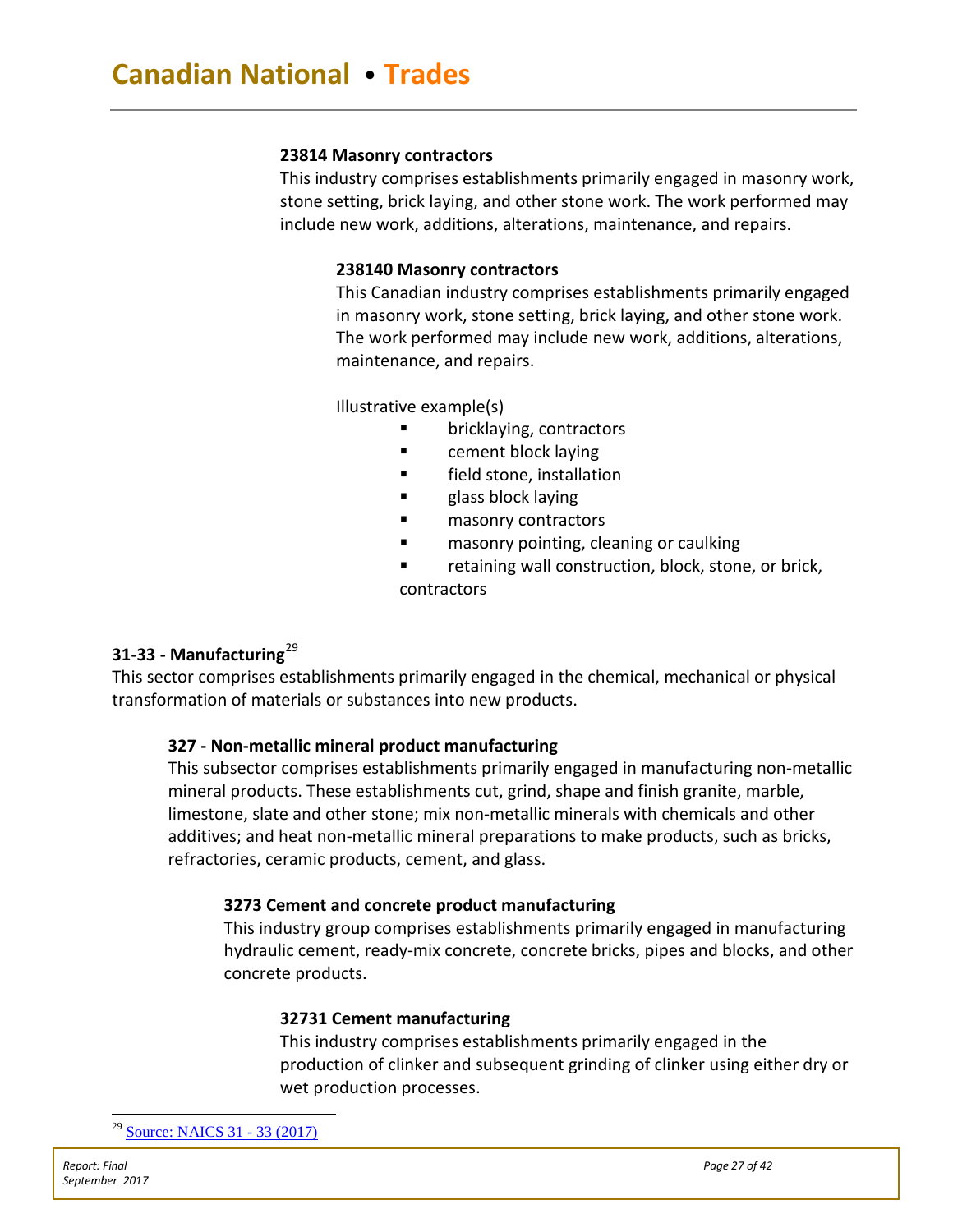#### **327310 Cement manufacturing**

This Canadian industry comprises establishments primarily engaged in the production of clinker and subsequent grinding of clinker using either dry or wet production processes.

Illustrative example(s)

- cement (e.g., hydraulic, masonry, portland, pozzolana), manufacturing
- manufacturing dry-batched ready-mix concrete

#### **32732 Ready-mix concrete manufacturing**

This industry comprises establishments primarily engaged in mixing together water, cement, sand, gravel or crushed stone to make concrete, and delivering it to a purchaser in a plastic or unhardened state.

#### **327320 Ready-mix concrete manufacturing**

This Canadian industry comprises establishments primarily engaged in mixing together water, cement, sand, gravel or crushed stone to make concrete, and delivering it to a purchaser in a plastic or unhardened state. Illustrative example(s)

- concrete batch plants (including temporary)
- **F** ready-mix concrete manufacturing and distribution

#### **32733 Concrete pipe, brick and block manufacturing**

This industry comprises establishments primarily engaged in manufacturing concrete pipes, bricks and blocks from a mixture of cement, water, and aggregate.

#### **327330 Concrete pipe, brick and block manufacturing [MEX](http://www23.statcan.gc.ca/imdb/p3VD.pl?Function=getCET_Page&Item=102246&VD=307532)**

This Canadian industry comprises establishments primarily engaged in manufacturing concrete pipes, bricks, and blocks from a mixture of cement, water, and aggregate.

Illustrative example(s)

- blocks, concrete, and cinder (i.e., clinker), manufacturing
- bricks, concrete, manufacturing
- paving blocks, concrete, manufacturing
- pipe, concrete, manufacturing
- precast concrete blocks, pipes, and bricks, manufacturing
- prestressed concrete blocks, bricks, and pipes, manufacturing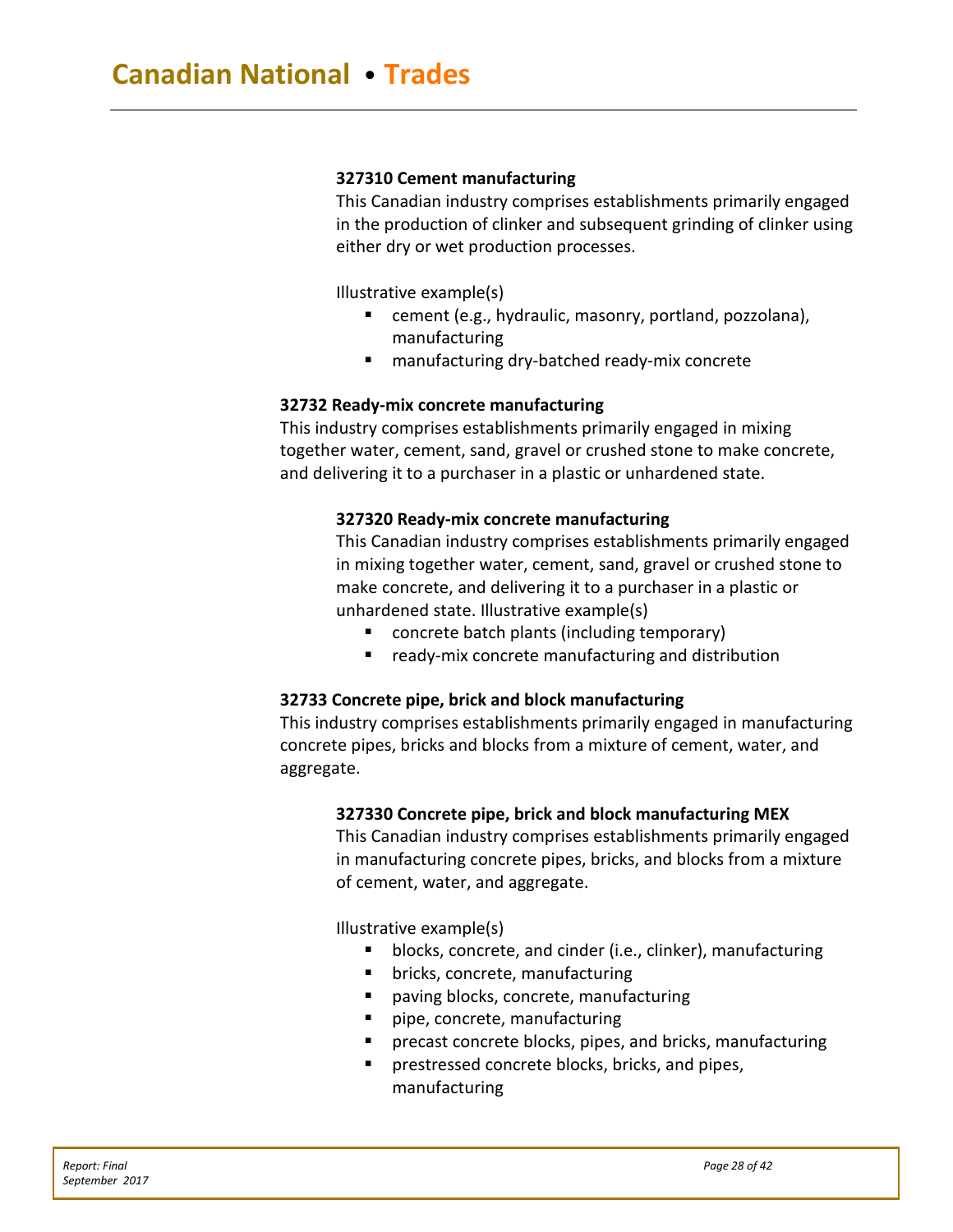### **32739 Other concrete product manufacturing**

This industry comprises establishments, not classified to any other industry, primarily engaged in manufacturing concrete products

### **327390 Other concrete product manufacturing in the [US](http://www23.statcan.gc.ca/imdb/p3VD.pl?Function=getCET_Page&Item=102246&VD=307532)**

This Canadian industry comprises establishments, not classified to any other Canadian industry, primarily engaged in manufacturing concrete products. Illustrative example(s)

- catch basin covers, concrete, manufacturing
- **floor slabs, precast concrete, manufacturing**
- **furniture, concrete (e.g., benches, tables), manufacturing**
- poles, concrete, manufacturing
- **precast concrete products (except block, brick, pipe),** manufacturing
- prestressed concrete products (except block, brick, pipe), manufacturing
- roofing tile, concrete, manufacturing
- storage tanks, concrete, manufacturing
- terrazzo products, precast (except block, brick, and pipe), manufacturing

# <span id="page-29-0"></span>**Appendix 2: NOC Codes<sup>[30](#page-29-1),[31](#page-29-2)</sup>**

NOC Skill Level B: Occupations usually require college education or apprenticeship training

# **7 – Trades, transport and equipment operators and related occupations**

These occupations include trades supervisors and contractors, construction and mechanical tradespersons, operators of transportation and heavy equipment and trades helpers. These occupations are found in a wide range of industrial sectors, with many in the construction and transportation industries.

This category includes most of the apprenticeable trades, including all those related to the construction industry. Other occupations in this category usually require completion of college or vocational education programs combined with on-the-job training. Helpers obtain training on the job site. Progression to supervisory positions or self-employed contractor status is possible with experience. There is limited mobility or transferability of skills among occupations in this category due to specific apprenticeship, training and licensing requirements for most occupations.

# **72 – Industrial, electrical and construction Trades**

This major group comprises occupations in industrial, electrical and construction trades, which usually require three or more years of apprenticeship, or several years of work

<span id="page-29-2"></span><span id="page-29-1"></span><sup>&</sup>lt;sup>30</sup>Source: NOC 7 (2016) 31<sup>Source:</sup> NOC 9 (2016)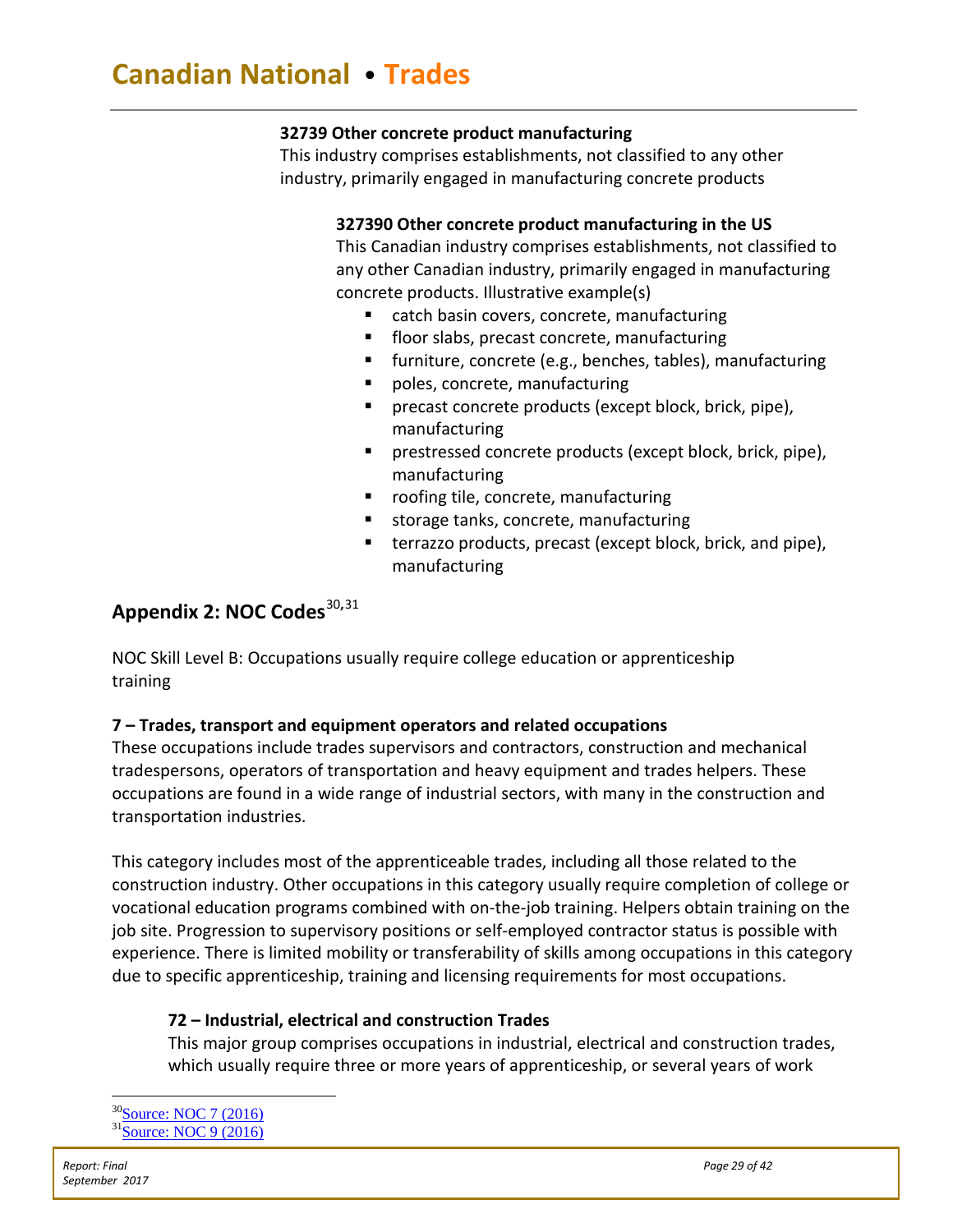experience in the trade combined with related high school, college or industry courses. It includes occupations in machining, metal forming, shaping and erecting trades; electrical trades and electrical power line and telecommunications workers; plumbers, pipefitters and gas fitters; carpenters and cabinetmakers; masonry and plastering trades; and other construction trades, as well as related supervisors and contractors.

### **720 Contractors and supervisors, industrial, electrical and construction trades and related workers**

This minor group includes industrial, electrical and construction trade contractors who own and operate their own businesses; and supervisors who supervise and coordinate the activities of workers in industrial, electrical and construction trades. They are employed by construction companies; electrical, mechanical, carpentry, bricklaying, masonry, cement and concrete, plastering, drywalling and lathing, roofing, insulation, painting, floor covering, construction glass installation, and plumbing and pipefitting trade contractors; maintenance departments of industrial, commercial and manufacturing establishments; machine shops; structural, platework and related metal products fabrication, manufacturing and erecting companies; electric power generation, transmission and distribution companies and public utility commissions; telephone, cable and satellite television and other telecommunications transmission companies; gas distribution companies; manufacturers of custom furniture and fixtures and of precast concrete products; service and repair shops; glass fabrication shops; and pest control companies; or they may be self-employed.

# **7205 Contractors and supervisors, other construction trades, installers, repairers and servicers**

This unit group includes roofing, masonry, painting and other construction trade contractors, not elsewhere classified, who own and operate their own business. Supervisors in this unit group supervise and co-ordinate the activities of various tradespersons, installers, repairers and servicers classified in the following minor groups: Masonry and Plastering Trades (728), Other Construction Trades (729) and Other Installers, Repairers and Servicers (744). They are employed by a wide range of establishments; places of employment are indicated in the unit group descriptions. This unit group also includes prefabricated product installation and service contractors and proprietors of some repair and service establishments.

Illustrative example(s)

- bicycle repair shop supervisor
- bricklaying contractor
- cement finishing contractor
- glaziers foreman/woman
- insulators foreman/woman
- painters and decorators supervisor
- painting contractor
- pest control supervisor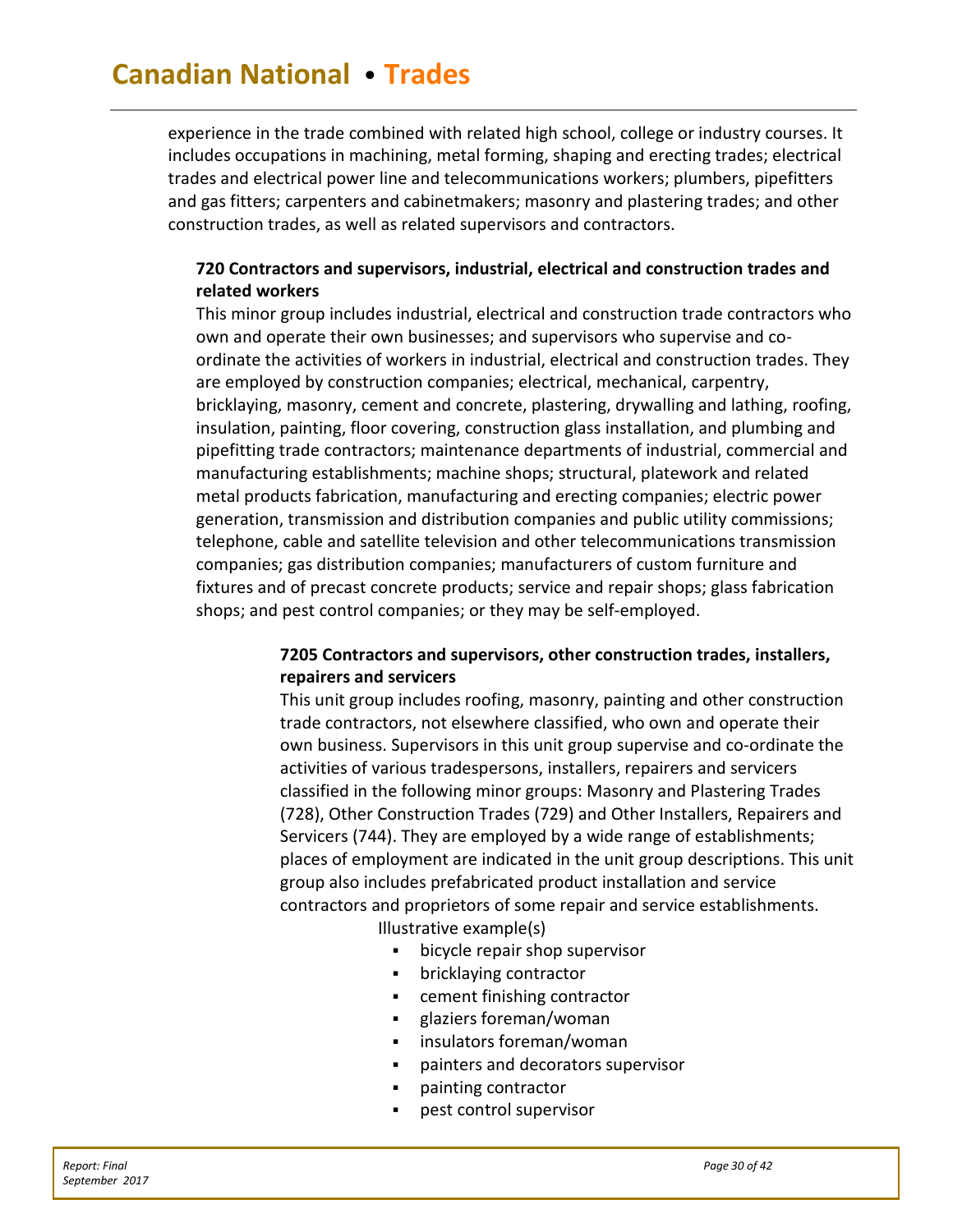- plasterer foreman/woman
- roofing contractor
- tilesetters supervisor

#### **[728 Masonry](http://www23.statcan.gc.ca/imdb/p3VD.pl?Function=getVD&TVD=307532&CVD=307535&CPV=3273&CST=01012017&CLV=3&MLV=5) and plastering trades**

This minor group includes bricklayers, concrete finishers, tilesetters, plasterers, drywall installers and finishers and lathers. They are employed by construction companies; bricklaying, cement, concrete, masonry, plastering, drywalling and lathing contractors; and manufacturers of precast concrete products; or they may be self-employed.

### **7282 Concrete finishers**

Concrete finishers smooth and finish freshly poured concrete, apply curing or surface treatments and install, maintain and restore various masonry structures such as foundations, floors, ceilings, sidewalks, roads, patios and high-rise buildings. They are employed by construction companies, cement and concrete contractors and manufacturers of precast concrete products, or they may be self-employed. Illustrative example(s)

- cement finisher apprentice
- cement mason
- concrete finisher
- concrete mason
- precast concrete finisher

### **9 - Occupations in manufacturing and utilities**

This category contains supervisory, production and labouring occupations in manufacturing, processing and utilities.

Occupations in this category are characterized by either technical training or internal progression, and on-the-job training. Process control occupations in this category are increasingly technical and post-secondary training is usually required. For many occupations in this category, workers typically start out as labourers and progress to machine operation occupations through experience. Progression to supervisory positions requires experience in the occupations supervised. Mobility in some of these occupations may be limited by seniority provisions of collective agreements, or may require additional training.

### **94 Processing and manufacturing machine operators and related production workers**

This major group comprises occupations in processing and manufacturing machine operation and related production work which usually require completion of secondary school and experience or on-the-job training. It includes machine operators and related workers in mineral and metal products processing and manufacturing; chemical, plastic and rubber processing; pulp and paper production and wood processing and manufacturing; textile, fabric, fur and leather products processing and manufacturing;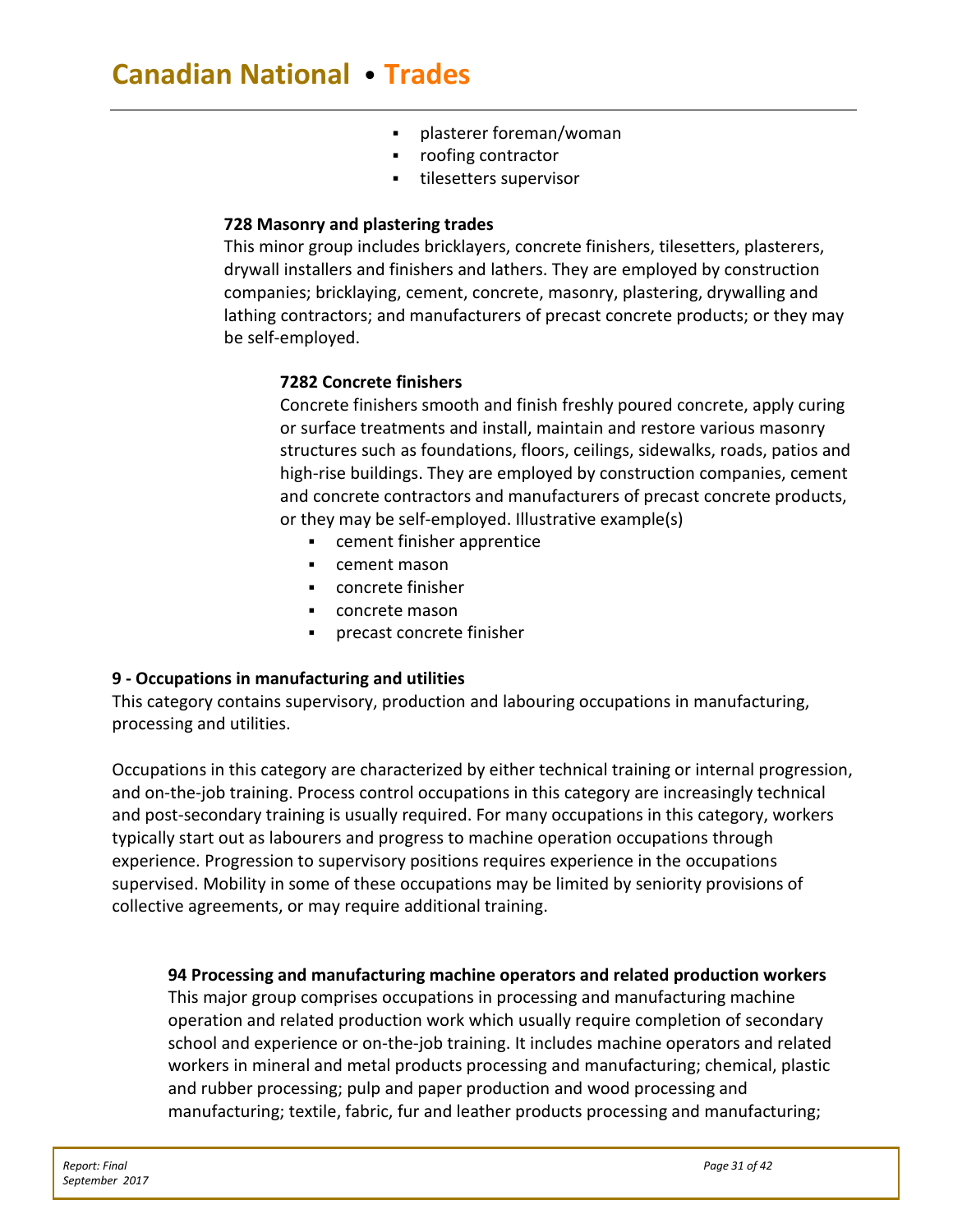food, beverage and associated products processing; and printing equipment operators and related occupations.

### **941 Machine operators and related workers in mineral and metal products processing and manufacturing**

This minor group includes machine operators in mineral and metal processing; foundry workers; glass forming and finishing machine operators and glass cutters; concrete, clay and stone forming operators; inspectors and testers in mineral and metal processing; metalworking and forging machine operators; machining tool operators; and other metal products machine operators. They are employed by mineral ore and metal processing plants and cement processing plants; metal foundries and foundry departments of metal products manufacturing companies; glass and glass products manufacturing companies; concrete, clay and stone products manufacturing companies; sheet metal products manufacturing companies, sheet metal shops and other light metal products manufacturing establishments; structural steel fabrication, boiler and platework manufacturing companies and heavy machinery manufacturing companies; metal products and other manufacturing companies and machine shops; and in the shipbuilding, fabricated metal products, machinery and transportation equipment manufacturing industries.

#### **9414 Concrete, clay and stone forming operators**

This unit group includes workers who cast and finish concrete products, operate machines to extrude, mold, press and bake clay products, and operate machines to form, cut and finish stone products. They are employed by concrete, clay and stone products manufacturing companies.

Illustrative example(s)

- asbestos shingle presser
- brick presser operator
- clay press operator
- clay products molder
- concrete block maker
- finisher concrete, clay and stone products
- granite cutter
- **Fig.** marble cutter
- precast concrete molder
- precast concrete slab maker
- **stone driller**
- stone planer
- <span id="page-32-0"></span>stonework molder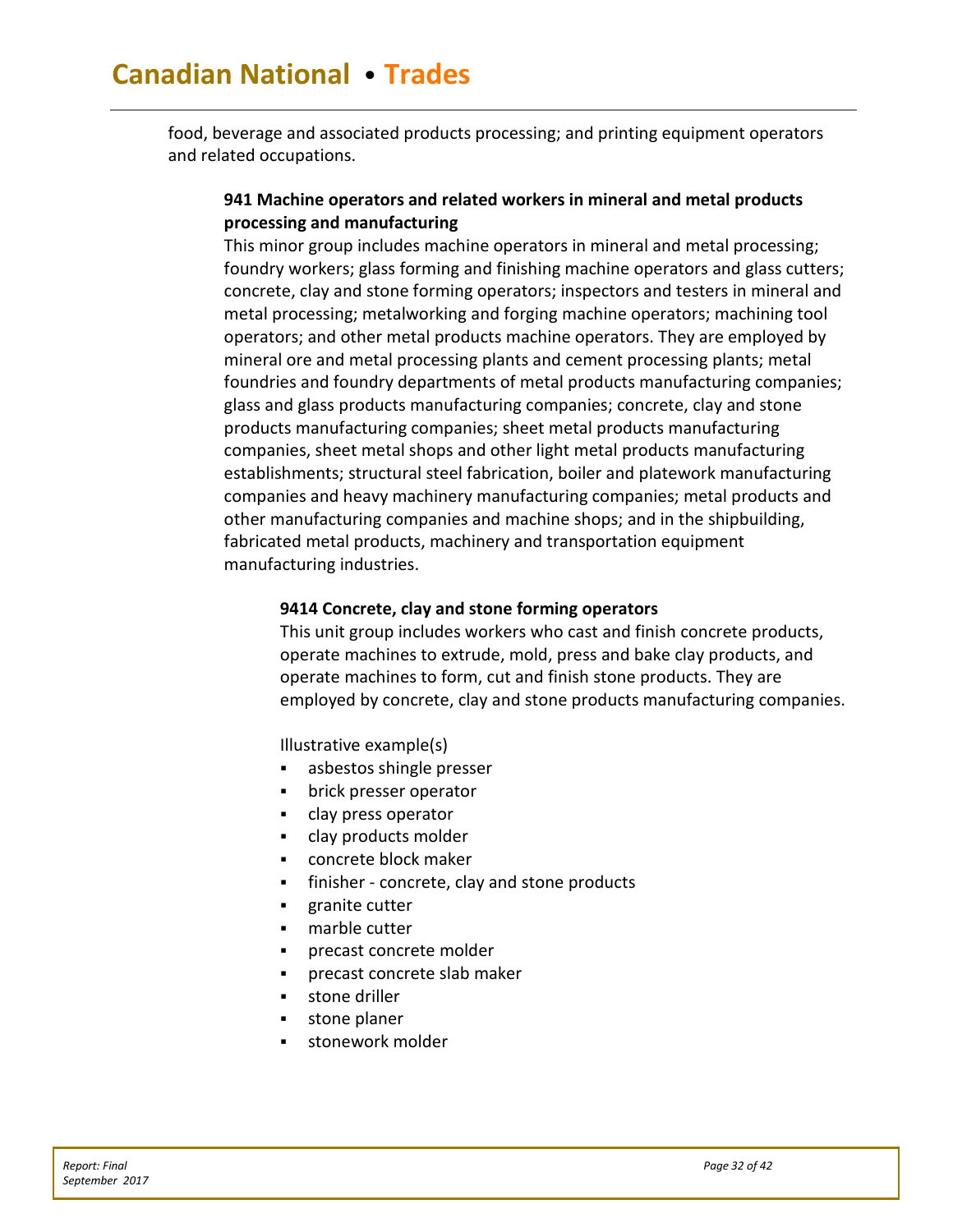# **Appendix 3: Data Tables**

|                                                                                               | Construction | <b>Manufacturing</b> |
|-----------------------------------------------------------------------------------------------|--------------|----------------------|
|                                                                                               | 2381         | 3273                 |
| All Female, All Ages                                                                          | 8.9%         | 10.1%                |
| All Male, Ages 15 - 19 yrs.                                                                   | 2.6%         | 1.6%                 |
| All Male, Ages 20-24 yrs.                                                                     | 11.7%        | 7.4%                 |
| All Male, Ages 25-34 yrs.                                                                     | 24.3%        | 16.8%                |
| All Male, Ages 35-44 yrs.                                                                     | 20.0%        | 19.4%                |
| All Male, Ages 45-54 yrs.                                                                     | 21.0%        | 25.4%                |
| All Male, Ages 55-64 yrs.                                                                     | 9.3%         | 18.2%                |
| All Male, Ages 65-74 yrs.                                                                     | 1.8%         | 1.2%                 |
|                                                                                               |              |                      |
| Source: Statistics Canada - 2011 National Household Survey. Catalogue Number 99-012-X2011034. |              |                      |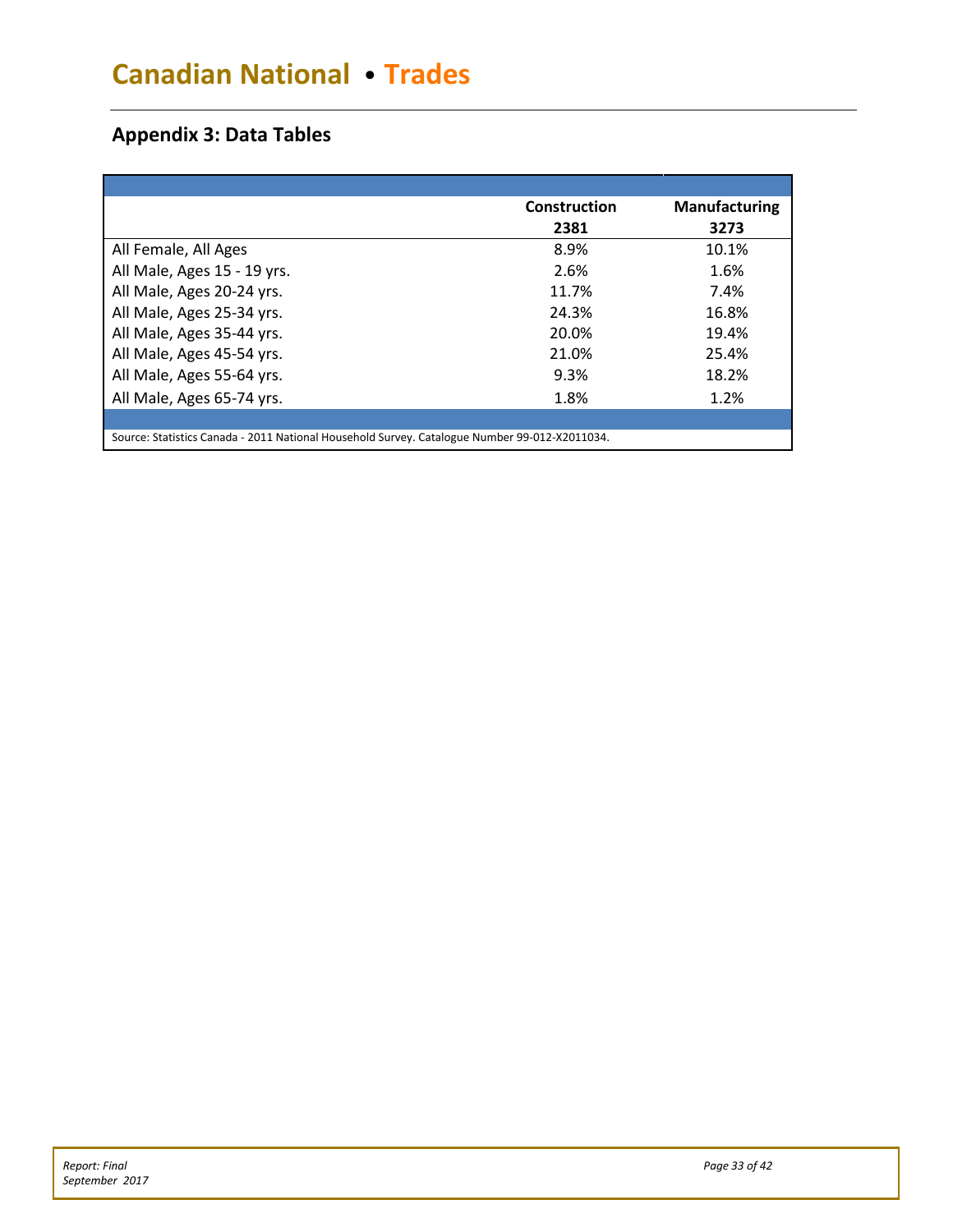|                | <b>NOC 2011 - Canada</b><br><b>Employment Income Statistics (All sexes, all ages)</b>                          |                                                                 |                          |                                   |                                    |                                  |                                       |                                      |  |  |  |
|----------------|----------------------------------------------------------------------------------------------------------------|-----------------------------------------------------------------|--------------------------|-----------------------------------|------------------------------------|----------------------------------|---------------------------------------|--------------------------------------|--|--|--|
| Codes          | Occupation -<br>National<br>Occupational<br>Classification<br>(NOC) 2011 (693)                                 | $Total -$<br>Employ<br>income<br>statistics<br>in 2010<br>$[4]$ | With<br>employ<br>income | Median<br>employ<br>income<br>[5] | Average<br>employ<br>income<br>[6] | With<br>wages<br>and<br>salaries | Median<br>wages<br>/salaries<br>$[7]$ | Average<br>wages and<br>salaries [8] |  |  |  |
| Total          | All occupations [10]                                                                                           | 19,133,310                                                      | 17,832,495               | 33,542                            | 43,565                             | 16,626,040                       | 34,819                                | 43,994                               |  |  |  |
| $\overline{7}$ | Trades, transport<br>and equipment<br>operators, related<br>occupations                                        | 2,717,620                                                       | 2,527,155                | 37,469                            | 41,859                             | 2,314,345                        | 39,349                                | 43,306                               |  |  |  |
| 72             | Industrial,<br>electrical,<br>construction trades                                                              | 973,110                                                         | 903,110                  | 40,011                            | 44,982                             | 807,605                          | 42,107                                | 46,944                               |  |  |  |
| 720            | Contractors and<br>supervisors,<br>industrial,<br>electrical,<br>construction trades<br>and related<br>workers | 79,050                                                          | 73,740                   | 54,966                            | 61,203                             | 65,310                           | 58,792                                | 64,711                               |  |  |  |
| 7205           | Contractors and<br>supervisors, other<br>construction<br>trades, installers,<br>repairers and<br>servicers     | 28,965                                                          | 26,400                   | 41,811                            | 48,933                             | 21,275                           | 47,022                                | 53,208                               |  |  |  |
| 728            | Masonry and<br>plastering trades                                                                               | 79,150                                                          | 72,400                   | 30,586                            | 34,272                             | 60,390                           | 31,607                                | 34,473                               |  |  |  |
| 7282           | Concrete finishers                                                                                             | 12,515                                                          | 11,565                   | 37,582                            | 38,759                             | 10,815                           | 38,836                                | 39,555                               |  |  |  |
| 9              | Occupations in<br>manufacturing and<br>utilities                                                               | 870,730                                                         | 810,930                  | 33,039                            | 38,908                             | 791,830                          | 33,562                                | 39,425                               |  |  |  |
| 94             | Processing and<br>manufacturing<br>machine operators<br>and related<br>production workers                      | 278,140                                                         | 259,345                  | 32,030                            | 34,840                             | 251,335                          | 32,600                                | 35,443                               |  |  |  |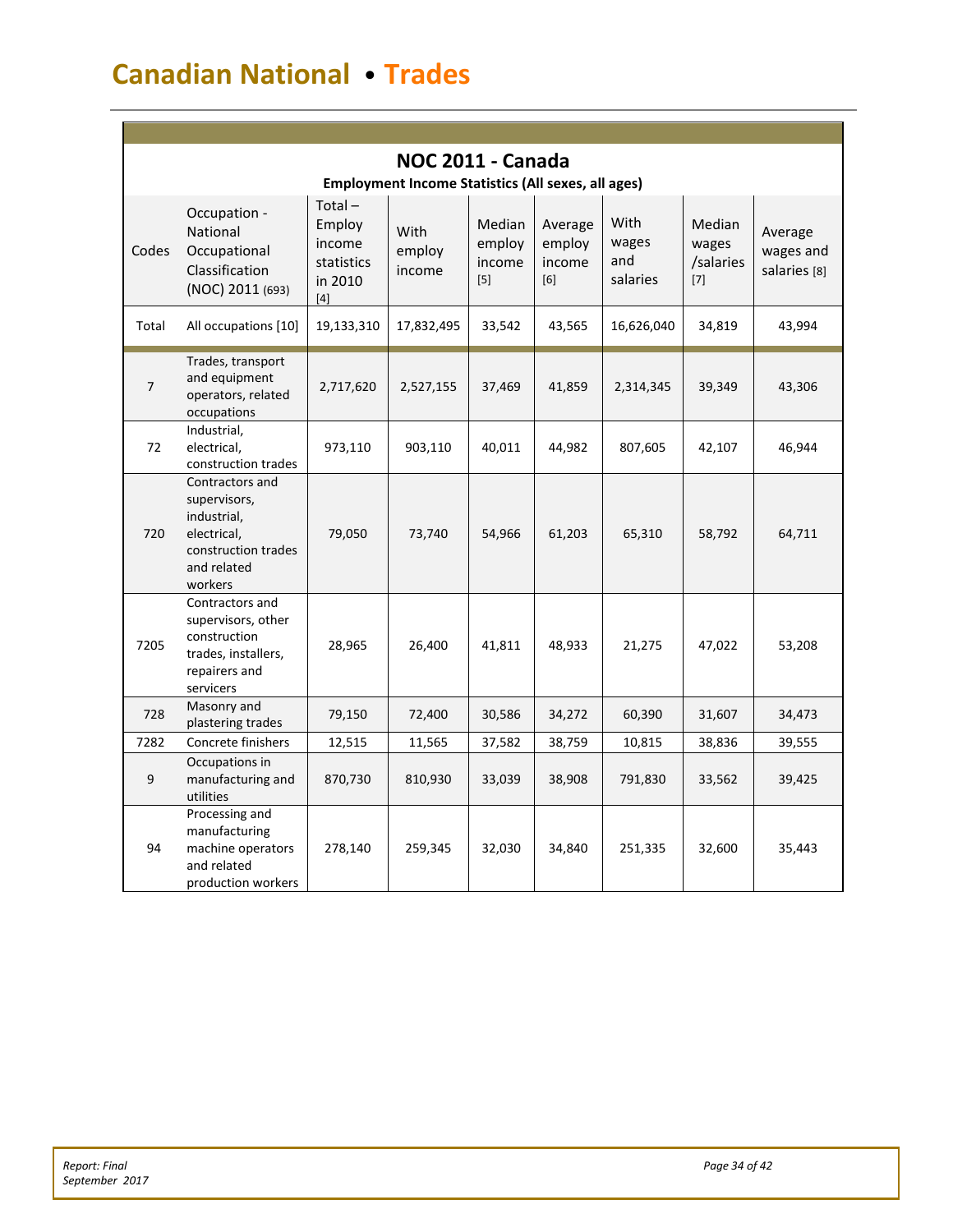| NOC 2011 - British Columbia<br><b>Employment Income Statistics (All sexes, all ages)</b>         |                                                                                                       |                                                          |                          |                                |                                 |                               |                                             |                                            |  |
|--------------------------------------------------------------------------------------------------|-------------------------------------------------------------------------------------------------------|----------------------------------------------------------|--------------------------|--------------------------------|---------------------------------|-------------------------------|---------------------------------------------|--------------------------------------------|--|
| Codes                                                                                            | <b>Occupation - National</b><br>Occupational<br>Classification (NOC)<br>2011 (693)                    | Total -<br>Employ<br>income<br>statistics<br>in 2010 [4] | With<br>employ<br>income | Median<br>employ<br>income [5] | Average<br>employ<br>income [6] | With<br>wages $/$<br>salaries | Median<br>wages<br>and<br>salaries<br>$[7]$ | Average<br>wages<br>and<br>salaries<br>[8] |  |
| Total                                                                                            | All occupations                                                                                       | 2,529,750                                                | 2,342,805                | 32,888                         | 42,289                          | 2,156,925                     | 34,373                                      | 43,060                                     |  |
| 7                                                                                                | Trades, transport &<br>equipment operators<br>& related occupations                                   | 364,580                                                  | 337,310                  | 38,522                         | 42,752                          | 301,355                       | 40,634                                      | 44,429                                     |  |
| 72                                                                                               | Industrial, electrical<br>and construction                                                            | 137,885                                                  | 127,315                  | 36,861                         | 42,594                          | 108,195                       | 40,012                                      | 45,149                                     |  |
| 720                                                                                              | Contractors<br>supervisors, electrical<br>and construction<br>trades, related<br>workers              | 12,335                                                   | 11,320                   | 54,453                         | 59,110                          | 9,255                         | 59,205                                      | 64,254                                     |  |
| 7205                                                                                             | Contractors,<br>supervisors,<br>construction trades,<br>installers, repairers                         | 5,125                                                    | 4,560                    | 38,452                         | 46,268                          | 3,310                         | 44,142                                      | 51,893                                     |  |
| 728                                                                                              | Masonry and<br>plastering                                                                             | 11,620                                                   | 10,595                   | 28,004                         | 32,589                          | 7,830                         | 30,003                                      | 33,774                                     |  |
| 7282                                                                                             | Concrete finishers                                                                                    | 1,810                                                    | 1,695                    | 38,751                         | 38,298                          | 1,485                         | 39,669                                      | 38,710                                     |  |
| 9                                                                                                | Occupations in<br>manufacturing and<br>utilities                                                      | 81,635                                                   | 76,165                   | 34,151                         | 39,845                          | 73,385                        | 34,930                                      | 40,476                                     |  |
| 94                                                                                               | Processing and<br>manufacturing<br>machine ops &<br>related workers                                   | 29,850                                                   | 27,810                   | 34,872                         | 38,394                          | 26,545                        | 35,866                                      | 39,281                                     |  |
| 941                                                                                              | Machine operators,<br>related workers in<br>mineral metal<br>products processing<br>and manufacturing | 4,805                                                    | 4,555                    | 40,294                         | 44,777                          | 4,385                         | 40,955                                      | 45,145                                     |  |
| 9414                                                                                             | Concrete, clay stone<br>forming operators                                                             | 835                                                      | 755                      | 36,225                         | 38,151                          | 690                           | 35,566                                      | 37,960                                     |  |
| Statistics Canada - 2011 National Household Survey. Catalogue Number 99-014-X2011042.<br>Source: |                                                                                                       |                                                          |                          |                                |                                 |                               |                                             |                                            |  |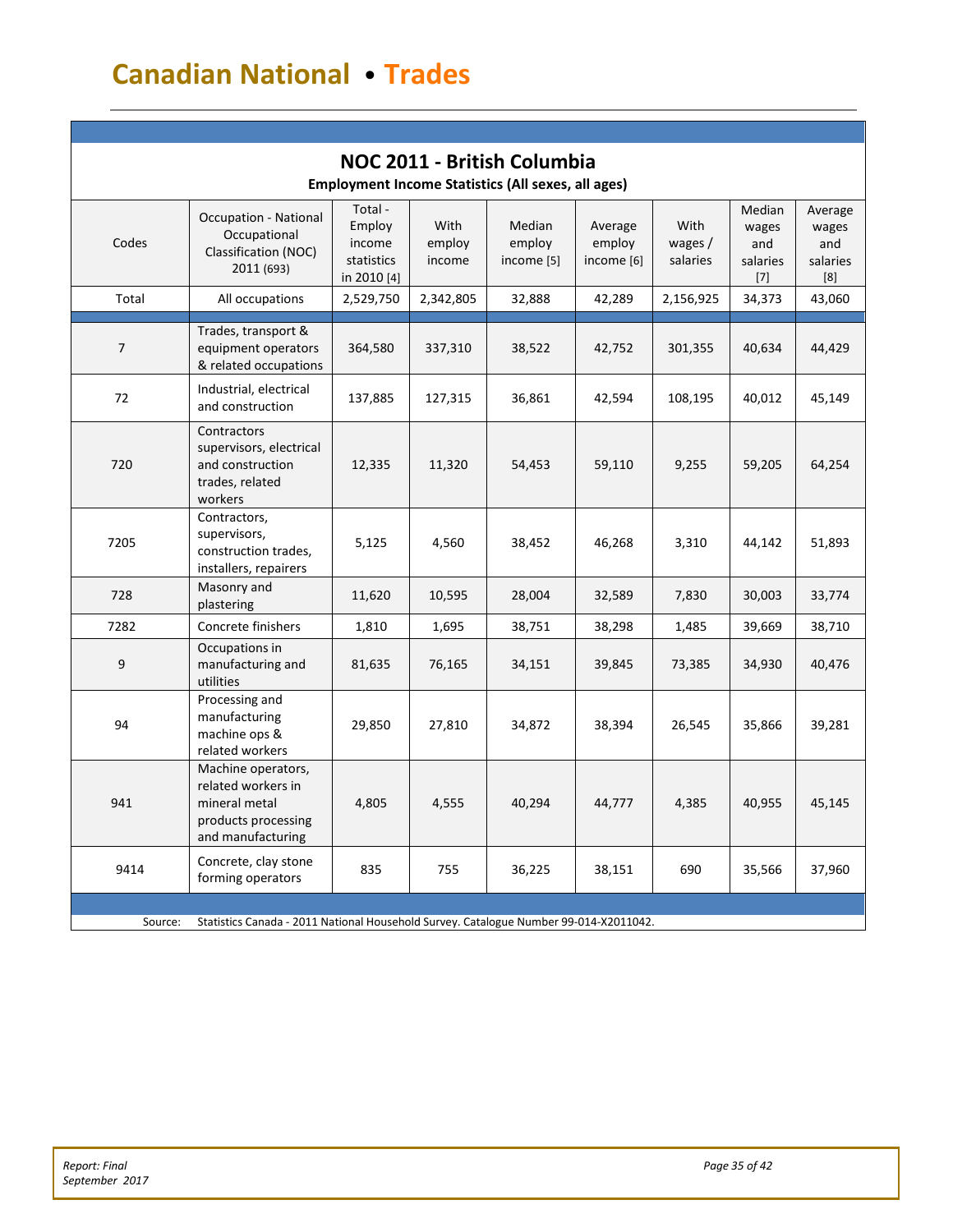| NOC 2011 - Canada<br><b>Employment by Occupation (All sexes, all ages)</b> |                                                                                                                                                       |                               |                |                            |                   |                            |  |  |
|----------------------------------------------------------------------------|-------------------------------------------------------------------------------------------------------------------------------------------------------|-------------------------------|----------------|----------------------------|-------------------|----------------------------|--|--|
| Codes                                                                      | Occupation - National Occupational Classification (NOC) 2011<br>(691)                                                                                 | Total -<br>Class of<br>worker | Employee       | Self-<br>employed<br>$[3]$ | Self-<br>employed | Unpaid<br>family<br>worker |  |  |
| Total                                                                      | Occupation - National Occupational Classification (NOC) 2011                                                                                          | 16,595,03<br>0                | 14,720,34<br>0 | 1,874,690                  | 1,829,115         | 45,575                     |  |  |
|                                                                            |                                                                                                                                                       |                               |                |                            |                   |                            |  |  |
| $\overline{7}$                                                             | Trades, transport and equipment operators and related<br>occupations                                                                                  | 2,337,045                     | 2,014,330      | 322,715                    | 319,725           | 2,990                      |  |  |
| 72                                                                         | Industrial, electrical and construction trades                                                                                                        | 839,815                       | 680,455        | 159,355                    | 158,390           | 965                        |  |  |
| 728                                                                        | Masonry and plastering trades                                                                                                                         | 67,035                        | 47,385         | 19,650                     | 19,490            | 160                        |  |  |
| 7282                                                                       | Concrete finishers                                                                                                                                    | 10,120                        | 8,375          | 1,750                      | 1,745             |                            |  |  |
| 9                                                                          | Occupations in manufacturing and utilities                                                                                                            | 742,170                       | 719,810        | 22,360                     | 21,670            | 690                        |  |  |
| 94                                                                         | Processing and manufacturing machine operators and related<br>production workers                                                                      | 238,415                       | 229,000        | 9,415                      | 9,215             | 200                        |  |  |
| 941                                                                        | Machine operators and related workers in mineral and metal<br>products processing and manufacturing                                                   | 55,080                        | 53,690         | 1,390                      | 1,360             | 25                         |  |  |
| 9414                                                                       | Concrete, clay and stone forming operators                                                                                                            | 5,865                         | 5,465          | 400                        | 400               |                            |  |  |
|                                                                            |                                                                                                                                                       |                               |                |                            |                   |                            |  |  |
| Source:                                                                    | Statistics Canada - 2011 National Household Survey. Catalogue Number 99-012-X2011033.                                                                 |                               |                |                            |                   |                            |  |  |
|                                                                            | [3] Includes self-employed with an incorporated business and self-employed with an unincorporated business. Also included among the self-employed are |                               |                |                            |                   |                            |  |  |

unpaid family workers.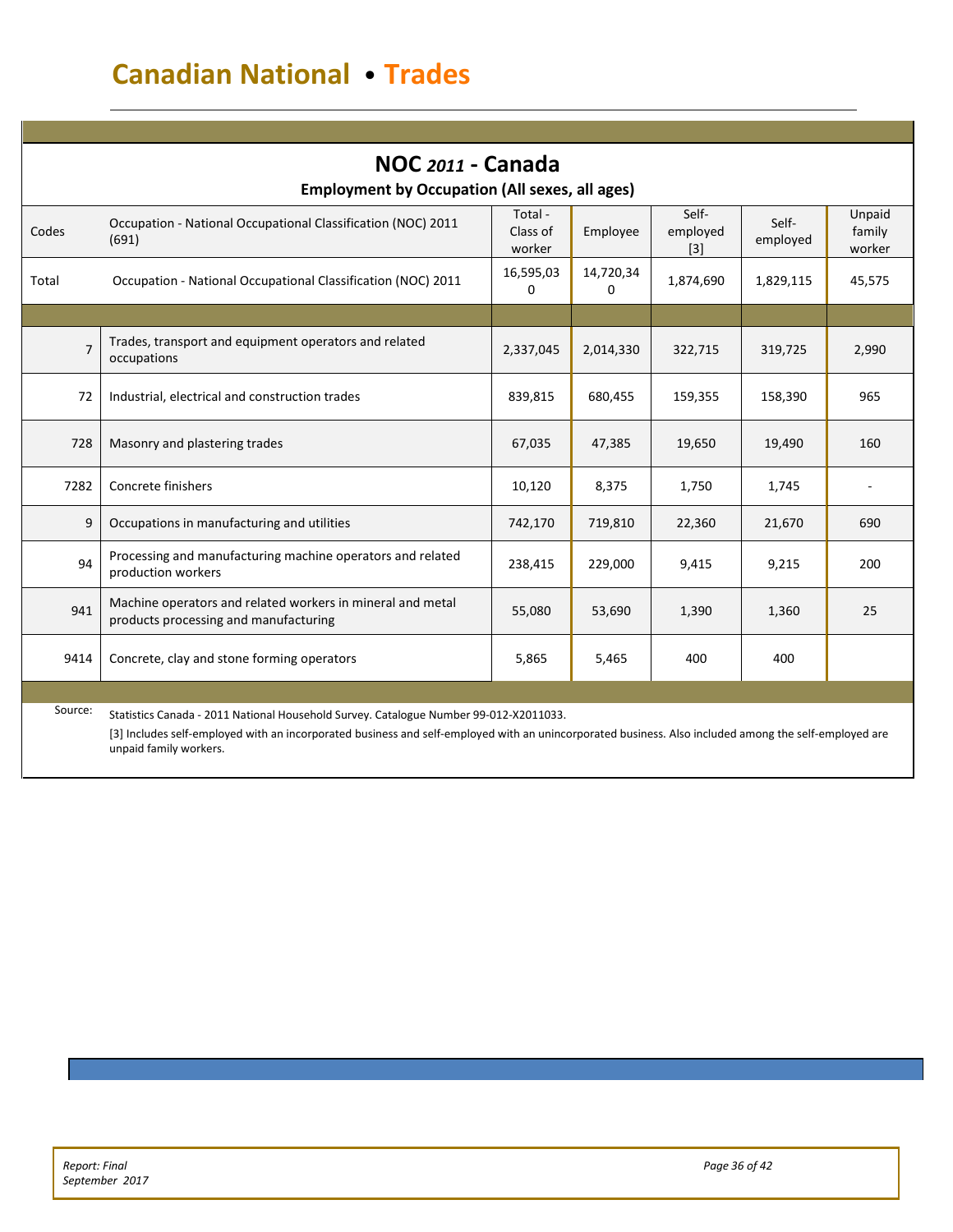| NOC 2011 - British Columbia<br><b>Employment by Occupation (All ages, All Female)</b>                                                                                                                                                                                               |                                                                                                     |                               |          |                          |                   |                            |  |
|-------------------------------------------------------------------------------------------------------------------------------------------------------------------------------------------------------------------------------------------------------------------------------------|-----------------------------------------------------------------------------------------------------|-------------------------------|----------|--------------------------|-------------------|----------------------------|--|
| Codes                                                                                                                                                                                                                                                                               | Occupation - National Occupational Classification (NOC) 2011<br>(691)                               | Total -<br>Class of<br>worker | Employee | Self-<br>employed<br>[3] | Self-<br>employed | Unpaid<br>family<br>worker |  |
| Total                                                                                                                                                                                                                                                                               | Occupation - National Occupational Classification (NOC) 2011                                        | 1,046,880                     | 935,165  | 111,710                  | 107,505           | 4,205                      |  |
| 7                                                                                                                                                                                                                                                                                   | Trades, transport and equipment operators and related<br>occupations                                | 17,780                        | 15,055   | 2,730                    | 2,505             | 225                        |  |
| 72                                                                                                                                                                                                                                                                                  | Industrial, electrical and construction trades                                                      | 4,395                         | 3,140    | 1,260                    | 1,135             | 125                        |  |
| 728                                                                                                                                                                                                                                                                                 | Masonry and plastering trades                                                                       | 370                           | 245      | 130                      | 115               | 15                         |  |
| 7282                                                                                                                                                                                                                                                                                | Concrete finishers                                                                                  | 15                            |          |                          |                   |                            |  |
| 9                                                                                                                                                                                                                                                                                   | Occupations in manufacturing and utilities                                                          | 18,190                        | 17,325   | 865                      | 825               | 40                         |  |
| 9<br>4                                                                                                                                                                                                                                                                              | Processing and manufacturing machine operators and related<br>production workers                    | 7,195                         | 6,755    | 435                      | 425               |                            |  |
| 941                                                                                                                                                                                                                                                                                 | Machine operators and related workers in mineral and metal<br>products processing and manufacturing | 335                           | 325      |                          |                   |                            |  |
| 9414                                                                                                                                                                                                                                                                                | Concrete, clay and stone forming operators                                                          | 20                            | 15       |                          |                   |                            |  |
|                                                                                                                                                                                                                                                                                     |                                                                                                     |                               |          |                          |                   |                            |  |
| Source:<br>Statistics Canada - 2011 National Household Survey. Catalogue Number 99-012-X2011033.<br>[3] Includes self-employed with an incorporated business and self-employed with an unincorporated business. Also included among the self-employed are<br>unpaid family workers. |                                                                                                     |                               |          |                          |                   |                            |  |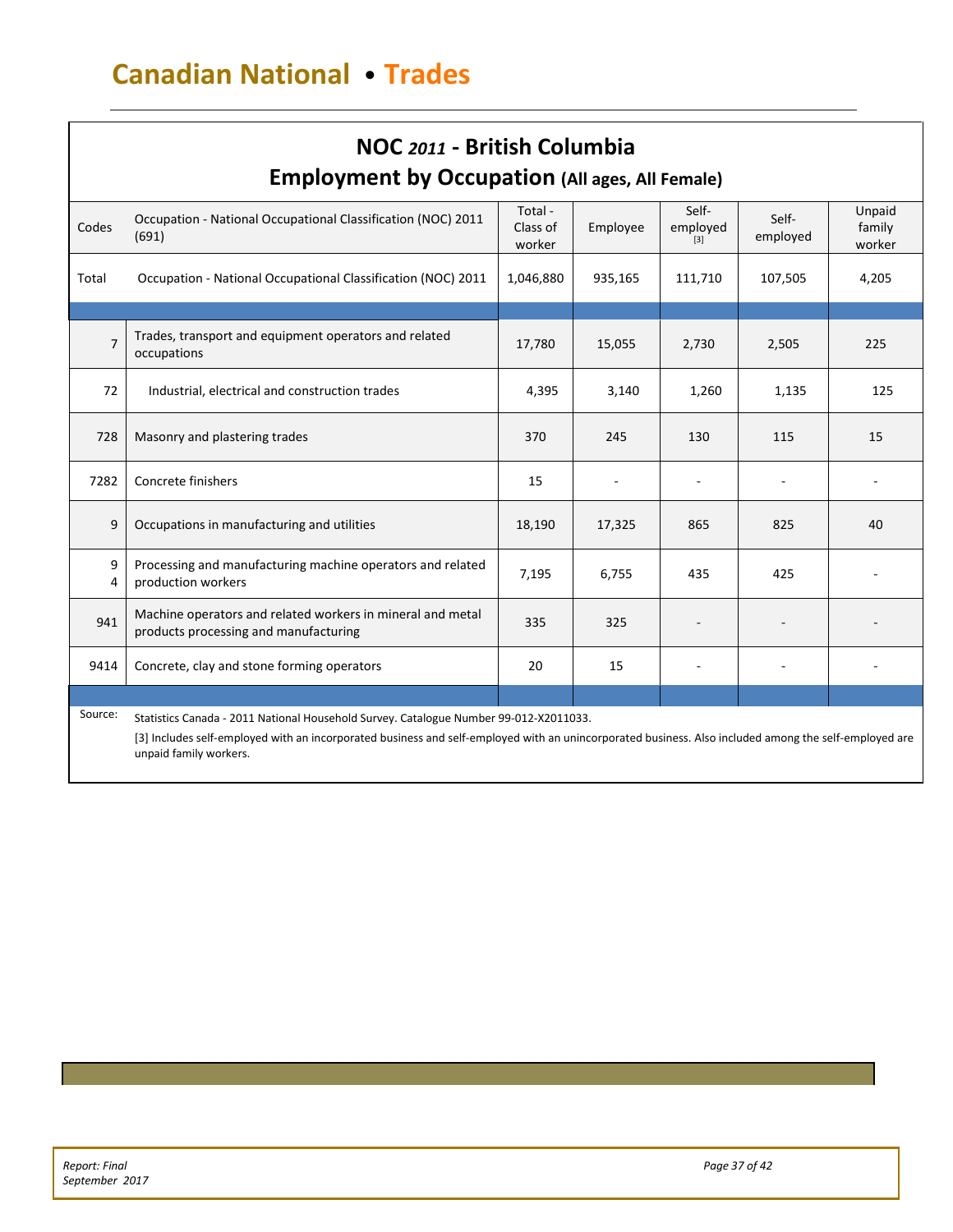| NAICS 2007 - Canada |                                                                                             |                            |            |                   |               |                         |  |  |
|---------------------|---------------------------------------------------------------------------------------------|----------------------------|------------|-------------------|---------------|-------------------------|--|--|
|                     | <b>Employment by Industry (All sexes, all ages)</b>                                         |                            |            |                   |               |                         |  |  |
| Codes               | Industry - North<br>American Industry<br><b>Classification System</b><br>(NAICS) 2007 (425) | Total - Class of<br>worker | Employee   | Self-employed [3] | Self-employed | Unpaid family<br>worker |  |  |
| Total               | Industry - North<br>American Industry<br><b>Classification System</b><br>(NAICS) 2007       | 16,595,030                 | 14,720,340 | 1,874,690         | 1,829,120     | 45,575                  |  |  |
|                     |                                                                                             |                            |            |                   |               |                         |  |  |
| 23                  | Construction                                                                                | 1,100,400                  | 841,405    | 258,995           | 254,845       | 4,150                   |  |  |
| 238                 | Specialty trade<br>contractors                                                              | 675,325                    | 513,225    | 162,095           | 159,625       | 2,470                   |  |  |
| 2381                | Foundation,<br>structure, and<br>building exterior<br>contractors                           | 131,065                    | 102,580    | 28,480            | 28,020        | 460                     |  |  |
| $31 - 33$           | Manufacturing                                                                               | 1,525,405                  | 1,454,235  | 71,170            | 69,545        | 1,620                   |  |  |
| 327                 | Non-metallic<br>mineral product<br>manufacturing                                            | 51,135                     | 47,650     | 3,485             | 3,355         | 125                     |  |  |
| 3273                | Cement and<br>concrete product<br>manufacturing                                             | 28,350                     | 27,275     | 1,080             | 1,075         |                         |  |  |
|                     |                                                                                             |                            |            |                   |               |                         |  |  |
| Source:             | Statistics Canada - 2011 National Household Survey. Catalogue Number 99-012-X2011034.       |                            |            |                   |               |                         |  |  |

[3] Includes self-employed with an incorporated business and self-employed with an unincorporated business. Also included among the selfemployed are unpaid family workers.

# **NAICS 2007 - British Columbia Employment by Industry (All sexes, all ages)**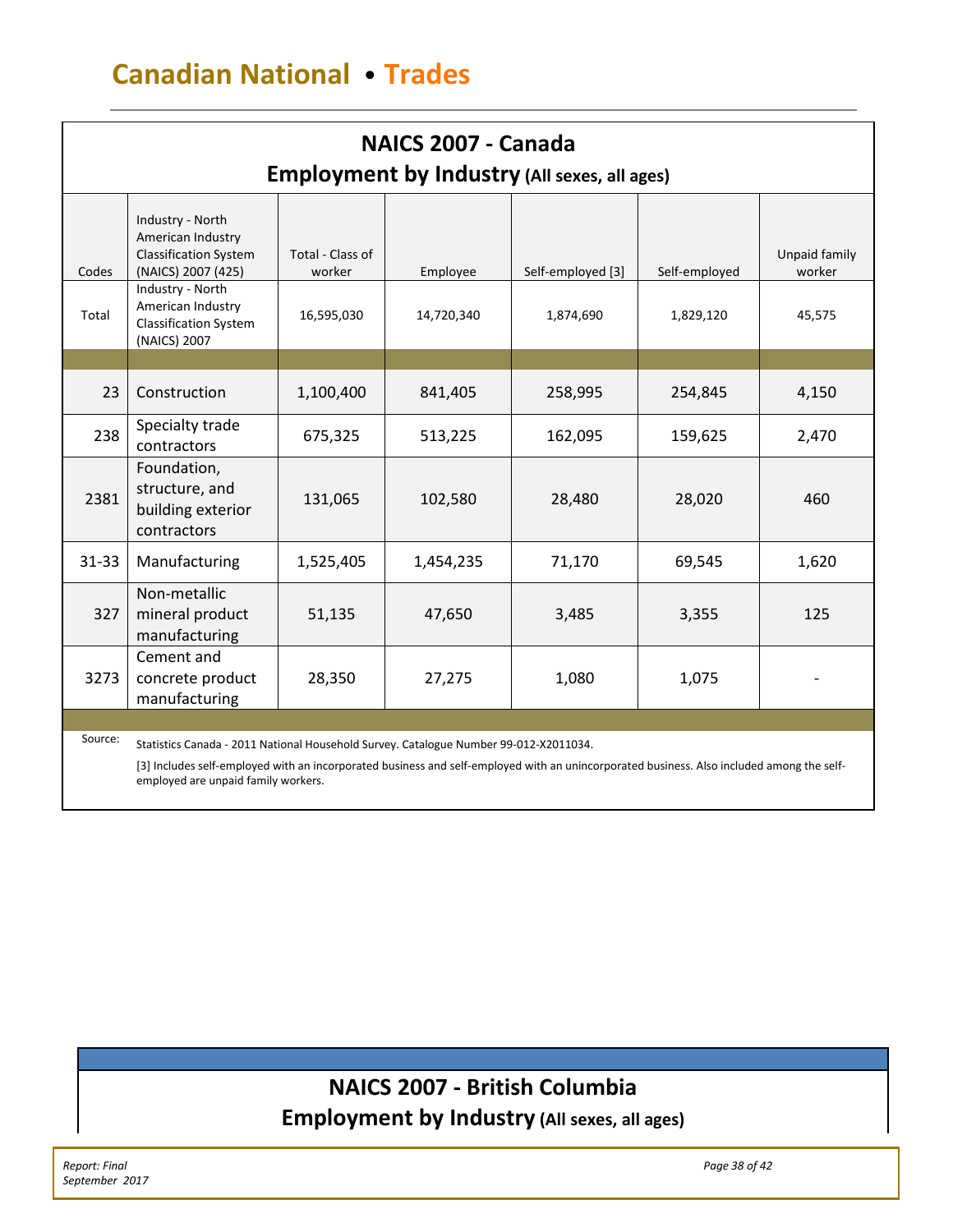| Codes     | Industry - North<br>American Industry<br>Classification<br>System (NAICS)<br>2007 (425)                                                                                                                                                                                   | Total - Class of<br>worker | Employee  | Self-employed <sup>[3]</sup> | Self-employed | Unpaid family<br>worker |
|-----------|---------------------------------------------------------------------------------------------------------------------------------------------------------------------------------------------------------------------------------------------------------------------------|----------------------------|-----------|------------------------------|---------------|-------------------------|
| Total     | Industry - North<br>American Industry<br>Classification<br>System (NAICS)<br>2007                                                                                                                                                                                         | 2,171,470                  | 1,873,695 | 297,770                      | 291,755       | 6,020                   |
|           |                                                                                                                                                                                                                                                                           |                            |           |                              |               |                         |
| 23        | Construction                                                                                                                                                                                                                                                              | 165,340                    | 117,930   | 47,410                       | 46,615        | 795                     |
| 238       | Specialty trade<br>contractors                                                                                                                                                                                                                                            | 102,250                    | 71,745    | 30,510                       | 30,060        | 445                     |
| 2381      | Foundation,<br>structure, and<br>building exterior<br>contractors                                                                                                                                                                                                         | 20,225                     | 14,740    | 5,480                        | 5,345         | 140                     |
| $31 - 33$ | Manufacturing                                                                                                                                                                                                                                                             | 139,695                    | 128,660   | 11,040                       | 10,770        | 260                     |
| 327       | Non-metallic<br>mineral product<br>manufacturing                                                                                                                                                                                                                          | 6,270                      | 5,595     | 675                          | 650           | 25                      |
| 3273      | Cement and<br>concrete<br>product<br>manufacturing                                                                                                                                                                                                                        | 3,370                      | 3,235     | 135                          | 135           |                         |
|           |                                                                                                                                                                                                                                                                           |                            |           |                              |               |                         |
| Source:   | Statistics Canada - 2011 National Household Survey. Catalogue Number 99-012-X2011034.<br>[3] Includes self-employed with an incorporated business and self-employed with an unincorporated business. Also included among the self-<br>employed are unpaid family workers. |                            |           |                              |               |                         |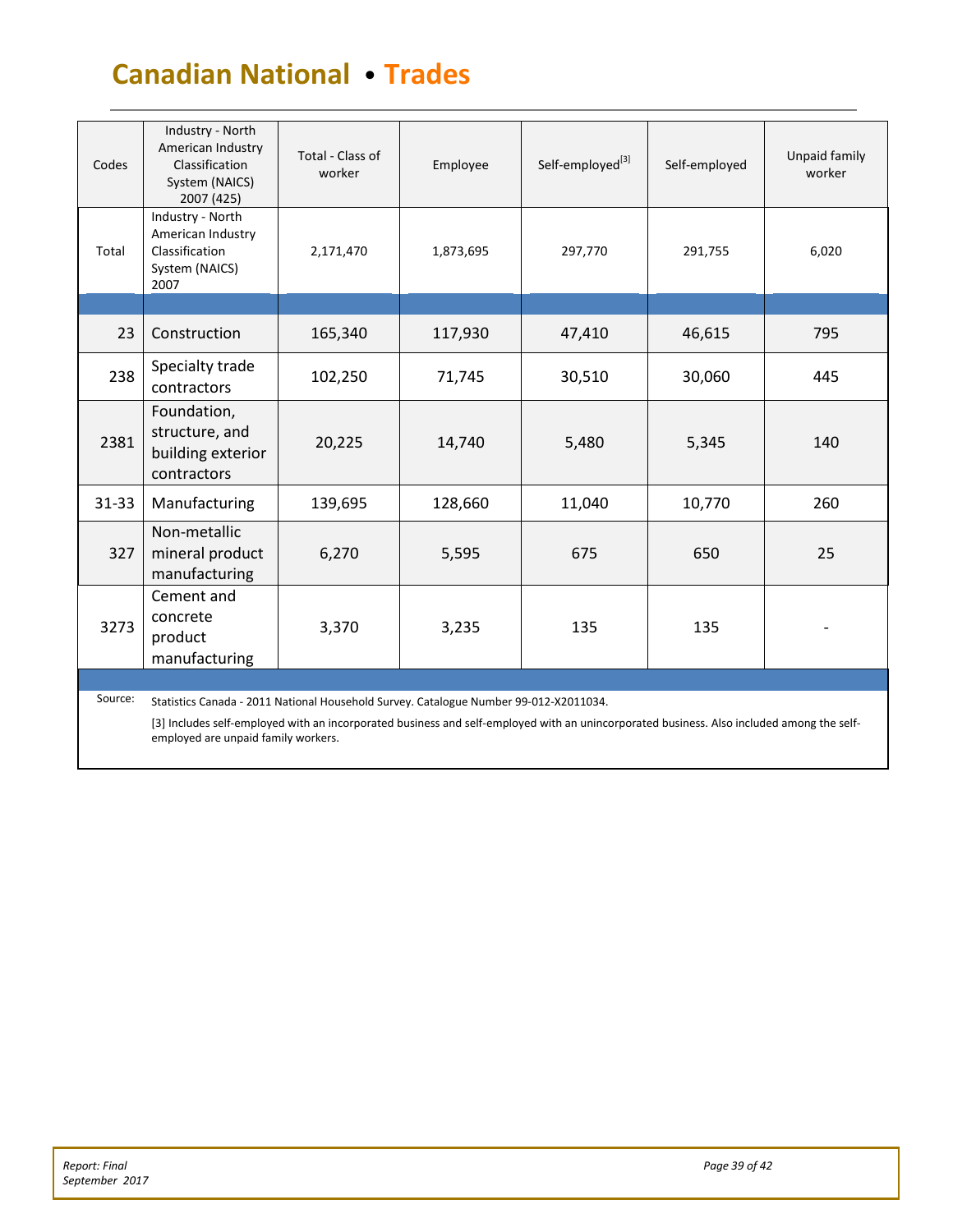# **NAICS 2007 - British Columbia Employment by Industry (All Female, all ages)**

| Codes     | Industry - North American Industry<br>Classification System (NAICS) 2007 (425)                                                                                                                                               | Total - Class of<br>worker | Employee | Self-<br>employed <sup>[3]</sup> | Self-<br>employed | Unpaid<br>family<br>worker |
|-----------|------------------------------------------------------------------------------------------------------------------------------------------------------------------------------------------------------------------------------|----------------------------|----------|----------------------------------|-------------------|----------------------------|
| Total     | Industry - North American Industry<br>Classification System (NAICS) 2007                                                                                                                                                     | 1,046,875                  | 935,165  | 111,710                          | 107,510           | 4,200                      |
|           |                                                                                                                                                                                                                              |                            |          |                                  |                   |                            |
| 23        | Construction                                                                                                                                                                                                                 | 20,115                     | 15,470   | 4,645                            | 4,075             | 570                        |
| 238       | Specialty trade contractors                                                                                                                                                                                                  | 11,290                     | 8,325    | 2,965                            | 2,620             | 345                        |
| 2381      | Foundation, structure, and building<br>exterior contractors                                                                                                                                                                  | 1,800                      | 1,310    | 495                              | 410               | 85                         |
| $31 - 33$ | Manufacturing                                                                                                                                                                                                                | 37,345                     | 34,250   | 3,100                            | 2,925             | 170                        |
| 327       | Non-metallic mineral product<br>manufacturing                                                                                                                                                                                | 1,055                      | 800      | 260                              | 240               | 20                         |
| 3273      | Cement and concrete product<br>manufacturing                                                                                                                                                                                 | 340                        | 325      |                                  |                   |                            |
|           |                                                                                                                                                                                                                              |                            |          |                                  |                   |                            |
| Source:   | Statistics Canada - 2011 National Household Survey. Catalogue Number 99-012-X2011034.<br>[2] lackudes solf employed with an incorporated business and solf employed with an unincorporated business. Also included among the |                            |          |                                  |                   |                            |

<span id="page-40-0"></span> $[3]$  includes self-employed with a self-employed are unpaid family workers.